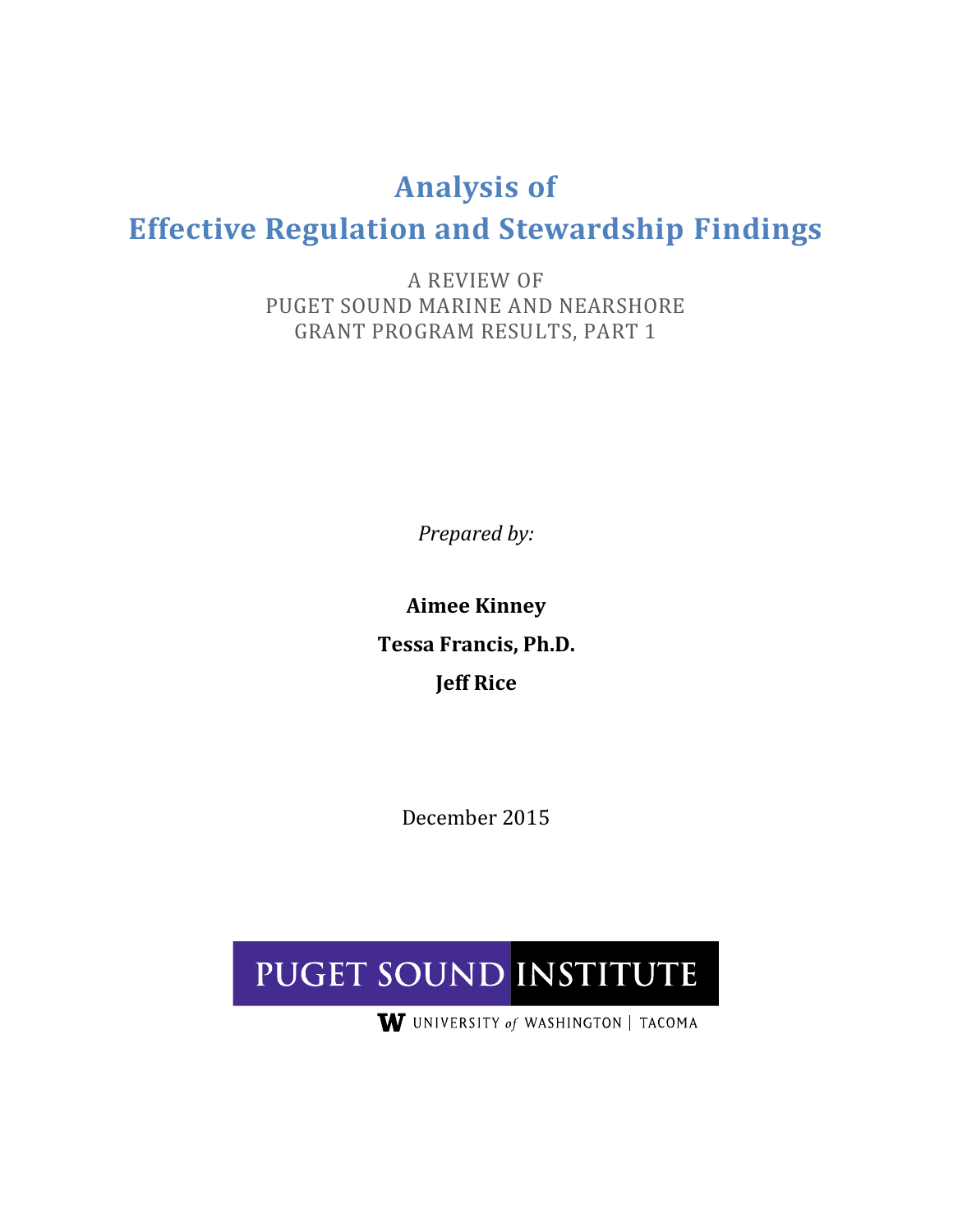*This project has been funded in part by the United States Environmental Protection Agency under assistance agreement PC 00J29801 to Washington Department of Fish and Wildlife. The contents of this document do not necessarily reflect the views and policies of the Environmental Protection Agency, nor does mention of trade names or commercial products constitute endorsement or recommendation for use.*

The authors would like to thank those who provided feedback on earlier versions of this report: Nicole Faghin, Leska Fore, and Joel Baker. Thanks to Kris Symer for design assistance.

We very much appreciate the grant contributors who reviewed and commented on our final draft: Susan Key, Phill Dionne, Kathlene Barnhart, Heather Trim, Jim Johannessen, Kollin Higgins, Bobbak Talebi, Anne Shaffer, Andrea MacLennan, and Tina Whitman. Any remaining errors are our own.

Special thanks to Patricia Jatczak, Maria Hunter, Lisa Randlette, and Maggie Mckeown. They curated this valuable portfolio of projects, recognized that adaptive management does not happen spontaneously, and guided our efforts to communicate these results.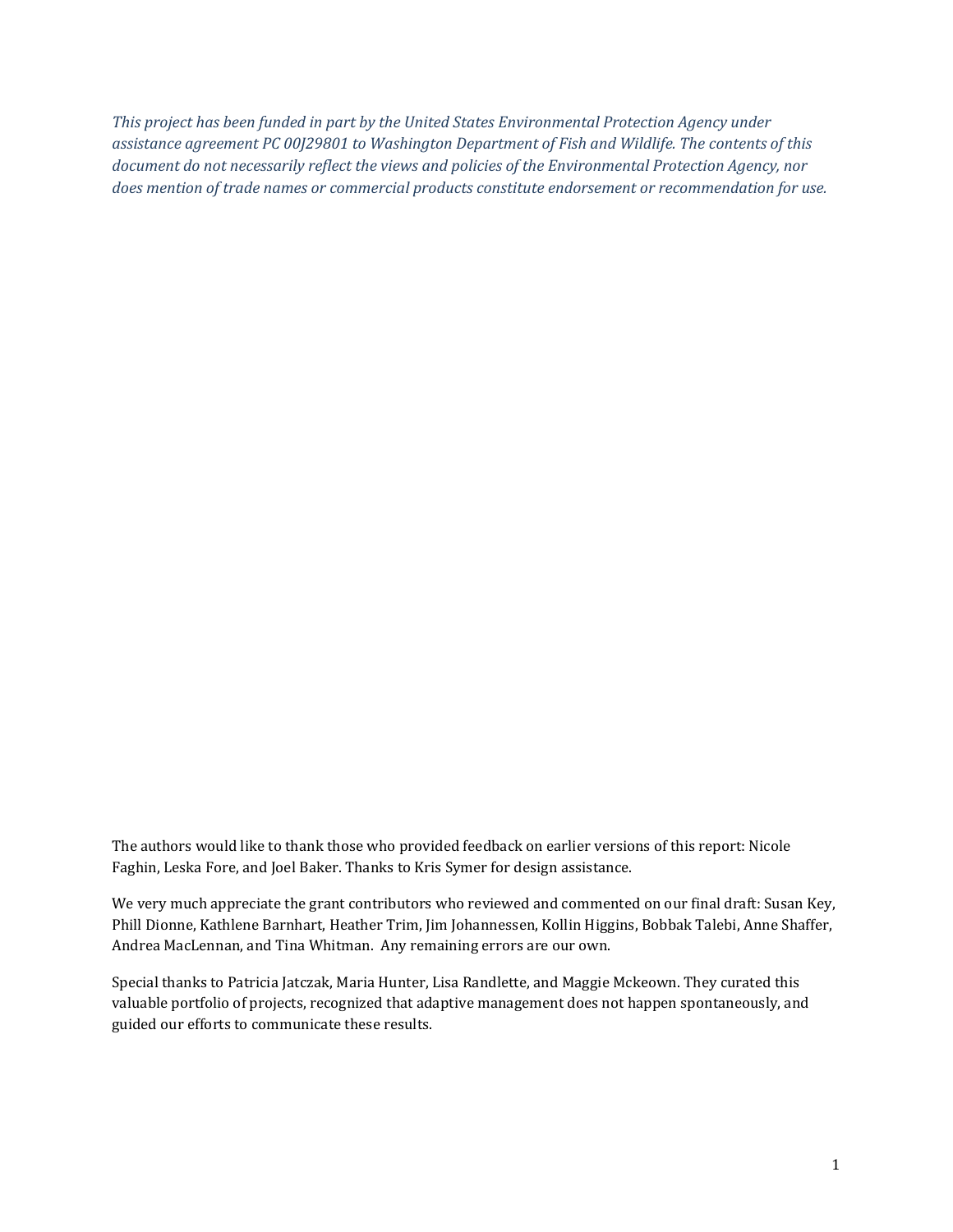#### **KEY RESULTS**

- **A potentially significant amount of shoreline construction is occurring without permits.** Compliance monitoring conducted in two Puget Sound counties and one city found that, on average, about half of shoreline modifications did not have required permits. **Where permits were obtained, requirements were sometimes violated in nontrivial ways.** On-site evaluations of permitted shoreline armoring projects in two counties found that some structures were built longer or closer to the water than was specified in permit documentation.
- **Improved enforcement of existing shoreline regulations is critical for Puget Sound.** Most agency resources are allocated to development or review of regulations and guidelines, with compliance monitoring and enforcement not prioritized. Many local governments have few resources available for enforcement. Shoreline permitting systems with inadequate enforcement penalize those that comply with the rules and reward those willing to violate the rules.
- **Local governments need assistance to effectively implement and enforce regulations.** Program capacity can be improved by increasing access to technical experts in state agencies, providing professional training opportunities, supporting pre-application phase educational efforts, and providing resources to effectively manage permit data. Improving effectiveness of permits for shoreline armoring projects will require resources for additional site inspections.
- **Incentive programs can create a positive cycle of improvement in ecological function.** Working with landowners on a voluntary basis can address both the existing impacts of armoring and the future demand for it. Financial incentives, technical design assistance, and streamlining of permit processes can encourage landowners to consider alterations to existing structures and/or installation of alternative shore protection techniques.
- **Direct and focused landowner engagement is key to changing landowner perceptions and behavior related to armoring**. Participation of trusted community members resulted in positive responses from property owners. Technical assistance is best offered in a nonregulatory context.
- **Protection and enhancement measures are needed to achieve recovery targets for eelgrass**. Numerical biomass and habitat suitability models found significant acreage with physical conditions suitable for eelgrass but with no eelgrass present, indicating stressors need to be managed. Survey input from technical experts and shoreline managers suggests **locals can play a key role in managing stressors** because of the site-specific nature of direct impacts like mooring buoys and overwater structures. Rigorous pre-planting site evaluations did not guarantee restoration success, so protection is vital.
- **Beach-spawning forage fish may be particularly vulnerable to the effects of sea level rise.** Modeling and GIS tools have identified structures, public facilities, and habitats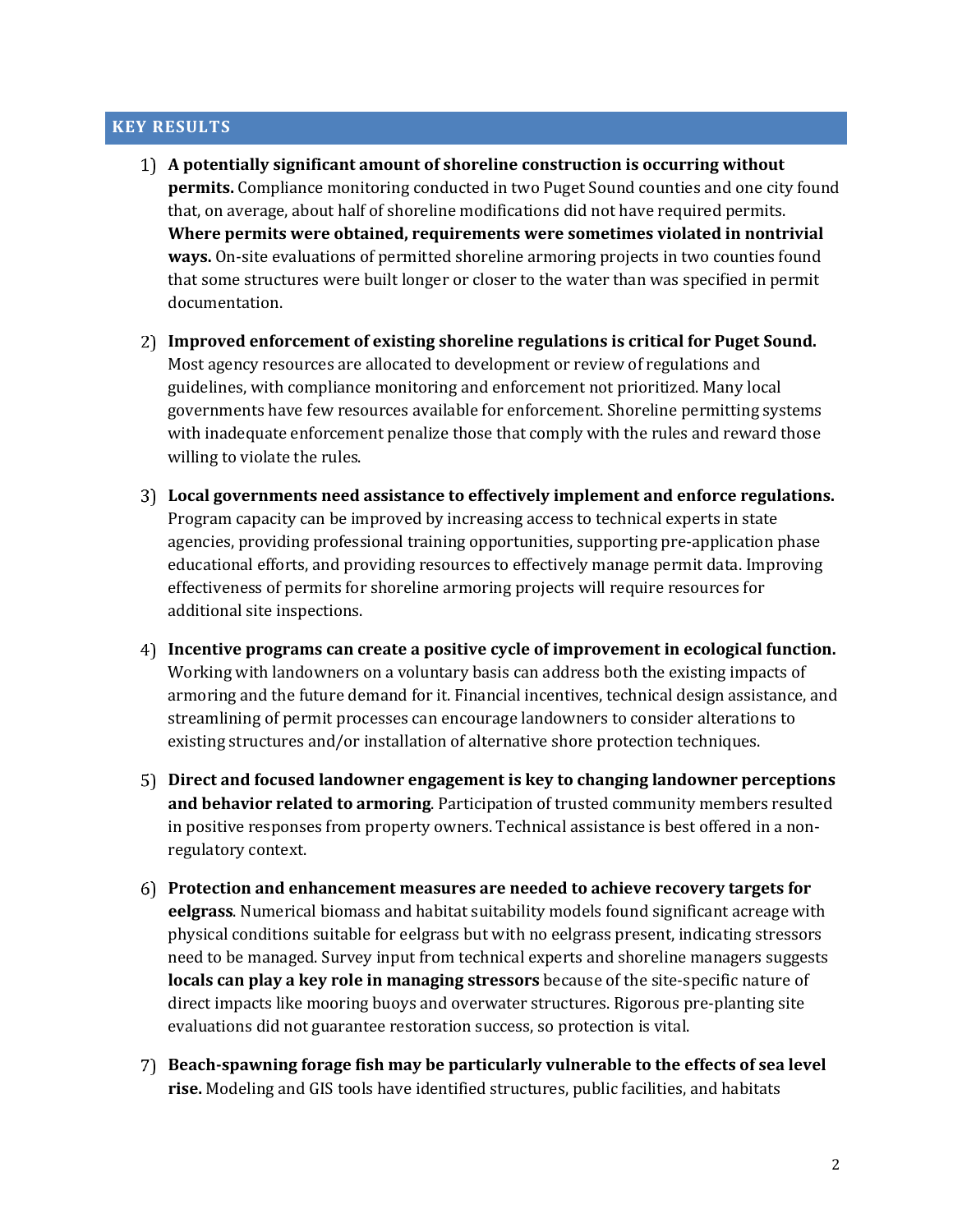vulnerable to inundation and erosion hazards in San Juan County. This type of **sea level rise vulnerability assessment facilitated planning and development of climate change adaptation strategies.** Projected changes in shoreline position supports prioritization of infrastructure protection and relocation measures, as well as identification of long-term restoration and conservation targets.

**Enhancing public understanding of the connections between land use, property management, and nearshore ecosystem functions and values can support effective shoreline regulation.** Economic valuation of ecosystem goods and services enables the economic costs of damaged natural systems to be incorporated into management policies and decisions. **Protection of natural capital is a low-cost alternative to restoration of a damaged system.** In Clallam County, unarmored sections of feeder bluff were estimated to provide more than three times the economic benefits generated by sections with a seawall.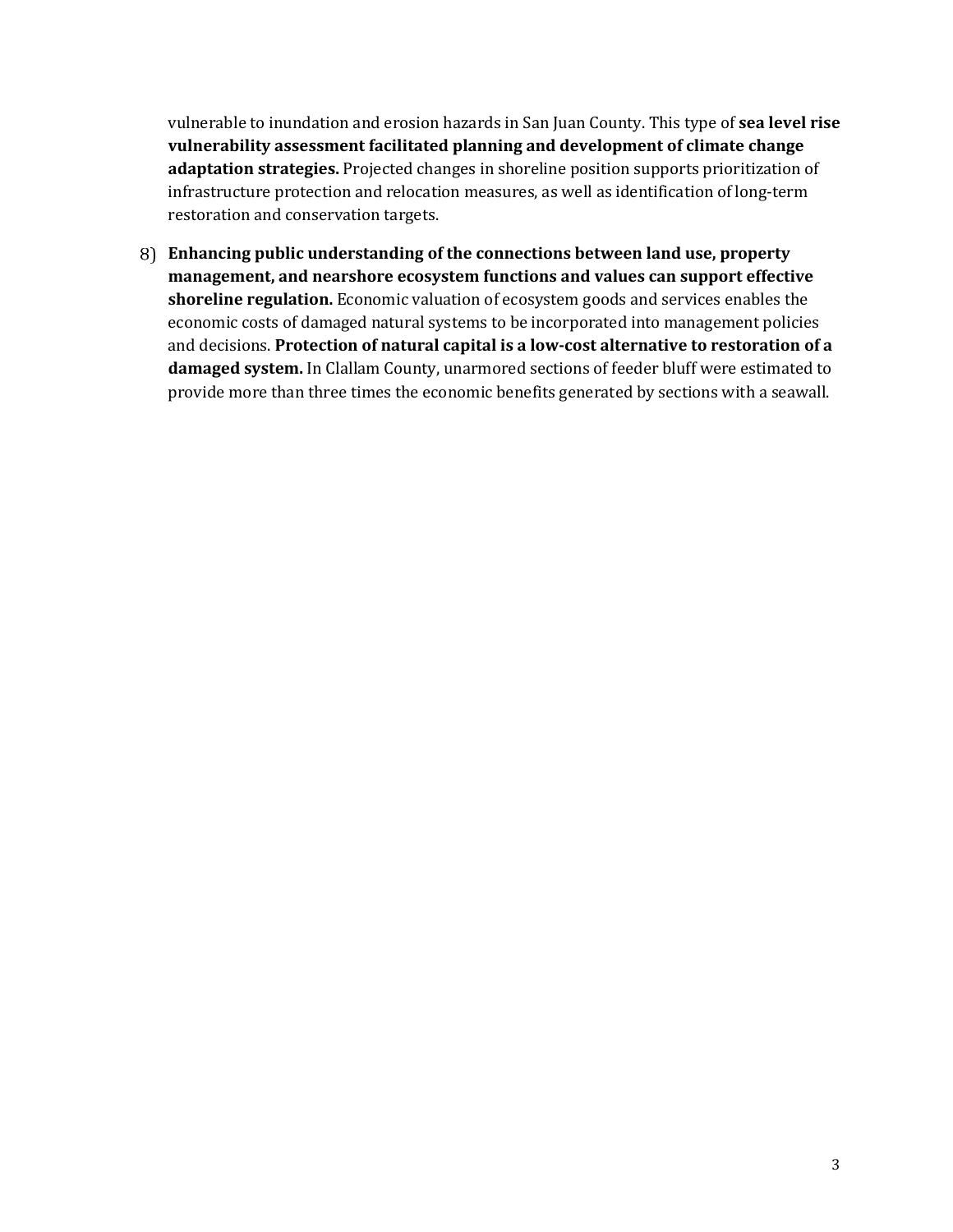## **TABLE OF CONTENTS**

| Appendix A. Effective Regulation and Stewardship Investment Area Grants  53       |  |
|-----------------------------------------------------------------------------------|--|
| Appendix B. Effective Regulation and Stewardship Investments Advancing Priorities |  |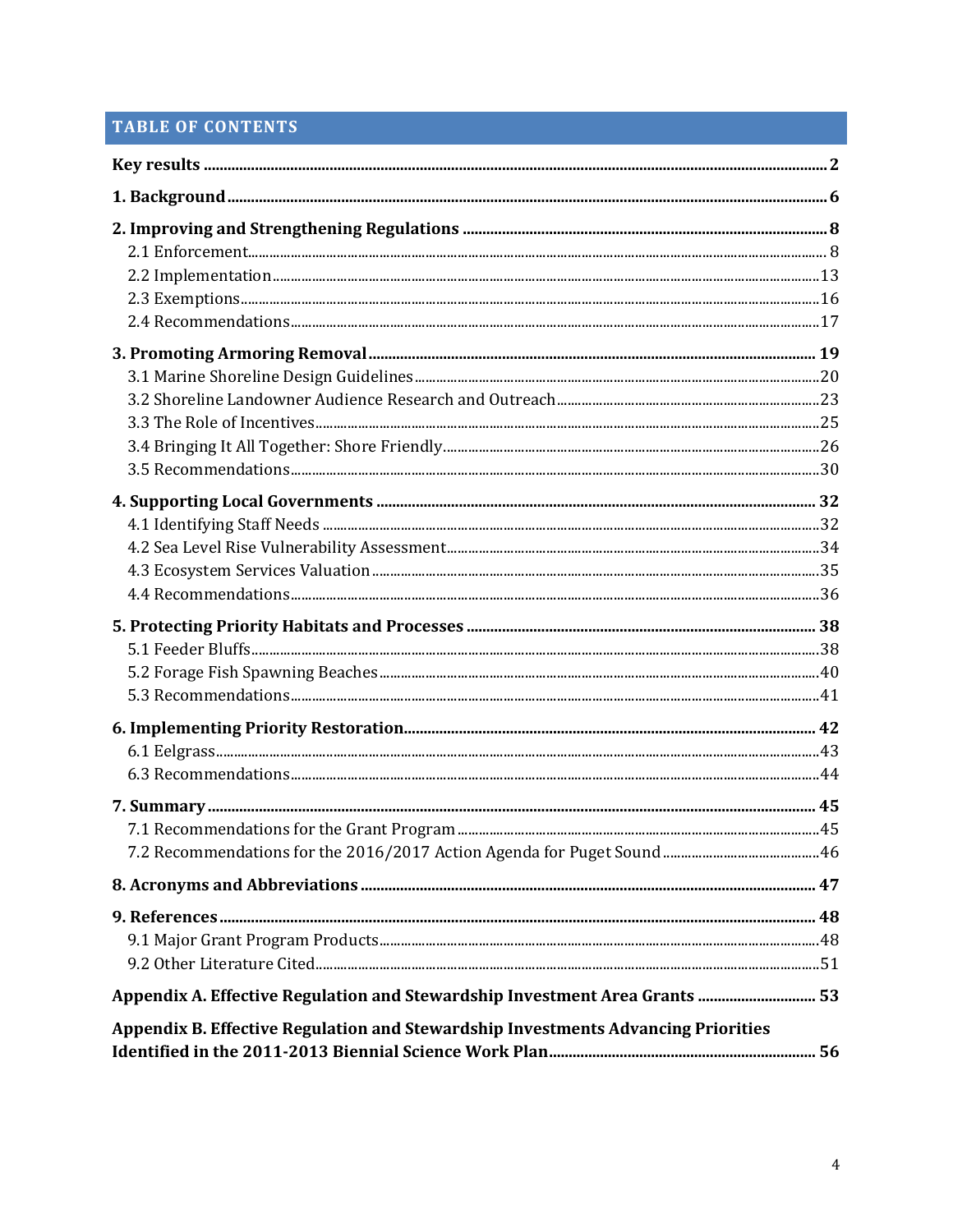## **TABLES**

| Table 1. Effective Regulation and Stewardship Grants               |  |
|--------------------------------------------------------------------|--|
|                                                                    |  |
| Table 2. Summary of Existing Puget Sound Shoreline Compliance Data |  |
|                                                                    |  |
| Table 3. Summary of Existing Puget Sound Shoreline Compliance Data |  |
|                                                                    |  |
|                                                                    |  |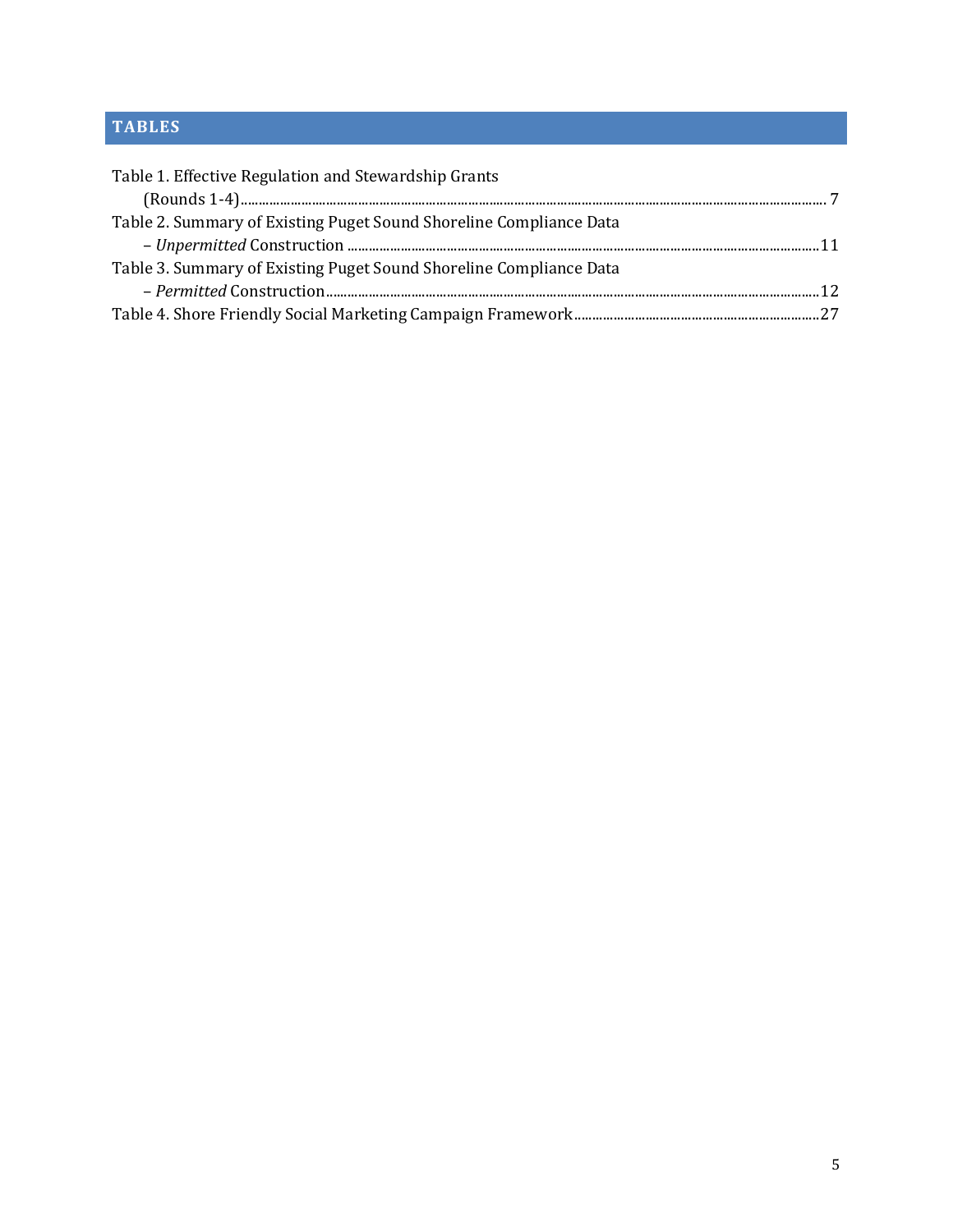#### **1. BACKGROUND**

The Washington Department of Fish and Wildlife (WDFW) and the Washington Department of Natural Resources (WDNR) together serve as the Marine and Nearshore Lead Organization (LO) responsible for developing and implementing a 6-year strategy for implementing priorities of the Action Agenda for Puget Sound. The Puget Sound Marine and Nearshore Grant Program ("the Grant Program") awards funds provided under the U.S. Environmental Protection Agency's National Estuary Program for projects related to protecting and restoring marine and nearshore habitat. The Grant Program has organized their investments into five areas:

- 1) effective regulation and stewardship,
- 2) habitat restoration and protection,
- addressing high priority threats (invasive species and oil spills),
- 4) cross cutting issues, and
- 5) adaptive management.

Since 2011, the Grant Program has funded more than 45 projects. Work on grants awarded during Rounds 1-4 of the current 6-year funding cycle has largely been completed. During Round 5, the grant program funded the Puget Sound Institute (PSI) to analyze and synthesize results of the first 4 years of awards. As part of an adaptive management strategy, the aim of this grant is to evaluate past results in order to inform and optimize outcomes at project, programmatic, and Puget Sound recovery levels. PSI is evaluating the Grant Program's portfolio of projects in groups by investment area.

The 14 grants reviewed in this report are grouped in the effective regulation and stewardship investment area. The Grant Program's objective for these grants was to:

> *"Reduce human development pressure in Puget Sound marine and nearshore environments through regulatory and voluntary protection measures."*

This report synthesizes the findings presented in the 14 grant products listed in Table 1. Our analysis is **not** a comprehensive review of regulatory effectiveness and stewardship issues in the Puget Sound region. We focus on the lessons learned and implications of these specific projects.

Analysis of project results is organized by the sub-strategies used in the Action Agenda to facilitate consideration of recommendations contained herein during 2016/2017 updates.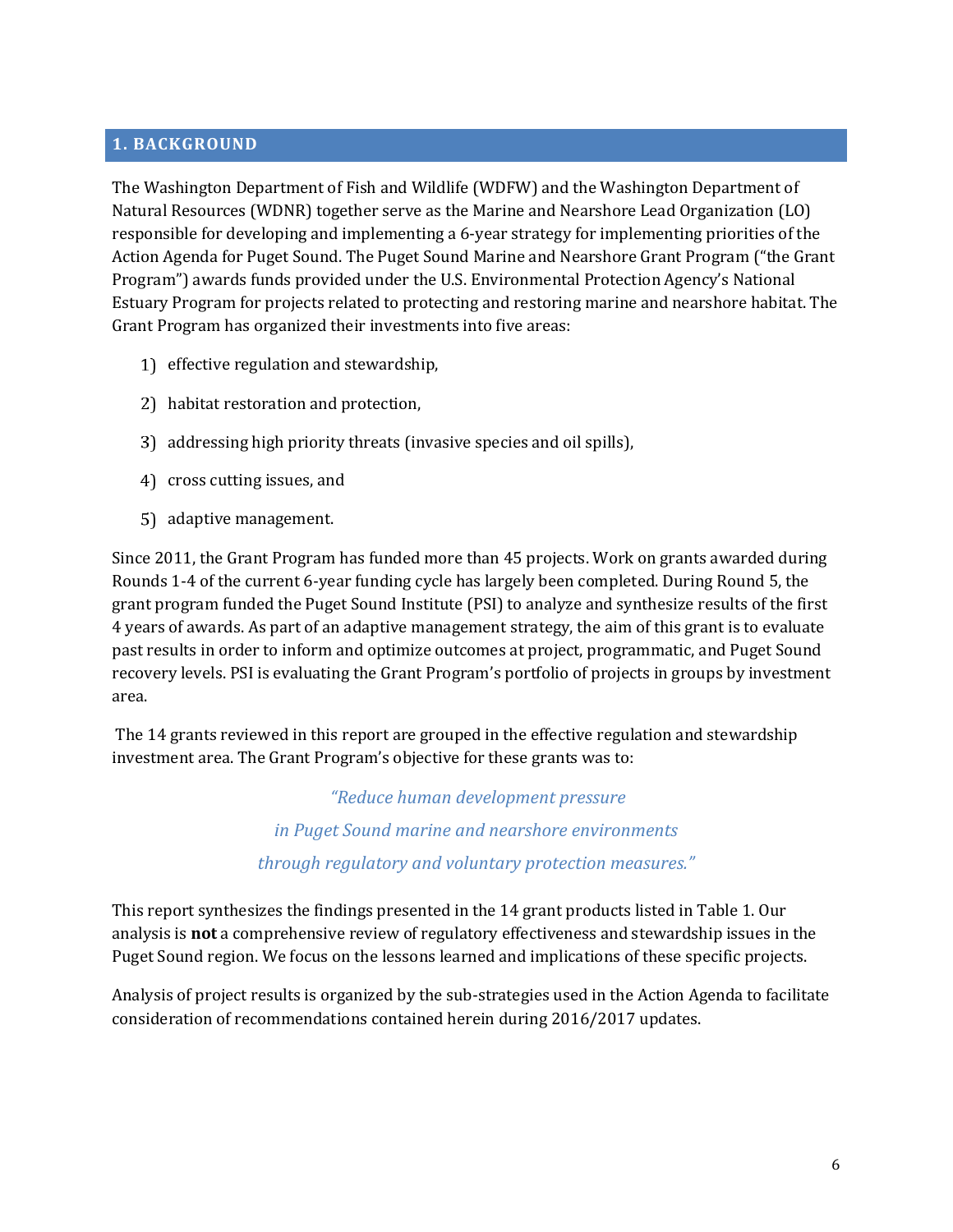| <b>Grant Title</b>                                                                      | <b>Project Partners</b>                                                                                                                 | <b>Product Citations</b>                                                                                                           |
|-----------------------------------------------------------------------------------------|-----------------------------------------------------------------------------------------------------------------------------------------|------------------------------------------------------------------------------------------------------------------------------------|
| <b>Marine Shoreline Monitoring and</b><br><b>Compliance Pilot Project in WRIA 9</b>     | King County Water and Land<br>Resources                                                                                                 | King County (2014)                                                                                                                 |
| <b>Compliance Assessment</b>                                                            | Ecology and WDFW                                                                                                                        | Talebi and Tyson (2014)                                                                                                            |
| <b>Targeted Outreach to Reduce Impacts</b><br>from Shore Hardening in the PSMA          | Northwest Straits Foundation, Coastal<br>Geologic Services, EE Outcomes<br>Consulting, Island and Snohomish<br><b>Counties and MRCs</b> | Johannessen (2013 a-b)                                                                                                             |
| <b>Marine Shoreline Design Guidelines</b>                                               | WDFW, Ecology, Coastal Geologic<br>Services, and Qwg Applied Geology                                                                    | Johannessen et al. (2014)                                                                                                          |
| <b>Nearshore Permitting Effectiveness</b><br>through T.A.C.T.                           | Kitsap County, WDFW, and San Juan<br>County                                                                                             | Barnhart et al. (2015)<br>Dionne et al. (2015)<br>Key (2013)                                                                       |
| <b>Puget Sound Shoreline Master</b><br><b>Program Improvement</b>                       | Futurewise                                                                                                                              | Futurewise (2014 a-d)                                                                                                              |
| Protecting the Strait of Juan de Fuca<br><b>Nearshore</b>                               | Coastal Watershed Institute, Clallam<br>County, WDNR, Ecology, and Earth<br>Economics                                                   | Flores et al. (2013)<br>Kaminsky et al. (2014)<br>Shaffer et al. (2014)<br>Parks (2015)                                            |
| <b>Puget Sound Feeder Bluffs Mapping</b>                                                | <b>Ecology and Coastal Geologic Services</b>                                                                                            | MacLennan et al., 2013                                                                                                             |
| <b>Support Public Awareness, Outreach</b><br>and Engagement on SMP Updates              | Puget Sound Partnership, WSU Mason<br>County Extension, Heidi Keller<br>Consulting, and Friends of the San<br>Juans                     | Keller (2012)<br><b>WSU Mason County Extension</b><br>(2013)                                                                       |
| Sea Level Rise and Cumulative Effects<br><b>Management Tools</b>                        | Friends of the San Juans, Coastal<br>Geologic Services, and Salish Sea<br>Biological                                                    | MacLennan et al. (2013)<br>Whitman and Hawkins (2013)<br>Loring (2013)<br>Whitman et al. (2014)<br>Friends of the San Juans (2014) |
| 20% More Eelgrass by 2020                                                               | <b>WDNR</b> and PNNL                                                                                                                    | Thom et al. (2014)                                                                                                                 |
| <b>Ensuring Regulatory Effectiveness in</b><br><b>Puget Sound's Most Special Places</b> | Washington Environmental Council                                                                                                        | Washington Environmental<br><b>Council</b> (2013)                                                                                  |
| <b>Protecting Nearshore and Marine</b><br><b>Habitat in Mason County</b>                | <b>Mason County Community</b><br>Development                                                                                            | <b>Adkins</b> (2013)                                                                                                               |
| <b>Social Marketing Strategy to Reduce</b><br>Shoreline Armoring <sup>1</sup>           | Colehour + Cohen, Social Marketing<br>Services, Futurewise, Coastal Geologic<br>Services, and Applied Research<br>Northwest             | Colehour + Cohen et al. (2014 a-e)                                                                                                 |

## **Table 1. Effective Regulation and Stewardship Grants (Rounds 1-4)**

 $\overline{a}$ 

<sup>1</sup> This grant was part of the "habitat restoration and protection" investment area. It is included here because of this report's emphasis on shoreline armoring and incentives.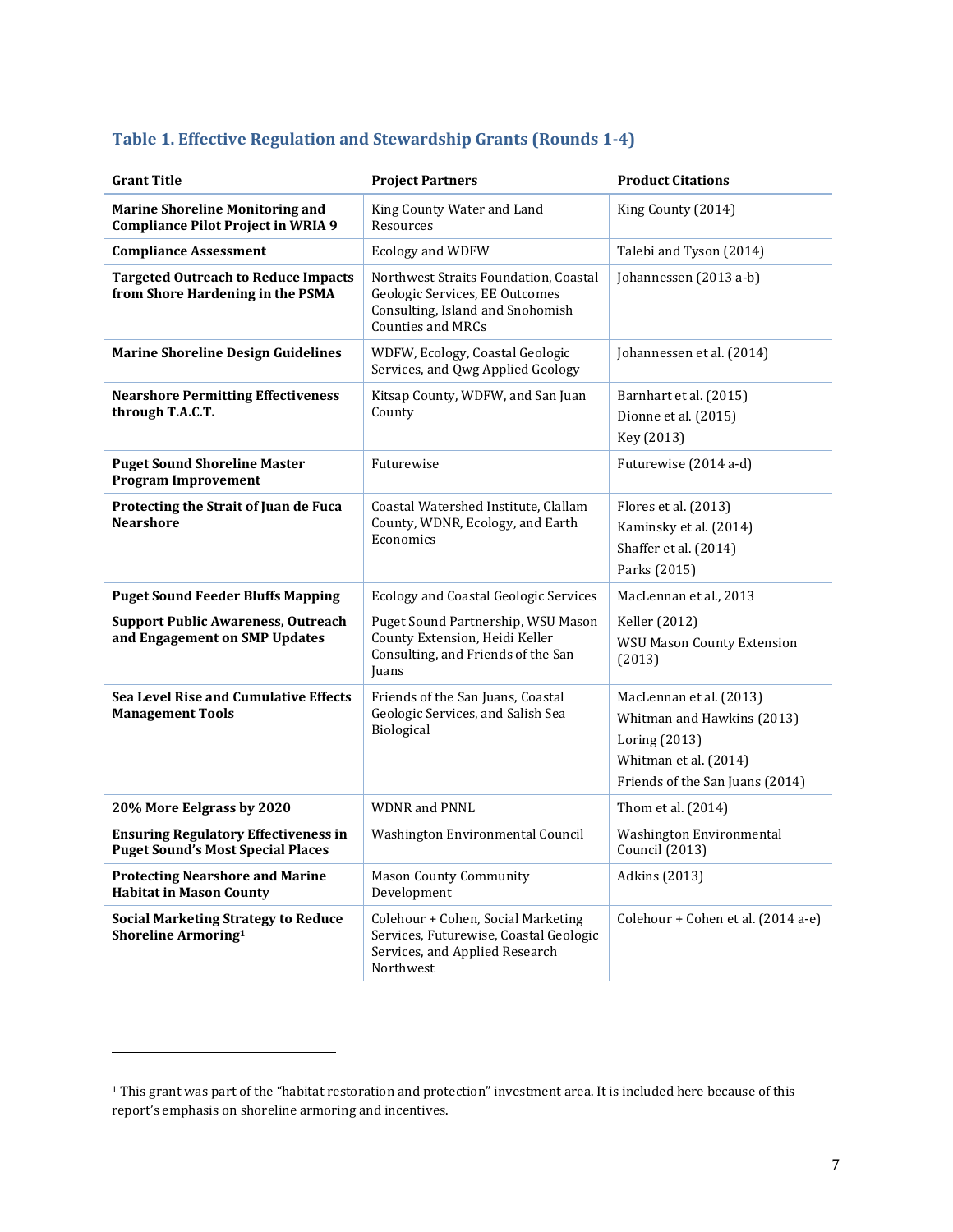## **2. IMPROVING AND STRENGTHENING REGULATIONS**

This section provides an analysis of Grant Program results related to Action Agenda Sub-strategy B1.3 (Improve, strengthen, and streamline implementation and enforcement of laws, regulations, and permits that protect the marine and nearshore ecosystems and estuaries).

The Grant Program funded several investigations evaluating the effectiveness of, and proposing improvements to, existing regulatory protection measures in support of this sub-strategy. Findings and recommendations provided in this section are aggregated into themes (enforcement, implementation, and exemptions) and are based upon results of the following grants:

- Compliance Assessment (Talebi and Tyson, 2014)
- Nearshore Permitting Effectiveness through T.A.C.T. (Barnhart et al., 2015; Dionne et al., 2015; Key 2013)
- Puget Sound Shoreline Master Program Improvement (Futurewise, 2014 a-d)
- Marine Shoreline Monitoring and Compliance Pilot Project in WRIA 9 (King County, 2014)
- Sea Level Rise and Cumulative Effects Management Tools (Friends of the San Juans, 2014)
- Targeted Outreach to Reduce Impacts from Shore Hardening in the PSMA (Johannessen, 2013a)
- Protecting Nearshore and Marine Habitat in Mason County (Adkins, 2013)

Despite the different approaches to problem identification, data collection, and analysis in these projects, the conclusions reached and recommendations made are remarkably similar.

#### 2.1 ENFORCEMENT

#### 2.1.1 FINDINGS

- Most local jurisdictions do not have dedicated enforcement staff for shoreline regulations (Talebi and Tyson, 2014; Futurewise, 2014a; Johannessen, 2013a).
- Talebi and Tyson's (2014) survey of compliance with Shoreline Management Act and Hydraulic Code regulations identified a severe gap in understanding of compliance rates along Puget Sound shorelines. Counties were not able to produce informative compliance tracking and enforcement data. They concluded that without reliable data, it is difficult to characterize the extent of the problem, contributory causes, and patterns that need to be addressed.
- However, there is some evidence that shoreline construction is often occurring in the absence of or out of compliance with permits (King County, 2014; Friends of the San Juans,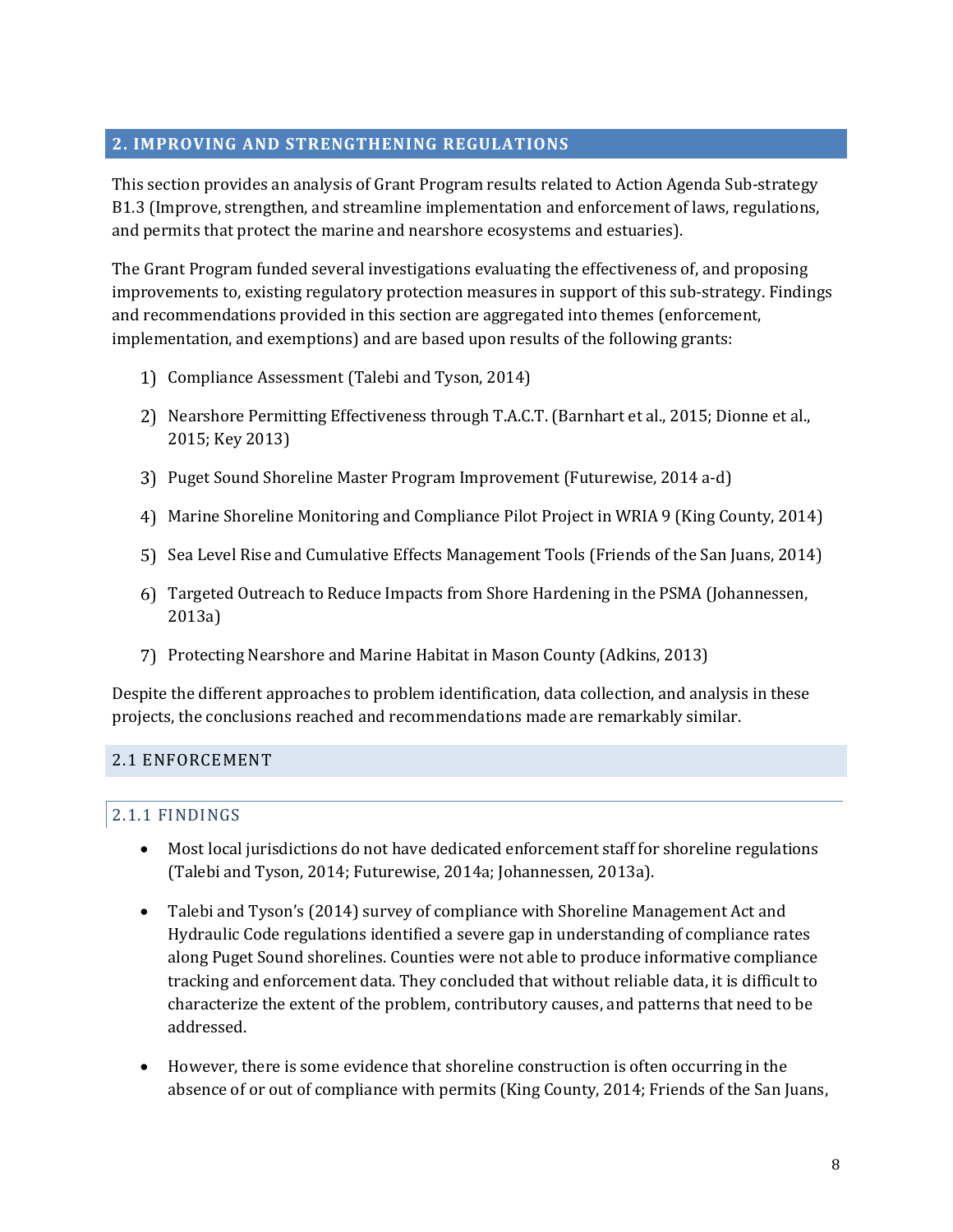2014; Dionne et al., 2015; Barnhart et al., 2015; Futurewise, 2014a; Talebi and Tyson, 2014).

- Tables 2 and 3 provide a summary of existing data on compliance with shoreline regulations along Puget Sound's marine shorelines.
- The highest quality data on *unpermitted* construction in this group derived from surveys using field-based methods (e.g., boat surveys and site visits). Efforts that relied on remote methods for baseline data appeared to identify fewer armoring projects. For example, Mason County identified only 2 new armoring structures despite HPA data (provided on PSP's Shoreline Armoring Vital Sign website) indicating that 17% of all new armor constructed in Puget Sound between 2005 and 2012 was located in Mason County. This is consistent with previous work that found limitations in photo interpretation as a method for identifying changes in relatively small (50-100 linear feet) segments of armored and unarmored marine shoreline in Puget Sound (Anchor Environmental, 2004; WRIA 9 Implementation Technical Committee, 2012).
- Rigorous baseline inventories of shoreline structures at the parcel scale were useful for identifying unpermitted shoreline construction. This indicates that regular shoreline change monitoring could improve enforcement capability.
- The wide range of reported compliance rates likely reflects the different data collection methods employed and the different outcomes measured. For example, the King County (2014) study included upland changes within SMP jurisdiction while the Quinn (2012) work measured only those changes at or below the ordinary high water mark (OHWM). Some categories of (primarily) upland activities had quite low compliance rates—14% for vegetation clearing and 12% for stairwells—which lowered the overall compliance rate observed in King County (2014).
- Post-construction surveys of 45 recently permitted shoreline stabilization projects (Dionne et al., 2015) revealed that several projects had at least one measurement than was greater than specified in the permit: 11 were longer,<sup>2</sup> 9 were taller, and 9 were built further

 $\overline{a}$ 

<sup>2</sup> For a total of 287 linear feet of additional armoring above the length indicated in the 11 permits.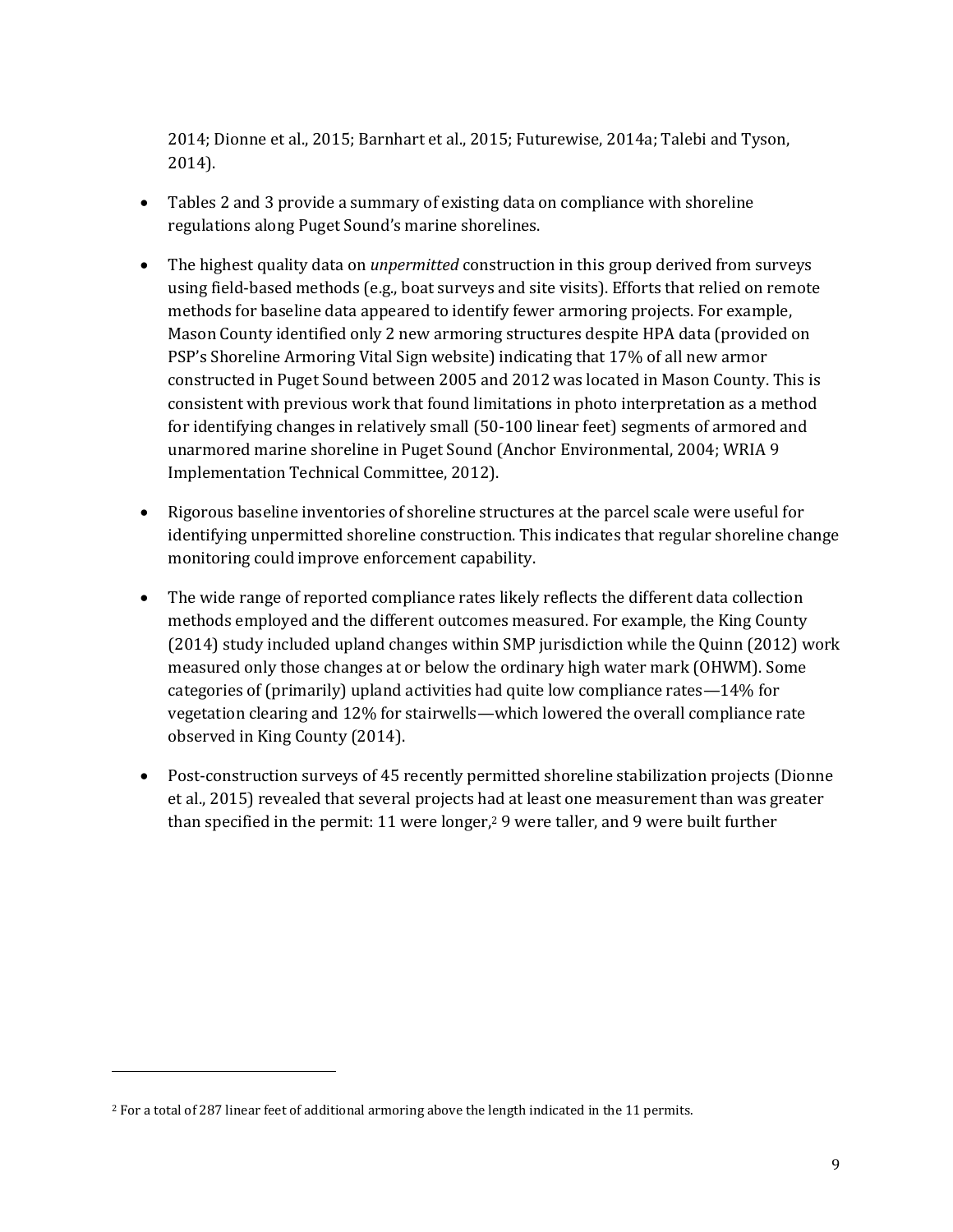waterward.<sup>3</sup> These discrepancies are important because length and waterward extent influence the area and type of shoreline habitat impacted by these structures. Dionne et al. (2015) referred to them as the most critical dimensions for marine shoreline stabilization projects.

- Thus, using permit data to measure new shoreline armoring likely underestimates the extent of new armoring installed annually.<sup>4</sup>
- Deterrence is seen as the key motivator for compliance, but existing SMP enforcement programs fail to deter violators (Futurewise, 2014a). Penalties are not substantial enough to discourage unauthorized activities, and do not fund enforcement programs (Futurewise, 2014a; Johannessen, 2013a).
- Property owner notification and education about regulations can be an additional motivator for compliance (Futurewise, 2014a; Adkins, 2013).
- Anecdotal information indicates that there is widespread awareness among shoreline property owners of lax enforcement, the lack of significant penalties, and frequent granting of "after the fact" permits (Futurewise, 2014a; Johannessen, 2013a).
- Additionally, interviews with county permitting staff indicate that landowners perceive permitting as so expensive and time consuming that many choose to forgo the process, install unpermitted armor, and face penalties (Johannessen, 2013a; Futurewise, 2014a).

 $\overline{a}$ 

 $3$  Due to potential measurement error, the number of structures built further waterward than permitted could be as low as 2 or as high as 14. Since tidal elevation datum vary regionally, Dionne et al. (2015) used a tool to translate tidal elevations from the GPS measurements taken in the field. This translation introduces a potential for error, in addition to the potential error associated with the actual GPS measurements. To account for this, they added and subtracted the combined maximum GPS and translation error to their actual field measurements. Adding the maximum potential error essentially pushes their measurement of elevation landward (resulting in more structures in compliance), while subtracting it pushes the measurement waterward (resulting in fewer structures in compliance). Using the actual elevation measurements from the field, 9 structures were built further waterward than permitted. The number drops to 2 when the maximum potential error is added and rises to 14 when the maximum potential error is subtracted.

<sup>4</sup> The following example demonstrates the potential for limited data availability to affect the Puget Sound Partnership's (PSP) trend analysis for the shoreline armoring indicator, which is calculated using Hydraulic Project Approvals (HPAs) issued by WDFW. PSP's Shoreline Armoring Vital Sign website shows King County as responsible for 1.5% (522 feet) of new armoring in Puget Sound between 2005-2010. King County (2014) found that 3 of 7 sites with new armoring installed sometime between 2004-2013 were not permitted by the jurisdiction where they were located. These structures were a combined total of 452 feet long, almost doubling the Vital Sign estimate. Although this quick example makes assumptions that may not be correct (both HPAs and SMPs not obtained, projects built before 2011) it is illustrative of the extent to which lack of data can skew a trend analysis.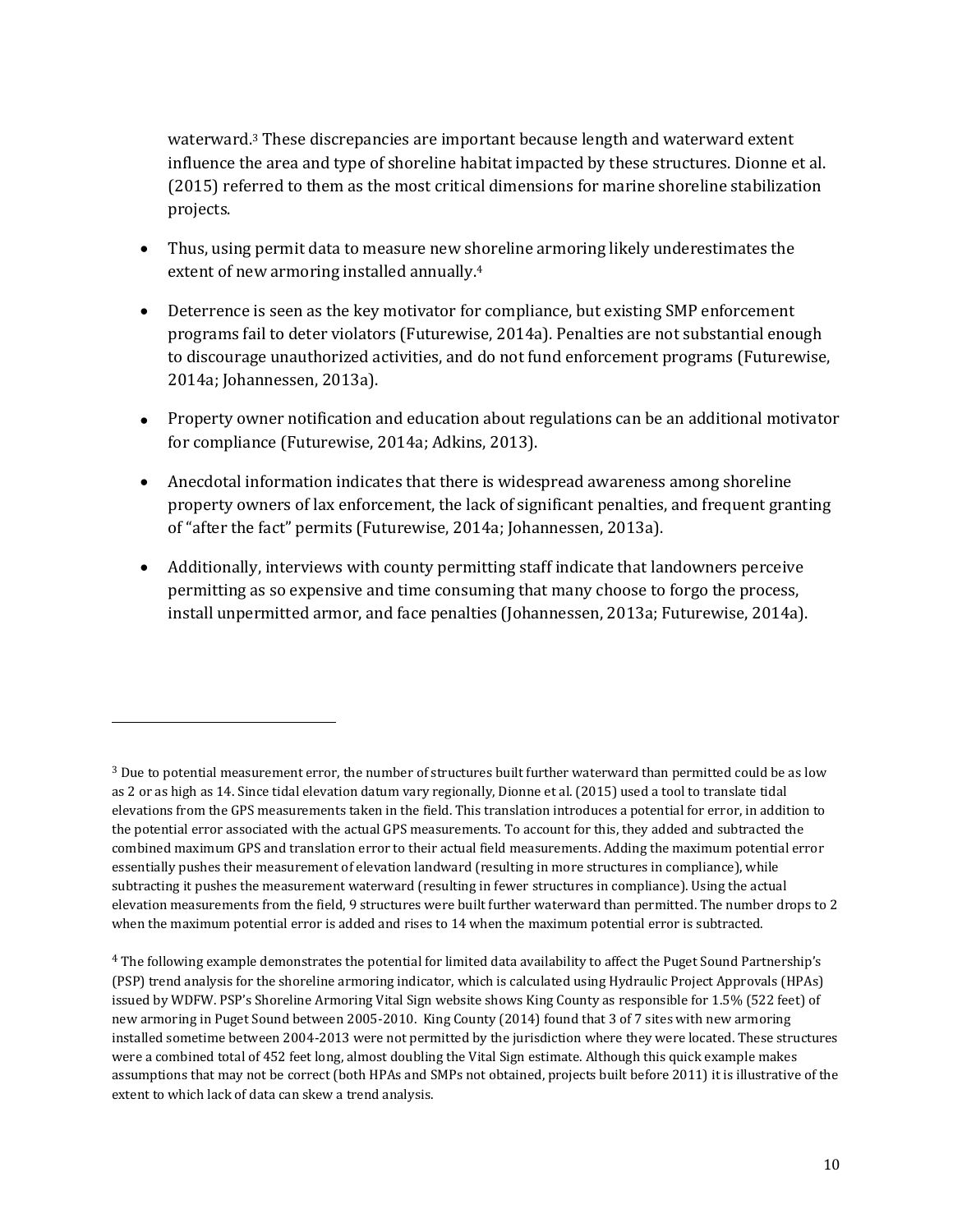| <b>Source</b>                       | <b>Outcome(s) Measured</b>                                                                                         | Method(s) to<br><b>Determine</b><br><b>Baseline</b> | <b>Time Period</b> | Area                                                                | Data                                                                                                                                                                                                                                  | Compliance<br>Rate |
|-------------------------------------|--------------------------------------------------------------------------------------------------------------------|-----------------------------------------------------|--------------------|---------------------------------------------------------------------|---------------------------------------------------------------------------------------------------------------------------------------------------------------------------------------------------------------------------------------|--------------------|
| Higgins $(2014)$ *                  | changes in shoreline<br>condition cross-<br>checked against permit<br>records (includes 200'<br>landward of OHWM)  | boat-based<br>surveys and<br>aerial<br>photographs  | 2004-2013          | 92 miles of shoreline in<br><b>King County</b><br>(6 jurisdictions) | • 145 distinct changes in shoreline<br>condition, including 7 new armoring and<br>66 armoring repairs<br>• 46 changes permitted                                                                                                       | 32%                |
| Mason County<br>$(2013)*$           | unpermitted<br>improvements                                                                                        | aerial<br>photographs                               | 2001-2011          | 10.5 miles of shoreline in<br><b>Mason County</b>                   | • 42 new overwater structures<br>• 2 new shoreline armoring                                                                                                                                                                           | 87%                |
| Quinn (2012)                        | changes in beach<br>structures cross-<br>checked against HPA<br>permit records                                     | aerial<br>photographs                               | 2006-2012          | 55 miles of shoreline<br>along Bainbridge Island                    | • 82 shoreline changes<br>• 64 HPAs issued                                                                                                                                                                                            | 80%                |
| Quinn (2012)<br>and<br>Key (2013) * | changes in in beach<br>structures cross-<br>checked against HPA<br>and SMP permit<br>records                       | aerial<br>photographs                               | 2006-2012          | 34 miles of shoreline in<br>San Juan County                         | • 32 shoreline changes<br>• 10 projects with both HPAs and SMP<br>permits<br>• 6 projects had only HPA or only SMP<br>permits<br>• 16 projects with no permits<br>• 63% of the parcels with no permits on<br>record involved armoring | 50%                |
| Friends of the<br>San Juans (2010)  | baseline inventory of<br>shoreline structures                                                                      | boat-based<br>surveys                               | April-July<br>2009 | 408 miles of shoreline in<br>San Juan County                        | • 710 armored beaches<br>$\bullet$ 472 docks                                                                                                                                                                                          | not<br>applicable  |
| San Juan<br>Initiative (2008)       | shoreline modifications<br>from MacLennan and<br>Johannessen (2008)<br>cross-checked against<br>SMP permit records | boat-based<br>surveys and<br>aerial<br>photographs  | 1977-2006          | 34 miles of shoreline in<br>San Juan County                         | $\bullet$ >200 parcels<br>• 9 SMP permits<br>$\bullet$ 12 HPAs                                                                                                                                                                        | <10%               |

## **Table 2. Summary of Existing Puget Sound Shoreline Compliance Data –** *Unpermitted* **Construction**

\* funded by the Grant Program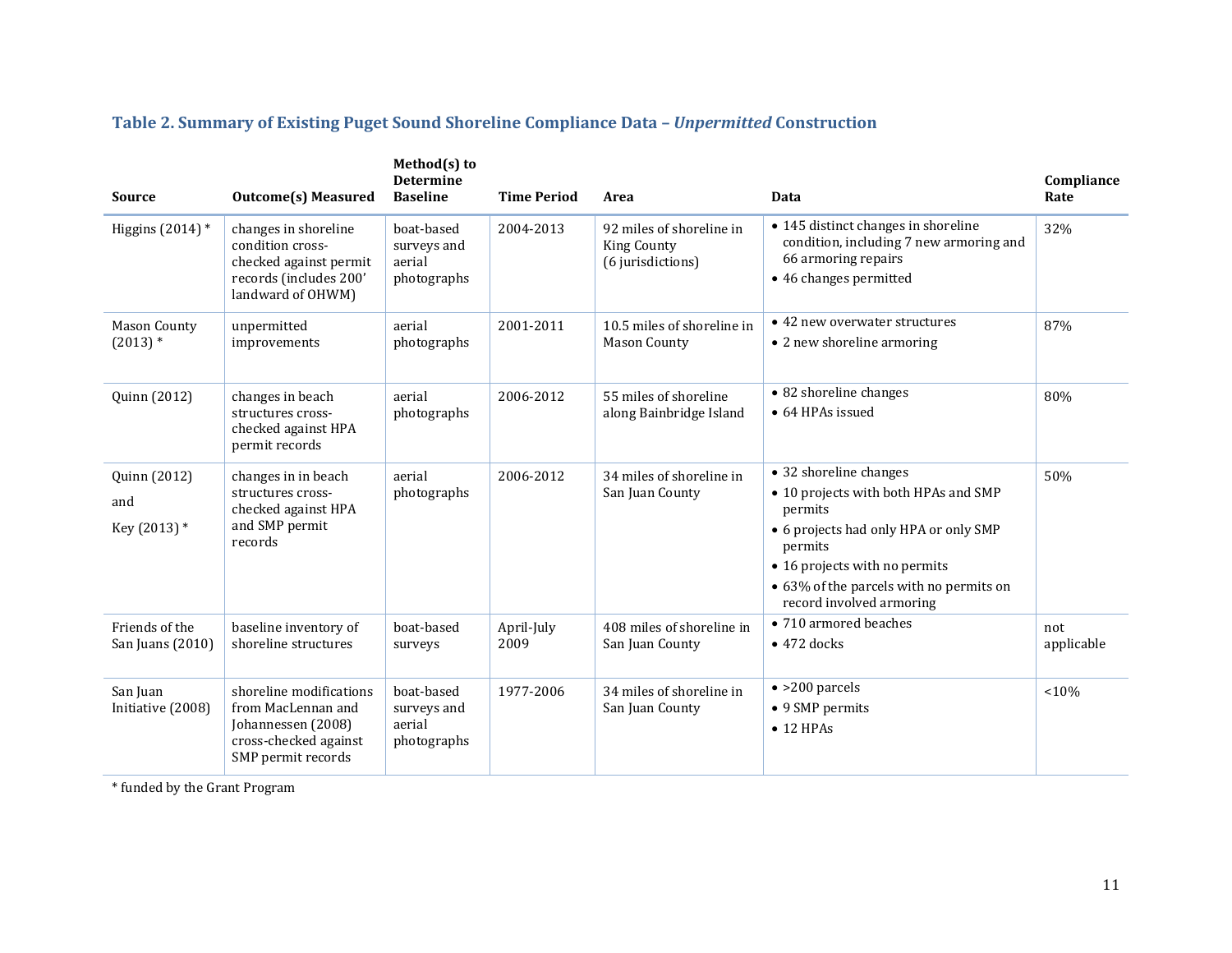## **Table 3. Summary of Existing Puget Sound Shoreline Compliance Data –** *Permitted* **Construction**

| <b>Source</b>                               | <b>Outcome(s) Measured</b>                                                                                                                            | Data<br>Collection<br><b>Method</b>                      | <b>Time</b><br>Period          | <b>Area Evaluated</b>                                                                 | <b>Number and Type of Data Points</b>                                                                                                                                                                                                                                                                                                                                                 | Compliance<br>Rate                   |
|---------------------------------------------|-------------------------------------------------------------------------------------------------------------------------------------------------------|----------------------------------------------------------|--------------------------------|---------------------------------------------------------------------------------------|---------------------------------------------------------------------------------------------------------------------------------------------------------------------------------------------------------------------------------------------------------------------------------------------------------------------------------------------------------------------------------------|--------------------------------------|
| Barnhart et<br>al. $(2015)$ *<br>Appendix A | number of shoreline<br>armoring projects that<br>complied with SMP permit<br>conditions                                                               | review of<br>permit records                              | 2007-2012                      | unincorporated<br><b>Kitsap County</b>                                                | • 60 bulkhead permits evaluated<br>• 32 had at least 1 condition<br>• 9 documented instances where conditions not met                                                                                                                                                                                                                                                                 | 72%                                  |
| Dionne et al.<br>$(2015)*$                  | as-built dimensions and<br>position of shoreline<br>stabilization structures<br>compared to corresponding<br>measurements specified in<br>issued HPAs | field<br>measurements<br>and review of<br>permit records | permits<br>issued<br>2006-2014 | unincorporated<br>Kitsap County<br>and 34 miles of<br>shoreline in<br>San Juan County | • 45 shoreline stabilization structures measured<br>• Compliance was difficult or impossible to measure for several<br>projects because of information missing from the permit record:<br>6% had no clear statement of structure length and 55% lacked a<br>fixed reference point. 26% longer than permitted<br>• 26% taller than permitted<br>• 21% further waterward than permitted |                                      |
| <b>WDFW</b><br>(2012)                       | number of projects that<br>complied with mitigation<br>provisions included in HPAs                                                                    | site visits                                              | 2010-2011                      | 12 counties                                                                           | • 95 marine bank protection HPAs<br>• 66 marine overwater structure HPAs                                                                                                                                                                                                                                                                                                              | 91%<br>73%                           |
| Quinn et al.<br>(2007)                      | number of projects that<br>complied with mitigation<br>provisions included in HPAs                                                                    | site visits                                              | 2005-2006                      | 6 counties                                                                            | • 14 marine bank protection HPAs                                                                                                                                                                                                                                                                                                                                                      | 40-100%<br>depending<br>on provision |
| Whitman<br>(2007)                           | temporal and spatial<br>assessment of shoreline<br>permit activity                                                                                    | geo-database<br>development<br>and queries               | 1972-2005                      | 408 miles of<br>shoreline in<br>San Juan County                                       | • 2,607 permits total<br>• 372 violation permits                                                                                                                                                                                                                                                                                                                                      | 86%                                  |
| San Juan<br>Initiative<br>(2008)            | number of projects that<br>complied with permit<br>conditions                                                                                         | not provided                                             | 2006                           | 34 miles of<br>shoreline in<br>San Juan County                                        | • 9 SMP permits<br>$\bullet$ 12 HPAs                                                                                                                                                                                                                                                                                                                                                  | < 50%                                |

\* funded by the Grant Program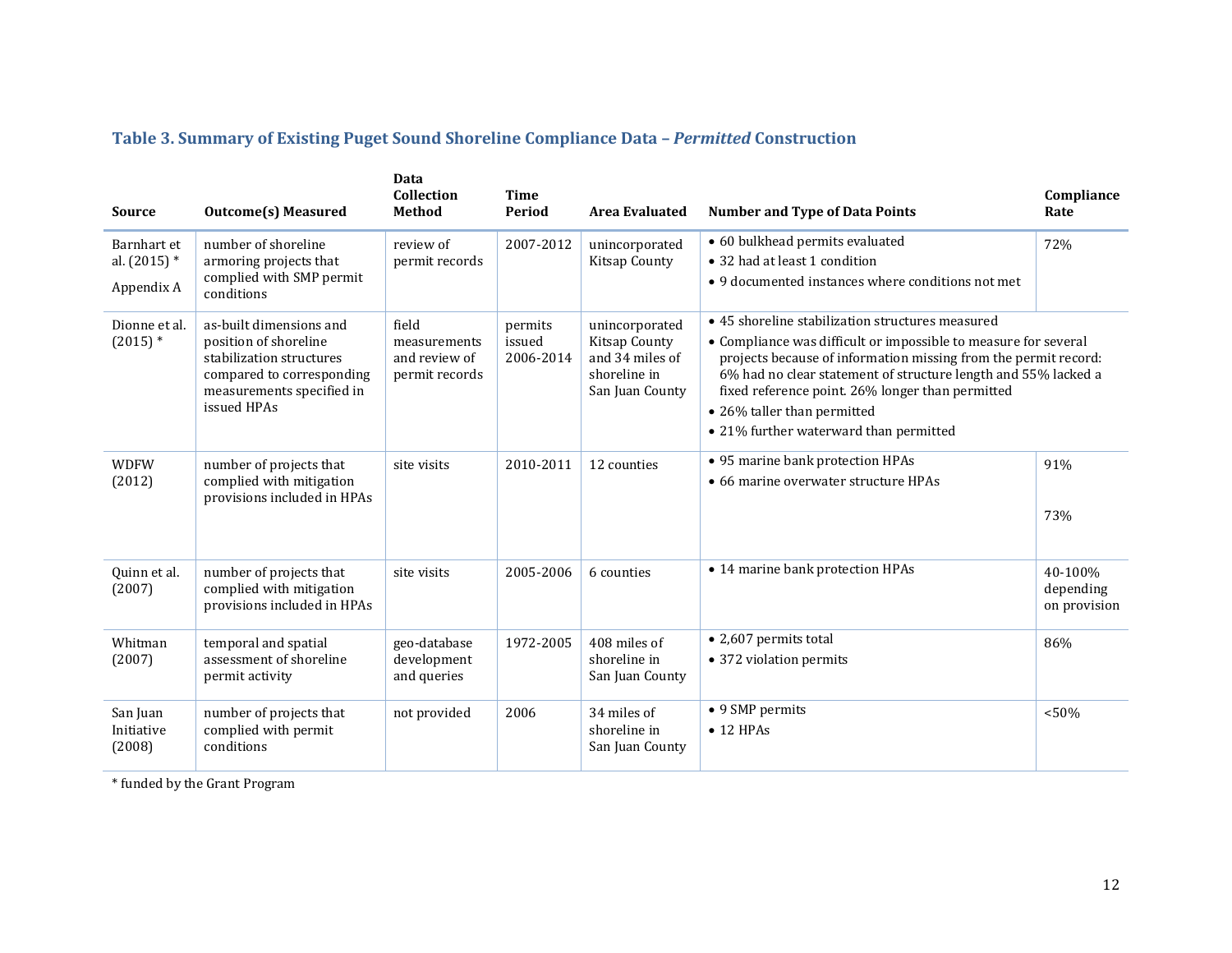## 2.1.2 IMPLICATIONS

- Inadequate compliance programs, including limited enforcement and weak penalties, undermine the effectiveness of local Shoreline Master Programs (Futurewise, 2014a; Friends of the San Juans, 2014; Barnhart et al., 2015). Protection of habitat cannot be achieved through promulgation of regulations and development of permit programs alone. Effective compliance programs would deter future violations, minimize unmitigated impacts, and supply the data needed to accurately measure progress towards Vital Sign recovery targets.
- Reliable and consistent data on regulatory compliance needs to be collected and acted upon. Rigorous baseline inventories of shoreline structures at the parcel scale are useful for identifying violations and tracking overall compliance rates. This type of monitoring can also be used by a jurisdiction to evaluate compliance with "no net loss" requirements.<sup>5</sup> Critical information can be collected via simple surveys, but enforcement programs must also be capable of pursuing identified violations.
- Permitting systems with inadequate enforcement programs effectively penalize those that comply with the rules and reward people willing to violate (Futurewise, 2014a). The permit application process should not be more difficult, costly, and time-consuming than the violation resolution process; the benefits of illegal activities should not exceed penalties for violations (Futurewise, 2014a).

#### 2.2 IMPLEMENTATION

## 2.2.1 FINDINGS

 $\overline{a}$ 

#### REVIEW AND TRACKING PROTOCOLS

 Lack of formal and standardized permit review protocols results in inconsistent application of minimization and/or compensatory mitigation<sup>6</sup> conditions in issued permits. Mechanisms like standardized checklists or review processes for specific types of projects could assist permitting staff in consistent application of permit conditions (Barnhart et al., 2015; Dionne et al., 2015; Futurewise, 2014c; Adkins, 2013).

<sup>5</sup> The **"no net loss" standard** requires that the impacts of shoreline use and/or development, whether permitted or exempt from permit requirements, be identified and mitigated on a project-by-project basis (WAC 173-26-186(8)b).

<sup>6</sup> Regulatory programs address adverse effects of proposed projects through **mitigation sequencing**. This 3-step process is intended to identify ways to: (1) **avoid** impacts by considering practicable alternatives with fewer adverse impacts; (2) **minimize** impacts by incorporating measures to reduce negative effects; and (3) **compensate** for any unavoidable adverse impacts which remain.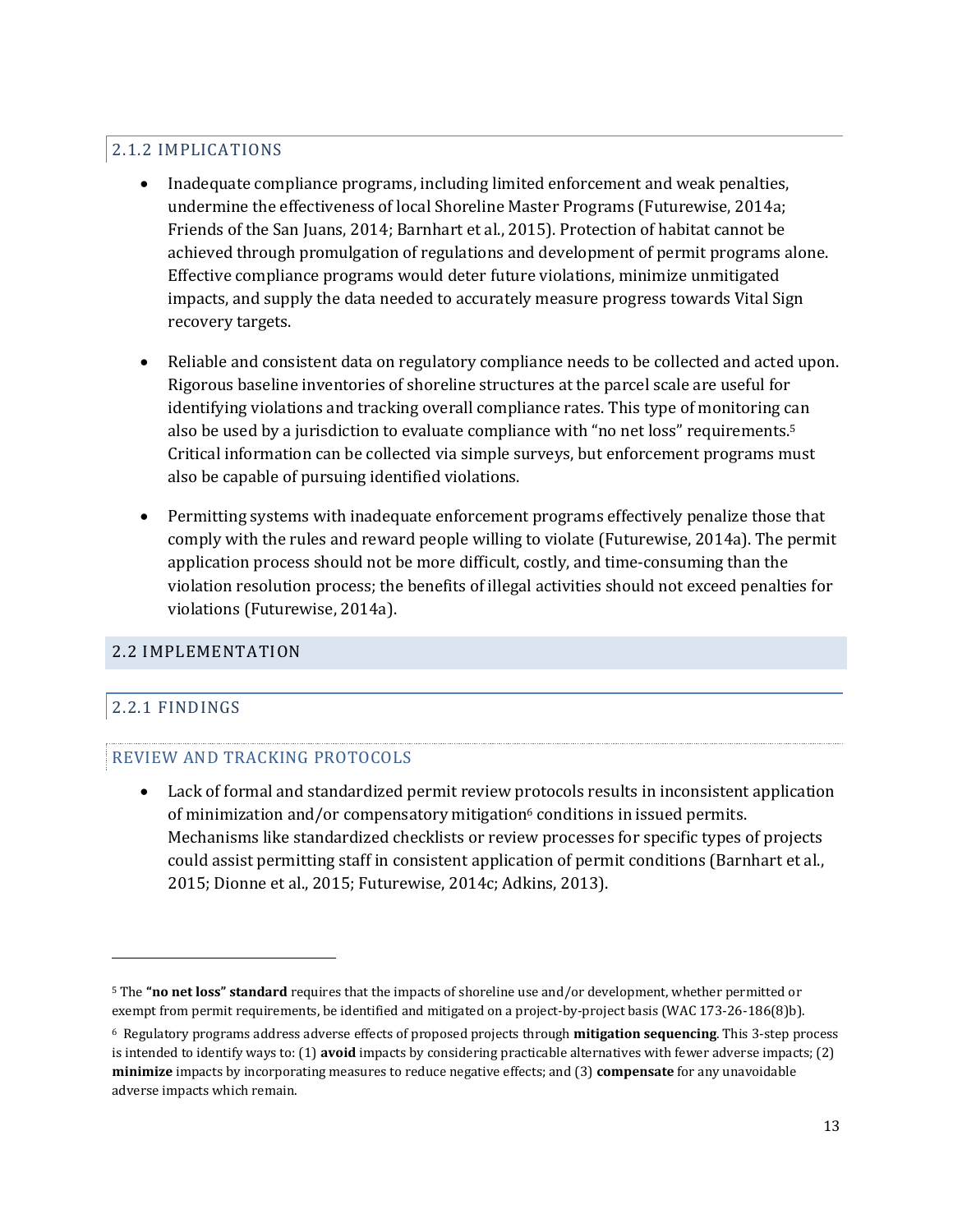- SMP program fee structures can result in restrictions on staff time that limit activities that minimize impacts, such as homeowner education during the pre-application stage and preconstruction inspections (Barnhart et al., 2015; Futurewise, 2014a; Johannessen, 2013b).
- Correcting identified procedural deficiencies in permit recording (e.g., not including key project measurements into databases or on permits) and standardizing inconsistent naming conventions (new, repair, replacement, enhancement, etc.) could improve tracking (Barnhart et al., 2015; Dionne et al., 2015). Providing standard definitions for types of armoring projects could also help determine if a project qualifies for the restoration/enhancement incentives described in Section 3.4.

## INTERAGENCY COORDINATION

- The lack of effective interagency coordination is a barrier to strong implementation of shoreline regulations (Futurewise, 2014b). Interagency coordination improves regulatory efficiency, reduces applicant uncertainty, and increases natural resource protection (Futurewise, 2014b).
- Excessive workload was the most consistently identified and most important barrier to interagency coordination reported by shoreline management practitioners during interviews (Futurewise, 2014b). Likewise, the Barnhart et al. (2015) evaluation of shoreline programs in 2 counties found that coordination between WDFW and local jurisdictions was often limited due to staffing constraints.

#### INSPECTIONS

 $\overline{a}$ 

- Barnhart et al. (2105) found that staff conducting field inspections often had no training on locating the OHWM. This is problematic because regulatory programs focus on minimizing negative impacts of marine shoreline development by limiting activities below OWHM. 7
- Many of the shoreline stabilization permit records reviewed by Dionne et al. (2015) lacked a stable reference point against which the location of a structure on the beach profile could be measured. Several referenced an elevation that could be altered or difficult to assess after the project was constructed.<sup>8</sup>
- Barnhart et al. (2105) found that bulkhead footing location inspections were often conducted concurrently with a final project inspection. Post-construction inspections do not

<sup>7</sup> For example, WAC 220-110-285(2) and WAC 173-6-231(3)(a)(iii)(c).

<sup>8</sup> Dionne et al. (2015) explain that beach profiles commonly change as a result of construction of stabilization structures and beach nourishment. As a result, it difficult or impossible to evaluate compliance during post-construction inspections when qualitative measurements (i.e., those referencing OHWM or top of bank) were used to describe a proposed alignment in permit documents.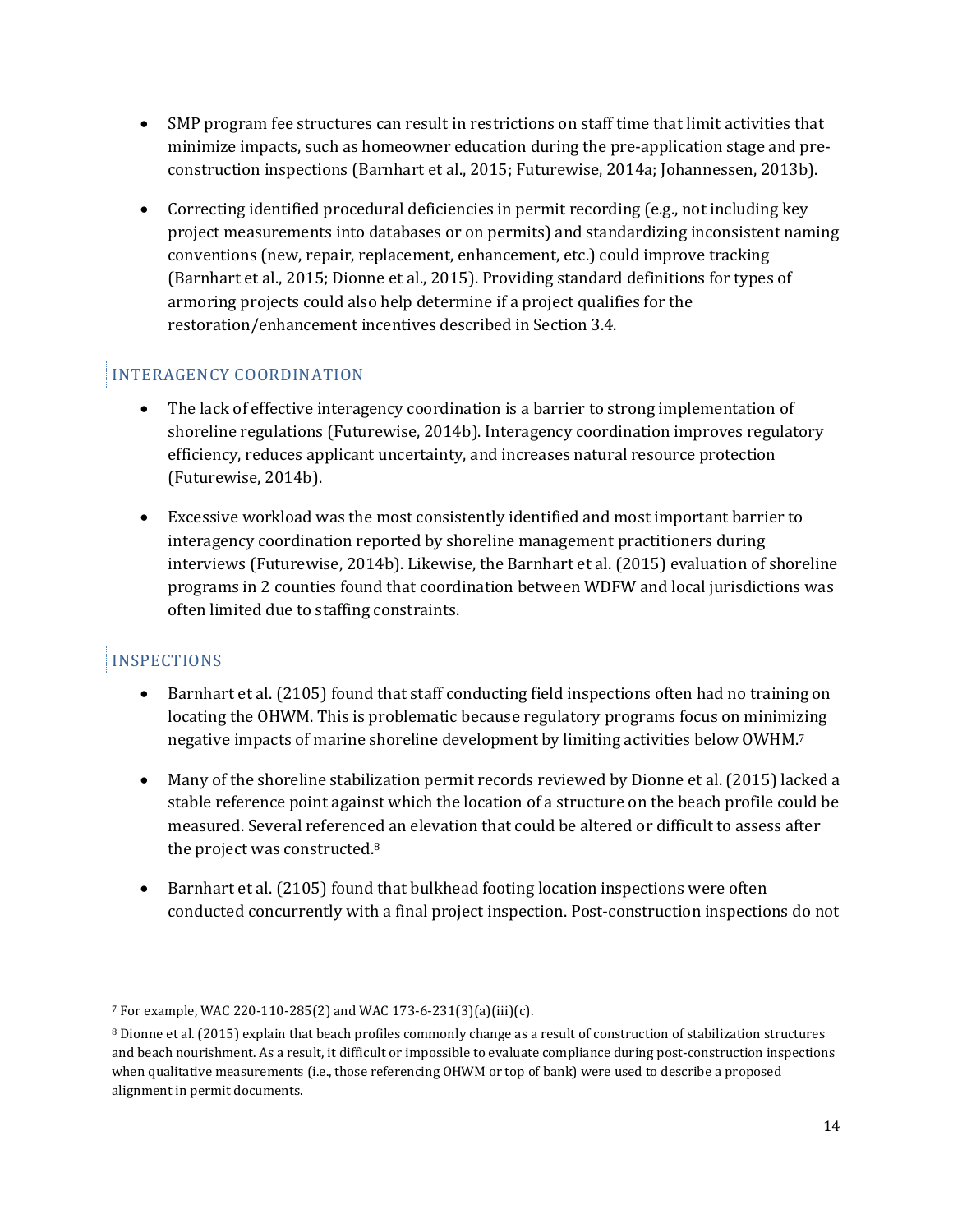provide an opportunity to fix problems before a structure is complete and damage to ecological functions may have already occurred.

- These results indicate effective implementation of regulations for marine shoreline stabilization projects requires inspections before, during, and after construction (Barnhart et al., 2105).
- However, staffing resources at both the local and state levels are not sufficient to allow the coverage needed for these inspections (Barnhart et al., 2105). The authors suggest collaboration between local government and WDFW staff would be beneficial, and that joint pre-construction site visits should be prioritized to improve outcomes.

## MITIGATION

- Mitigation sequencing is applied inconsistently during permit review and does not appear to include compensatory mitigation adequate for reaching the "no net loss" standard (Futurewise, 2014c).
- If a permit is conditioned, there are few mechanisms to follow through and ensure requirements are implemented (Talebi and Tyson, 2014; Futurewise, 2014a; Dionne et al., 2015; Barnhart et al., 2105).
- Implementation of SMP "no net loss" requirements is a challenge owing to uncertainty about baseline conditions as well as the difficulty of quantifying and tracking net changes (Futurewise, 2014c).

## 2.2.2 IMPLICATIONS

Improving SMP permitting processes can strengthen protection of nearshore and marine resources without requiring changes to laws or regulations. Process improvements could also result in better customer service for applicants. Several simple and fundable actions related to standardizing the review process could substantially improve the protection shorelines through regulation. Improving effectiveness of permits for shoreline armoring projects will require resources for additional site inspections. Specific procedural recommendations are provided in Section 2.4 below.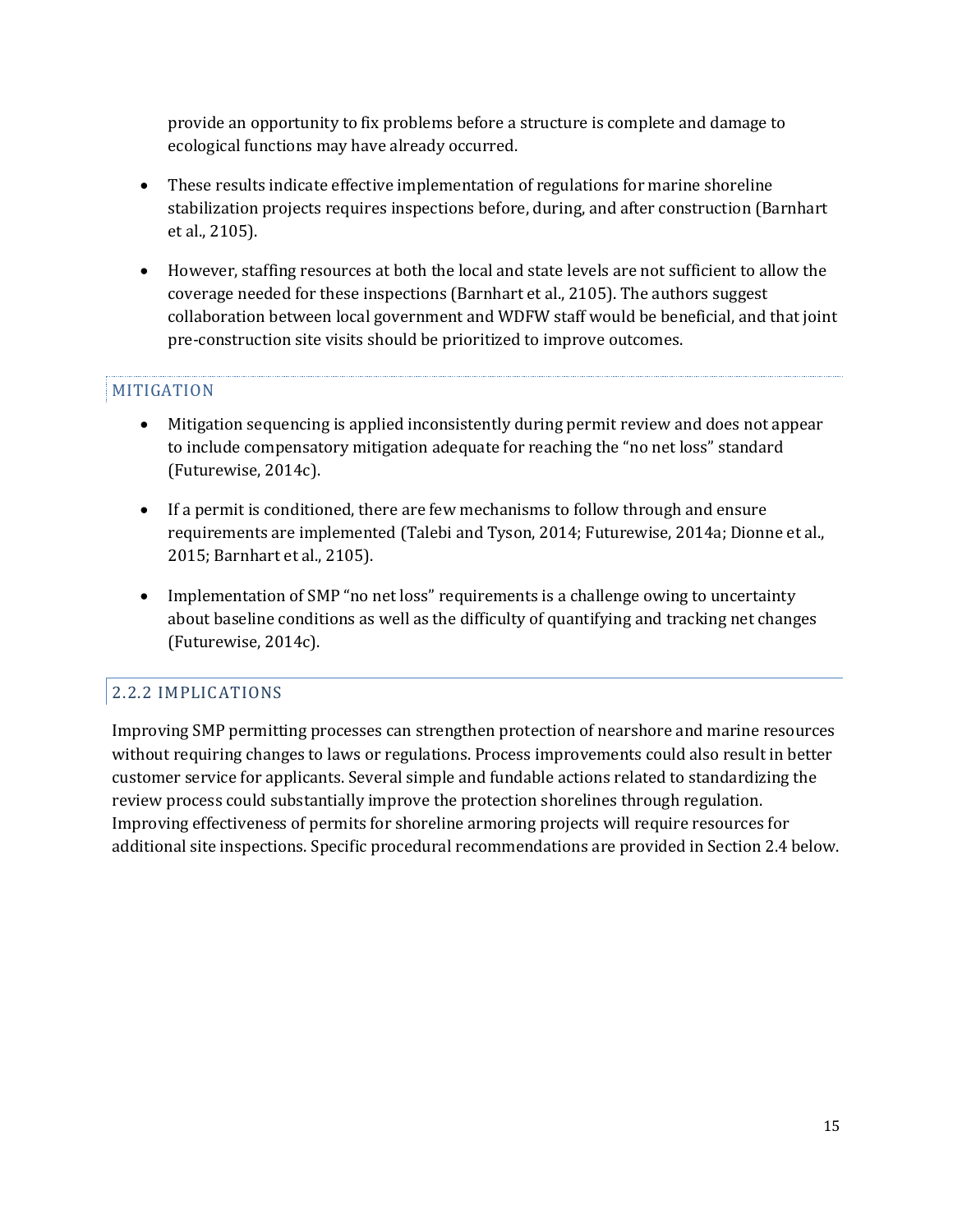#### 2.3 EXEMPTIONS

#### 2.3.1 FINDINGS

- SMP exemptions<sup>9</sup> are not handled uniformly across the region. Some jurisdictions require applicants to apply and wait for an exemption permit or a letter of exemption, while others allow applicants to determine whether a project qualifies for an exemption (Futurewise, 2014c).
- Kitsap and San Juan Counties are 2 jurisdictions that require permits for exempt projects. Between 2007 and 2012, an average of 80% of the shoreline armoring permits these counties issued were processed as exemptions (Barnhart et al., 2015).
- Local governments can condition their approval of exempted development<sup>10</sup> but may be prevented from doing so due to the fewer staff hours allotted for processing exemption permits as compared to substantial development permits (Barnhart et al., 2015). This can limit the ability of staff to conduct site visits and/or research pertaining to protected species and habitats in the project area. Additionally, mitigation and inspection requirements can be less protective for exemption permits (S. Key, San Juan County, T.A.C.T. grant contributor, personal communication, June 2015).
- The high volume of shoreline armoring exemptions—particularly repair and replacement exemptions—is a significant threat to habitat but also an opportunity for enhancement and/or restoration (Friends of the San Juans, 2014).
- Though updated SMPs require alternatives to hard armoring be ruled out before new armoring is approved under a shoreline substantial development permit, in-kind replacement is allowed for existing structures (Barnhart et al., 2015).

#### 2.3.2 IMPLICATIONS

 $\overline{a}$ 

The high volume of bulkhead exemptions limits the extent to which local SMPs can prevent further degradation of the Shoreline Armoring Vital Sign. More than 100 individual SMPs are being implemented in cities and counties throughout the Puget Sound region. Differences in the way these programs process exempt projects—both among jurisdictions as well as within due to required updates—make it difficult to generalize the extent to which statutory exemptions undermine new rules intended to limit new shoreline armoring.

<sup>9</sup> The Shoreline Management Act (SMA) exempts construction of a "normal protective bulkhead common to single family residences" and "normal maintenance and repair of existing structures" from substantial development permit procedural requirements [\(RCW 90.58.030\)](http://apps.leg.wa.gov/rcw/default.aspx?cite=90.58.030).

 and/or uses to assure consistency of the project with the local master program and the SMA.<sup>10</sup> WAC 173-27-040(e) authorizes local governments to attach conditions to the approval of exempted developments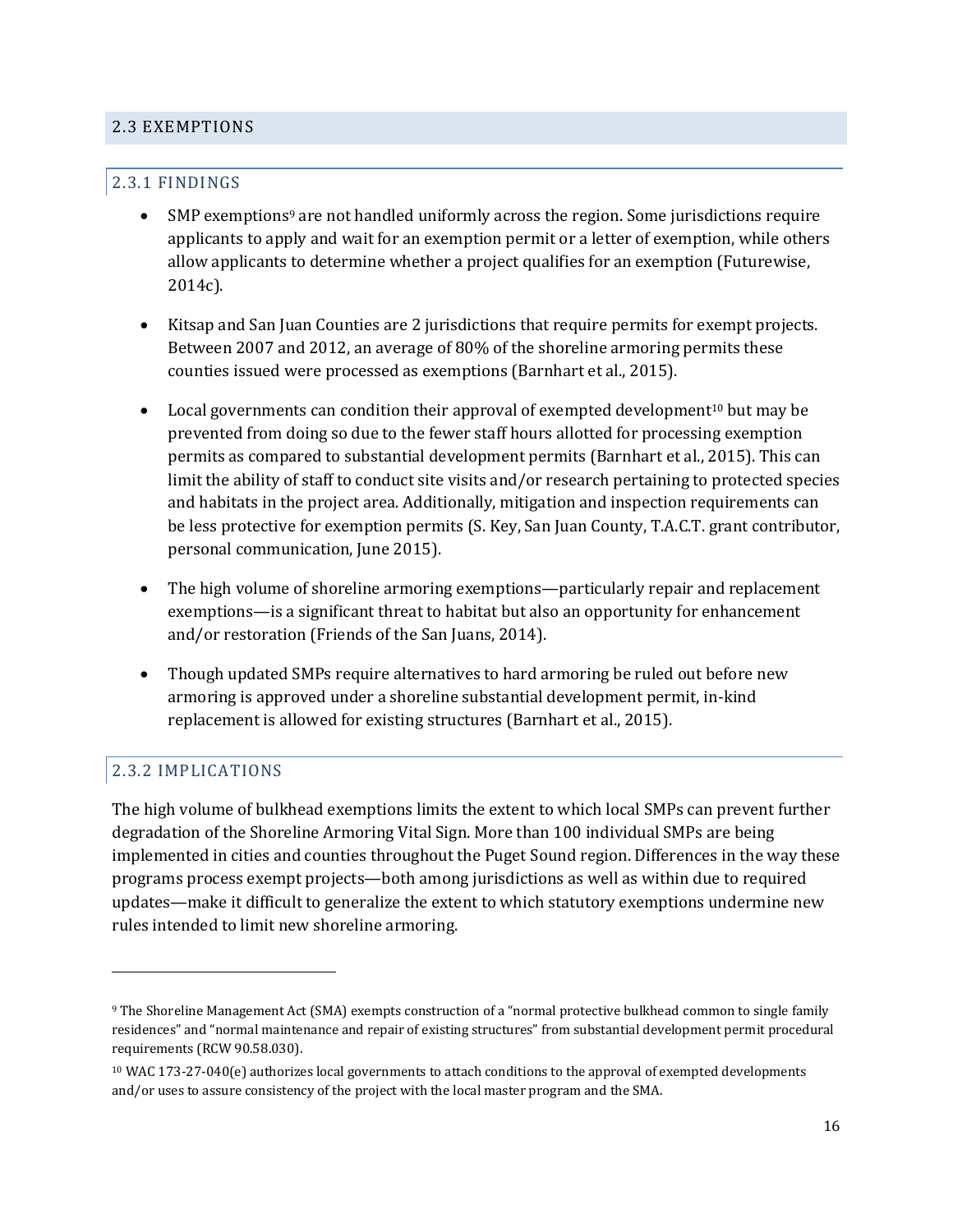#### 2.4 RECOMMENDATIONS

- Prioritize compliance monitoring and enforcement activities to executive-level managers through the Ecosystem Coordination Board. Increases in staffing levels, funding, and training for SMP permitting programs would improve regulatory protections.
- Develop standardized SMP review and inspection forms, procedures, tools, and definitions to improve the permit process and subsequent monitoring/ tracking. Many of the process improvements identified in Barnhart et al. (2015) could be applied in other jurisdictions.
	- Create templates or checklists to streamline and guide consistent application of conditions for different types of projects (Barnhart et al., 2015).
	- Consider providing financial resources and/or technical support to local jurisdictions for creating or updating electronic SMP data management systems to better support project review and enforcement. Many upgrades to city and county systems have already been completed, and can be used to develop recommendations for other jurisdictions (Futurewise, 2014a). Addition of tracking metrics to permit records can assist with both compliance monitoring and implementation of "no net loss" requirements (Barnhart et al., 2015). If the right metrics are input on a consistent basis, automated reporting becomes easy (K. Barnhart, Kitsap County, T.A.C.T. grant contributor, personal communication, November 2015).
	- Consider making changes to application forms (Futurewise, 2014b). Adding fields to input length, width, height, distance from OHWM of existing and/or new portions of armoring structures could facilitate input of this information in permit tracking systems (Barnhart et al., 2015).
- Direct resources towards enforcement programs.
	- Develop standardized compliance monitoring protocols, including baseline inventories of shoreline structures for identifying and tracking future violations. The King County WRIA 9 Compliance Project (King County, 2014) and WDFW Habitat Program compliance monitoring projects (Quinn, 2012; Quinn et al., 2007) are strong models to emulate. Publicizing that such inventories are conducted could help deter future violations.
	- Clarify and communicate SMP compliance monitoring priorities and protocols to encourage consistency across jurisdictions (Talebi and Tyson, 2014). A planned chapter in Ecology's SMP Handbook<sup>11</sup> on "Administration and Enforcement Provisions" could house this type of guidance for local jurisdictions.

 $\overline{a}$ 

<sup>11</sup> <http://www.ecy.wa.gov/programs/sea/shorelines/smp/Handbook/index.html>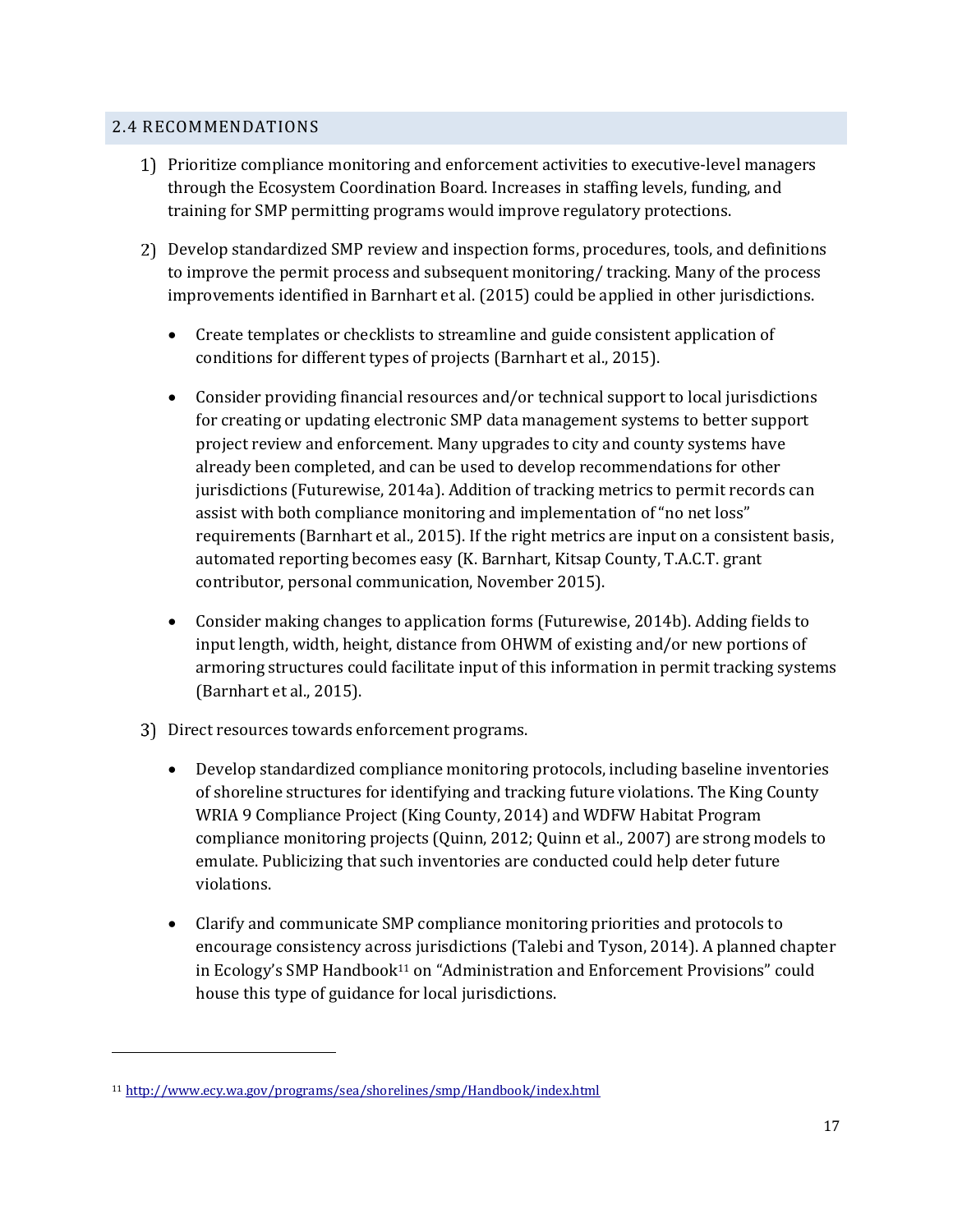- Consider inclusion of baseline inventories of shoreline structures as near-term actions in the 2016/2017 Action Agenda and/or individual Local Implementing Organization (LIO) Action Agendas. Prioritize rapidly urbanizing jurisdictions.
- Consider funding additional grants to pay for enforcement officer salaries and/or train existing local jurisdiction staff on legal and procedural requirements for enforcement actions. Adkins (2013) indicated the hiring of an enforcement officer for 1.5 years was the most beneficial result of the grant received by Mason County. Since staff capacity is a major barrier for small jurisdictions, paying the salary of dedicated enforcement officers is perhaps the most direct way to improve compliance.
- Investigate ways to improve the efficiency of compliance monitoring (Talebi and Tyson, 2014). New technologies to capture, geo-reference, and render images are developing quickly and could lead to less labor-intensive techniques for collecting and processing information about built shoreline features. Use of boat-based LiDAR as described by Kaminsky et al. (2014) has potential to monitor changes in armoring status over time. Autonomous flight systems like quadcopters can be programmed to quickly capture near-horizontal photographs along long stretches of shoreline. Existing software can process these images and produce 3-D models that can be then used to classify shoreline features. Changes in these features over time could be evaluated in an automated manner, similar to the High Resolution Change Detection (HRCD) techniques WDFW is applying to aerial imagery.
- Coordinate enforcement efforts with other department or agencies to increase identification of unpermitted and non-compliant structures, as well as the efficiency of subsequent enforcement actions (Futurewise, 2014a-b; Barnhart et al., 2015).
- Encourage compliance by implementing penalties or other adverse consequences sufficient to deter non-compliance (Futurewise, 2014a).
- Improve interagency coordination. General strategies are provided in Futurewise (2014b), and crucial stages of permit review that would benefit from improved coordination between WDFW and local jurisdictions are highlighted in Barnhart et al. (2015).
- Prioritize inspections before, during, and after construction of new and repair/replacement marine shoreline stabilization projects.
	- The Dionne et al. (2015) work emphasizes the importance of establishing—prior to any construction activity—a stable reference point that will not be affected by project installation, natural process, or tampering. The location and measurements of existing shoreline structure(s) and the OHWM need to be referenced to this datum.
	- An inspection after the project alignment (footing location) is marked with stakes but before installation begins allows changes to be made before a structure is built lower on the beach than intended (Barnhart et al., 2015)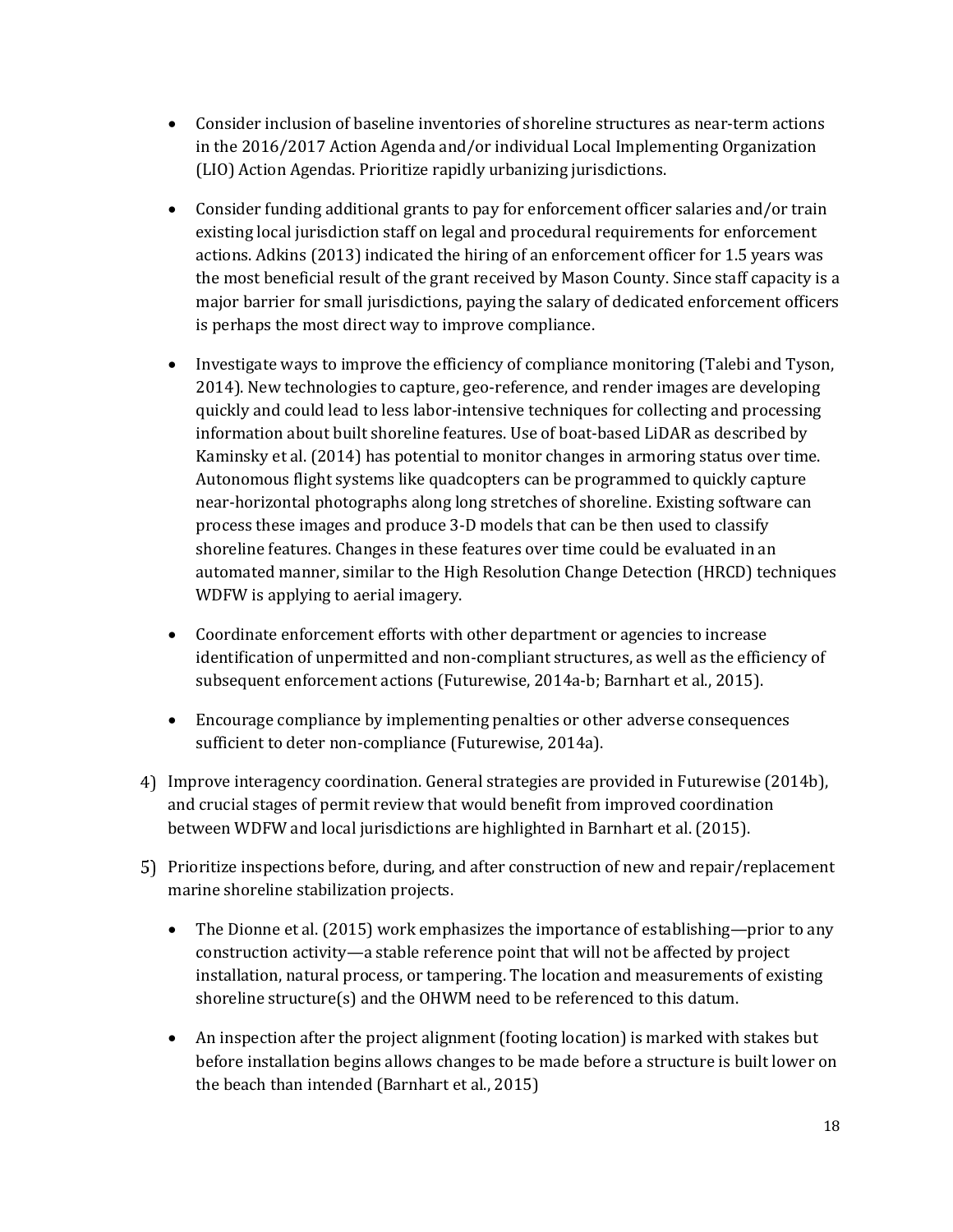- The post-construction inspection is then necessary to ensure a project was built to plan. Without all 3 inspections, the others are essentially ineffective (S. Key, San Juan County, T.A.C.T. grant contributor, personal communication, November 2015).
- Ensure projects limit and mitigate impacts. Multiple strategies for mitigating impacts are provided in Futurewise (2014c). The Marine Shoreline Design Guidelines (MSDG), described in Section 3.1, provides a framework for alternatives analysis that could support mitigation sequencing for shoreline armoring projects.
	- Consider developing an interagency mitigation manual to set standard mitigation requirements for common forms of development like shoreline erosion protection (Futurewise, 2014c). A region-wide mitigation manual could encourage consistency across the multiple jurisdictions and agencies responsible for regulating shoreline development; enable incorporation of the best available science; and result in more efficient and predictable permit review. A mitigation manual could also provide jurisdictions with easy-to-apply conditions for projects processed as exemptions.
- Compile and evaluate information about the range of ways local jurisdictions process exemptions to identify ways for improving regulatory protections applicable to shore protection projects.
	- Questions to consider include: What, if any, conditions are applied to exemption permits? How much more staff time is allotted for substantial developments versus exempt projects? Are priority habitats, particularly forage fish spawning beaches, considered? Are exempt projects inspected? If/how policies and procedures are changed as a result of SMP updates. Would SMP programs have capacity to meet dramatically increased workload demands if RCW 90.58.030 were changed to remove exemptions for normal protective bulkheads and repair/replacement of existing structures?
	- This work would address a Biennial Science Work Plan priority (Conduct social science studies to describe the key institutional challenges to attaining no net loss and improvements from restoration).
- Findings and recommendations regarding training for local jurisdiction staff are addressed in Section 4 of this document.

## **3. PROMOTING ARMORING REMOVAL**

This section analyses Grant Program results related to Action Agenda Sub-strategy B2.3 (*Remove armoring, use soft armoring replacement or landward setbacks when armoring fails, needs repair, is non protective, and during redevelopment*). Shoreline armoring and incentive-based approaches to encourage alternative methods of shore protection were major themes of work funded in this investment area. Findings and recommendations provided in this section are based upon results of the following grants: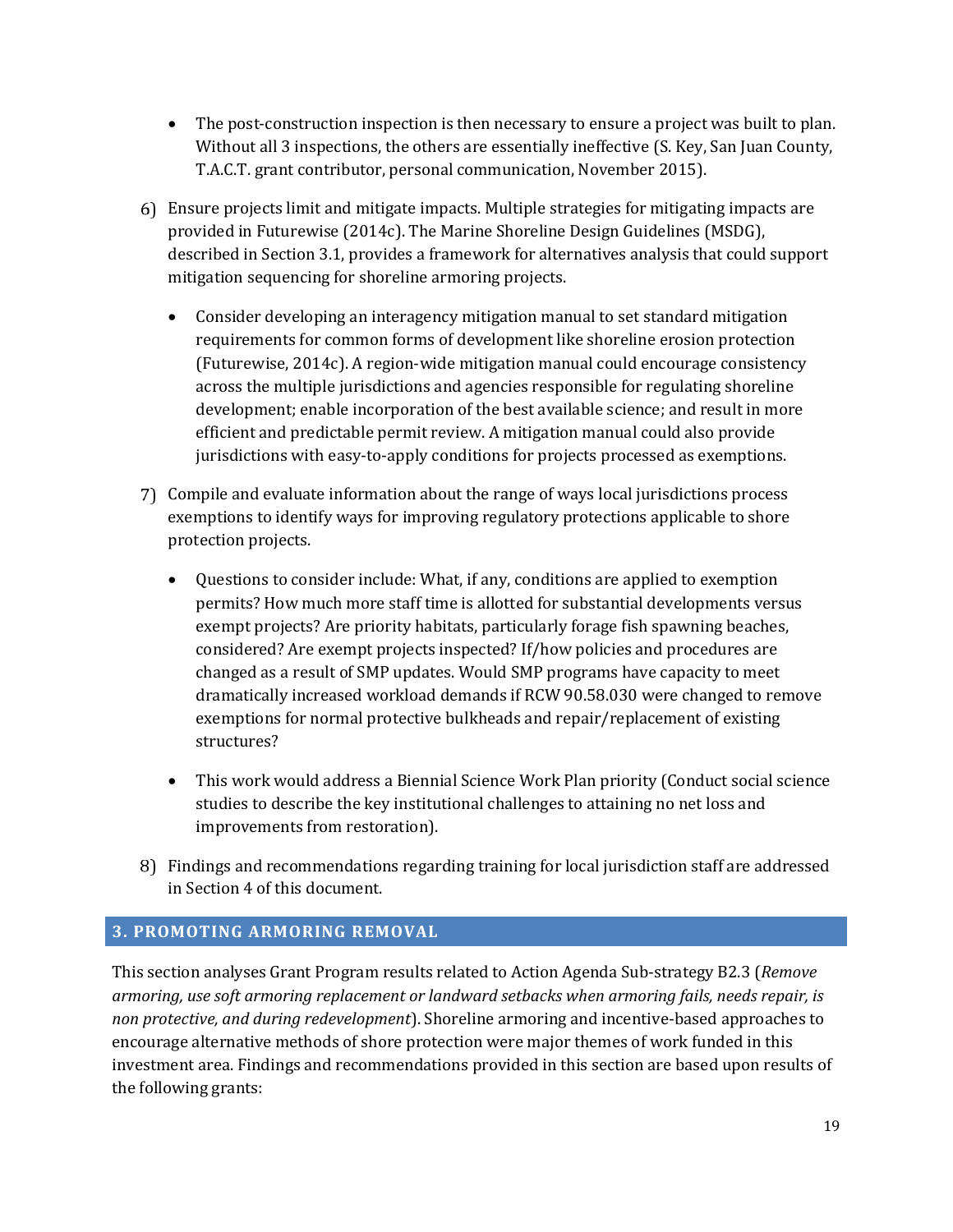- Marine Shoreline Design Guidelines (Johannessen et al., 2014)
- 2) Protecting the Strait of Juan de Fuca Nearshore (Kaminsky et al., 2014)
- Nearshore Permitting Effectiveness through T.A.C.T. (Dionne et al., 2015; Barnhart et al., 2015)
- Support Public Awareness, Outreach and Engagement on SMP Updates (Keller, 2012; WSU Mason County Extension, 2013)
- 5) Social Marketing Strategy to Reduce Shoreline Armoring (Colehour + Cohen et al., 2014 a-e)
- Targeted Outreach to Reduce Impacts from Shore Hardening in the PSMA (Johannessen, 2013 a-b)
- Ensuring Regulatory Effectiveness in Puget Sound's Most Special Places (Washington Environmental Council, 2013)
- 8) Protecting the Strait of Juan de Fuca Nearshore (Flores et al., 2013)

#### 3.1 MARINE SHORELINE DESIGN GUIDELINES

#### 3.1.1 FINDINGS

The configuration and placement of shoreline structures can significantly affect their relative impacts on biological resources (Williams and Thom, 2001). "Soft" shore protection techniques are considered a preferred approach because they use natural materials and are designed to adjust over time to changing shoreline conditions, thereby minimizing some of the physical mechanisms which could alter ecological processes and functions (Coyle and Dethier, 2010; Williams and Thom, 2001).

The Marine Shoreline Design Guidelines (MSDG) provide:

- A comprehensive framework for site assessment and alternatives analysis that can be applied to evaluate the need for shore protection and inform selection of appropriate erosion management techniques with deliberate consideration of physical processes and ecological impacts.
- Detailed descriptions and standardized design guidance for 5 engineered shore protection options: beach nourishment, large wood, reslope-revegetation, bulkhead removal, and hard armor. Information on application, effects, design considerations, costs, and monitoring/maintenance requirements is included.

The MSDG can be applied in a variety of ways: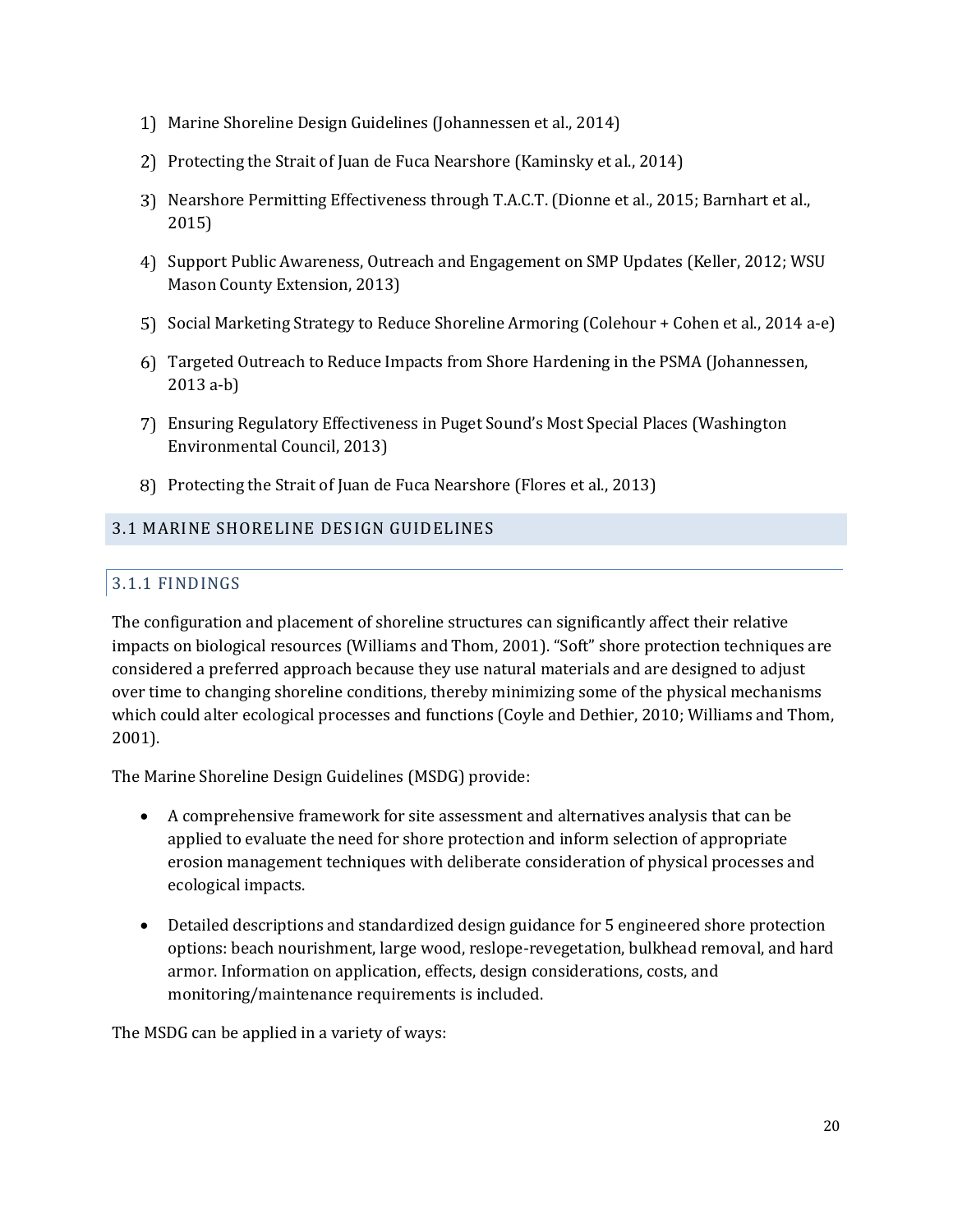- As an engineering standard of practice for properly trained and experienced professionals. Step-by-step instructions for conducting site and coastal process assessments are provided, along with decision tools for developing shore protection projects in a site-appropriate and environmentally responsible manner.
- As an educational resource for landowners and their influencers.<sup>12</sup> Topics addressed include causes and rates of erosion; the impacts of armoring; regulatory oversight of shoreline projects; responsible shore stewardship; and the spectrum of techniques that can be applied to address coastal erosion.
- As a training resource and evaluation tool for local SMP implementers. Permit reviewers want information on shoreline processes, the impacts of armor, as well as characteristics of and applications for "soft shore" techniques (Barnhart et al., 2015; Futurewise, 2014c; Johannessen, 2013a). Use of the MSDG's framework for alternatives analysis can support mitigation sequencing during application review.
- As support for restoration practitioners during project development. The MSDG provides information to help project proponents evaluate site condition variables and design parameters for bulkhead removal projects, as well as decision tools to support alternatives analyses and impact evaluations required for NEPA and SEPA assessments.

## ACTUAL VERSUS PERCEIVED PERCEPTIONS OF RISK

 $\overline{a}$ 

Hard armor has been a "one size fits all" solution for residential shorelines in Puget Sound, but in reality may not be the best way to manage erosion in many areas (Johannessen et al., 2014). Colehour + Cohen et al. (2014c) found that about 300 miles of armored shoreline occur in sheltered areas with low to moderate erosion potential, resulting in more fortification than is necessary to protect landward infrastructure, or were installed for landscaping purposes. Likewise, armor is not effective at preventing landslides where runoff or poor vegetation management are contributing to bluff retreat (Kaminsky et al., 2014; Johannessen et al., 2014).

The MSDG's approach is based on the premise that hard armor should be considered as a last resort. The level of protection necessary at a site is determined by applying a cumulative risk model that integrates information on the causes and potential magnitude of erosion with risks to infrastructure. The type and proximity of structures are critical to qualifying risk at a site, with the magnitude of the risk directly corresponding to setback distance. The risk model helps distinguish actual need from perceived need. Considered along with other site characteristics, the risk score defines which design techniques are optimal for erosion control.

 $\overline{a}$ <sup>12</sup> **Influencers** are people who provide information to property owners when they are making shoreline modification decisions. They include: realtors, contractors, permitting staff, homeowner associations, neighbors, and outreach professionals with conservation districts, WSU Extension, or NGOs.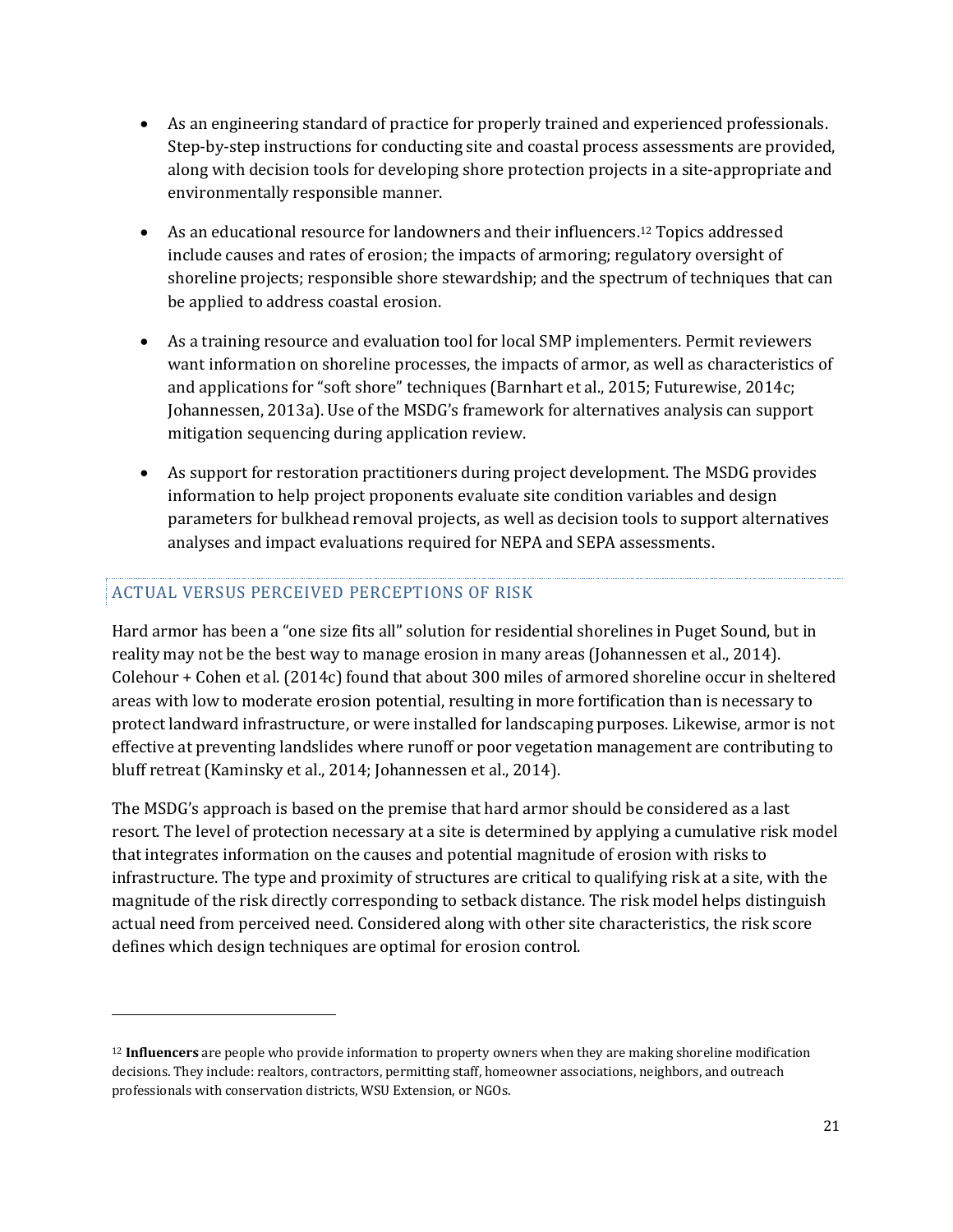Dionne et al. (2015) applied the risk assessment model and decision tree to compare design recommendations generated by the MSDG with as-built conditions for 85 erosion control structures constructed 2006-2014. They found that 68% of the projects were more risk averse than the MSDG recommendation (e.g., hard armor instead of beach nourishment or LWD placement).

Educational programs and focused outreach based upon the MSDG approach may help change widespread perceptions regarding the effectiveness and necessity of bulkheads for shore protection. The Northwest Straits Foundation used this approach for the "Port Susan Marine Stewardship Area Targeted Outreach" grant. Workshops and site visits were used to dispel common misconceptions about erosion and encourage landowners to consider upland BMPs (vegetation and surface/groundwater management) and soft shore protection approaches as effective, relatively inexpensive, and less environmentally damaging alternatives for shore protection. In Round 5, the Grant Program funded development of a MSDG booklet specifically for landowners.

## CLIMATE CHANGE RESILIENCE

Sea level rise and increased frequency and magnitude of large storms will influence the range of options available to landowners for management of their property (Johannessen, 2013b). Climate change and sea level rise are factors incorporated into the MSDG's design process. Information on likely geomorphic response by shoretype, potential alterations to nearshore processes, and variables relevant to resilience are provided to inform technique selection.

## ECOLOGICAL EFFECTS OF ALTERNATIVE ARMORING TECHNIQUES

Studies to quantitatively assess ecological responses to specific soft shore designs are lacking. Some form of post-construction monitoring of biological conditions (e.g., forage fish spawning, benthic invertebrates and terrestrial insects, survival of riparian plantings, eelgrass presence) generally occurs after shoreline restoration and enhancement projects. However, relatively few controlled studies on ecological response have been conducted (e.g., Munsch et al., 2015; Toft et al., 2014; Toft et al., 2013). This limits our ability to identify mechanisms behind variable responses, optimize future project planning, and ensure management actions are delivering desired outcomes.

## 3.1.2 IMPLICATIONS

The MSDG is a key tool that can be used to determine where alternatives to traditional armoring are a feasible option for erosion control, to encourage techniques for minimizing impacts of existing structures undergoing repair, and to identify candidate sites for bulkhead setbacks or removal.

Widespread adoption of the MSDG in a regulatory context could support robust mitigation sequencing and help minimize regulatory project review time. It provides both applicants and regulators with the information they need to understand how to avoid and minimize the impacts of proposed erosion control projects. The MSDG underscores that "no action" in the form of upland passive management BMPs is often a reasonable and cost-effective alternative.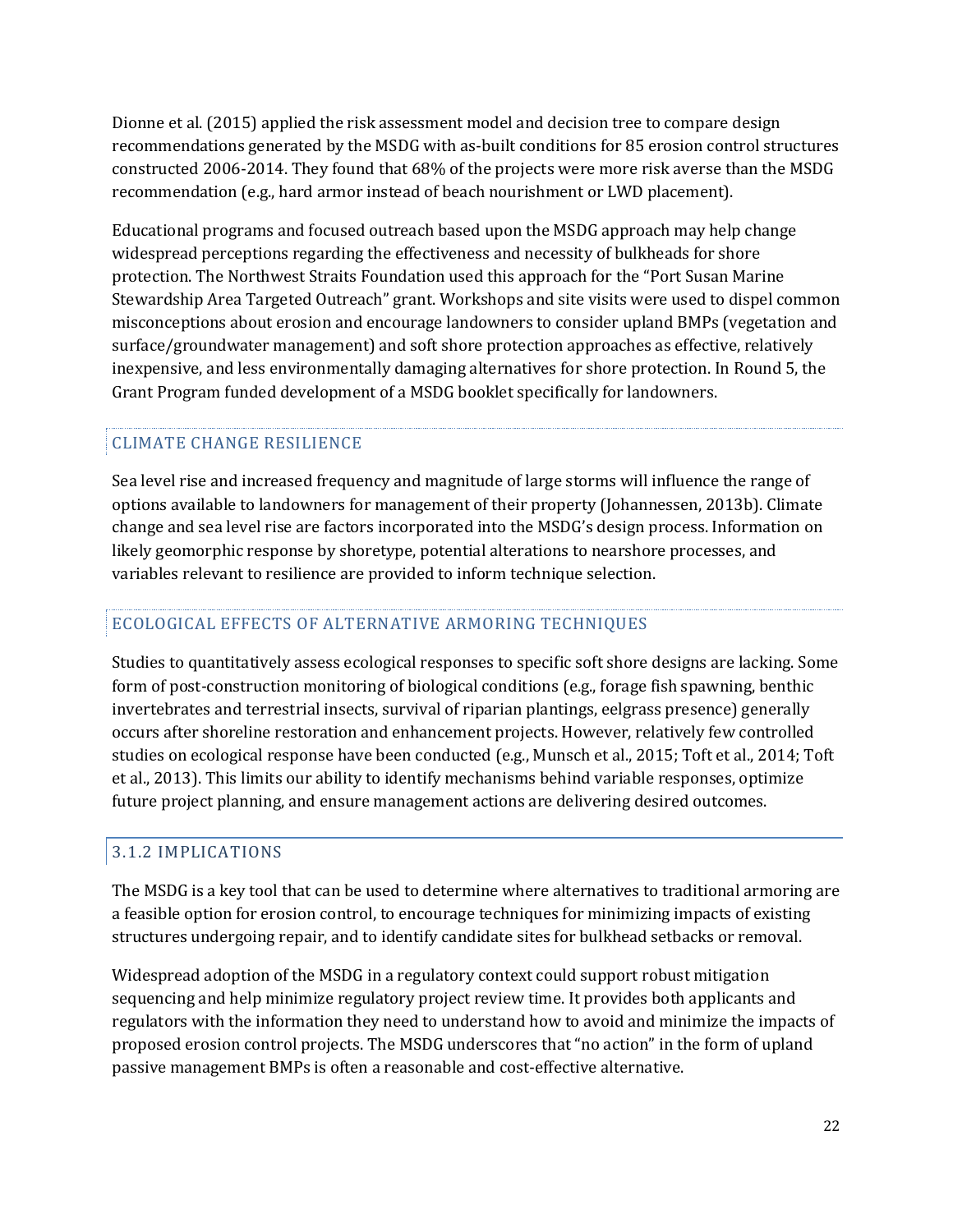## 3.2.1 FINDINGS

Residential parcels should be the focus of efforts to reverse current shoreline armoring trends. Residential parcels comprise almost 1,400 miles—roughly 57%—of the shoreline of Puget Sound and the southern Strait of Juan de Fuca (Colehour + Cohen et al., 2014c). 71% of the approximately 1,200 HPAs issued for new and replacement marine shoreline stabilization structures between 2005 and 2012 were single family residential (Dionne et al., 2015). Recognizing the importance of this crucial audience, the Grant Program funded several projects that included research and outreach focusing on waterfront landowners.

## AUDIENCE RESEARCH

Focus groups, web-based surveys, and one-on-one interviews of shoreline property owners and their influencers provided insights on common attitudes and beliefs:

- Keller (2012) found the most successful messages were specific and factual, and draw a clear connection between shoreline regulations and the things people value. It is important to acknowledge successes and frame communications around protecting what people value—wildlife, shellfish, clean water, and local jobs.
- Landowners do not understand how armor impacts the health of Puget Sound and many see armor as a desirable, or even crucial, element in protecting shoreline properties (Colehour + Cohen et al., 2014d-e; Keller, 2012).
- Erosion is the top concern of waterfront property owners region-wide (Johannessen, 2013b; Colehour + Cohen et al., 2014d).
- Many property owners are not aware of just how slowly erosion is actually occurring, or how hard armoring can degrade the quality and accessibility of their beach (Johannessen, 2013a). Some believe that soft shore protection is expensive and might not work (Keller, 2012).
- 84% of landowners surveyed had never considered removing armor from their property and 14-18% of landowners surveyed region-wide were receptive to the idea of removing armor or replacing it with engineered soft shore protection (Colehour + Cohen et al., 2014d).
- Landowners want to see and hear about successes with alternatives to hard armor from other shoreline property owners (Colehour + Cohen et al., 2014d).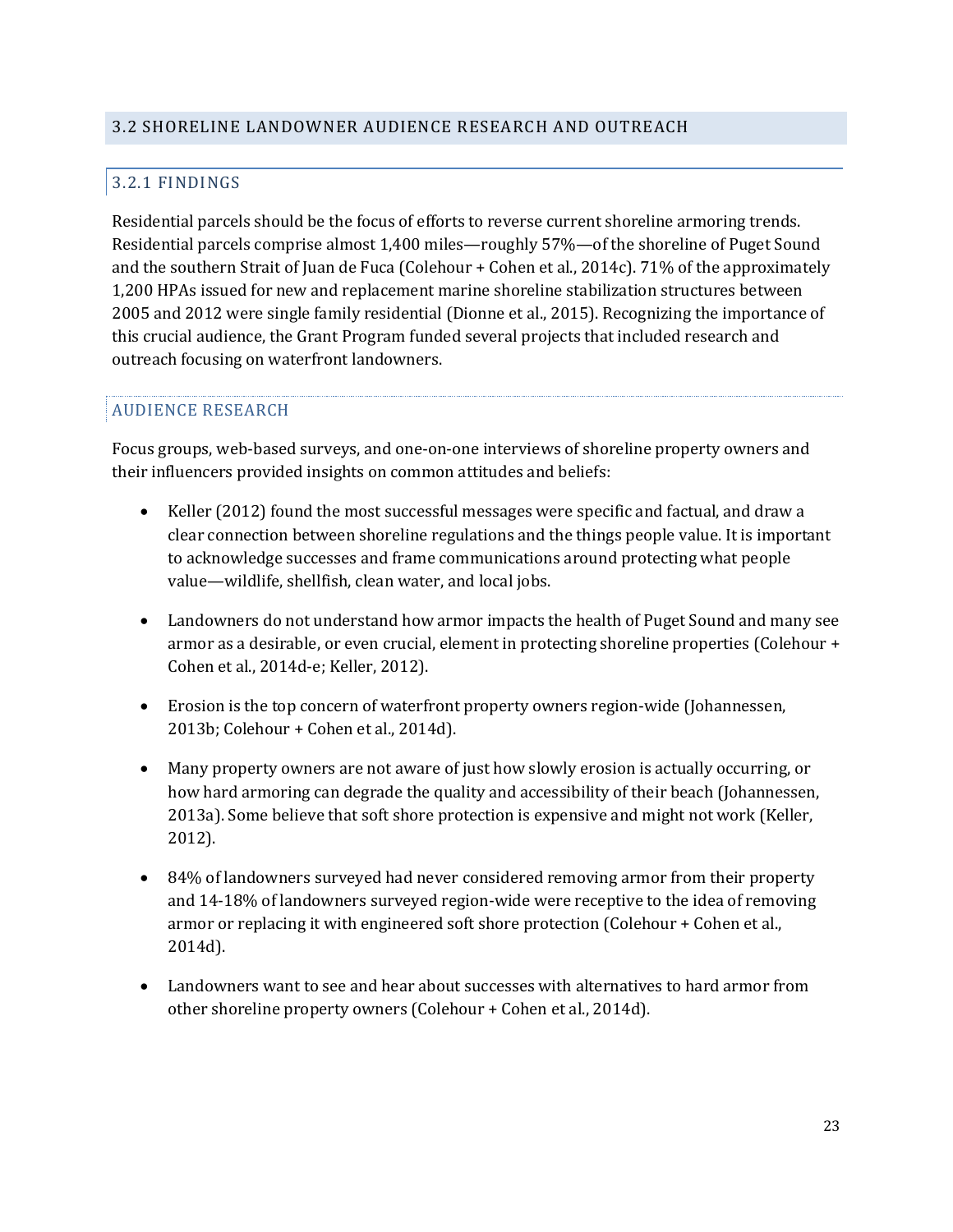- The cost of removal projects is a barrier that must be overcome in order for a social marketing effort around armor removal to succeed. Currently, there are not adequate financial incentives in place to overcome the cost barrier (Colehour + Cohen et al., 2014b).
- Mason County focus group participants reacted negatively to blanket, general statements presented without supporting data (e.g., "water quality in Puget Sound had been worsening over time"). Highlighting trouble spots increases credibility (e.g., specific areas with water quality problems (Keller, 2012). This group also reacted negatively to the notion that shoreline homeowners have more responsibility than others in maintaining healthy shorelines.
- Education needs to come from a trusted source. Landowners are suspicious about government officials and contractors/professionals trying to sell them something (Colehour + Cohen et al., 2014d-e; Johannessen, 2013b; Keller, 2012).
- The Shore Stewards model and program materials were very popular among Mason County focus group participants, and many had positive associations with Washington State University<sup>13</sup> (Keller, 2012).

## **OUTREACH**

 $\overline{a}$ 

Lessons for focused outreach efforts include:

- Direct and focused face-to-face engagement with landowners is a key element for outreach programs (Johannessen, 2013b; Colehour + Cohen et al., 2014b; Shaffer et al., 2014; Adkins, 2013). Workshops are an effective way to engage and share substantive information with the community (Shaffer et al., 2014; Johannessen, 2013b). Benefits are lost if a dialog stops, so conducting frequent workshops on an ongoing basis is preferred (Shaffer et al., 2014).
- The most effective educational efforts are site-specific and immediately relevant (Johannessen, 2013b; Shaffer et al., 2014). There is high demand for site visits where landowners can receive site-specific management recommendations from local experts in a non-regulatory context (Johannessen, 2013b). Bluff landowners are particularly interested in information about upland management practices (Johannessen, 2013b; Shaffer et al., 2014).
- Participation of trusted community members contributes to positive responses from property owners (Johannessen, 2013b; Keller, 2012; Colehour + Cohen et al., 2014d-e). Explore opportunities to take advantage of existing volunteer organizations and programs before creating a new one (Washington Environmental Council, 2013).

<sup>13</sup> The Shore Stewards Program is run by WSU Extension.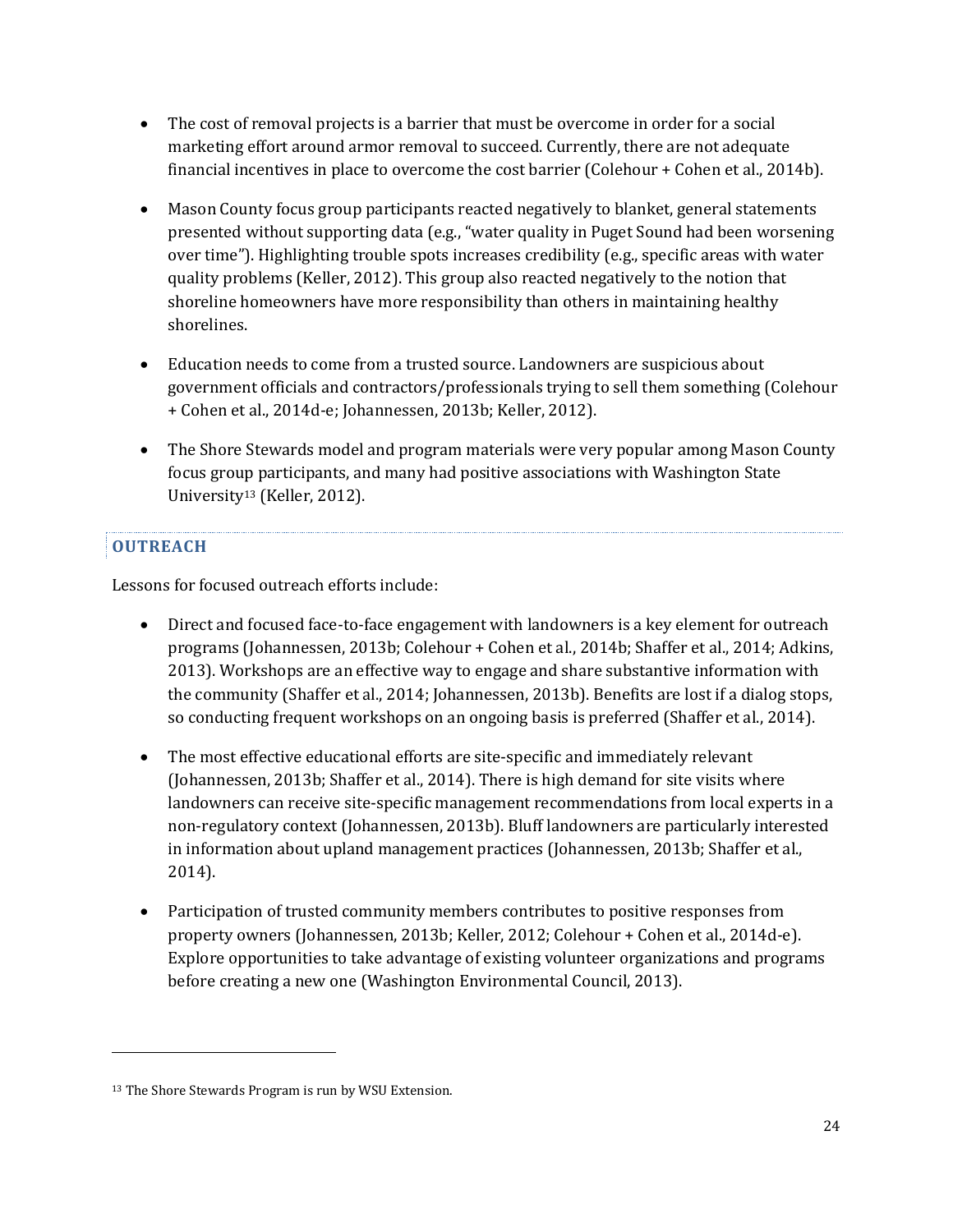Outreach activities targeting shoreline armoring should focus on decision points (times landowners generally make decisions about armor), including immediately after a large storm or when they have recently purchased their shoreline property (Colehour + Cohen et al., 2014b).

#### 3.2.2 IMPLICATIONS

Collaboration with conservation districts and existing community organizations, and the development of standardized outreach materials with consistent messaging can lead to effective programs at lower costs. There is value in testing messages prior to outreach campaign implementation. Participants had negative reactions to some of the general messages presented to them, and this step allowed for the development of more specific communications framed around protecting what people value. This insight provides a foundation for future outreach work, and validates the approach used in developing the Shore Friendly framework (described in Section 3.4).

#### 3.3 THE ROLE OF INCENTIVES

#### 3.3.1 FINDINGS

Section 2 of this report describes constraints which limit the ability of regulatory programs to prevent further degradation of the Shoreline Armoring Vital Sign. Development of incentive programs could help address this gap by encouraging applicants to consider alternatives to traditional armoring techniques when repairing/replacing existing structures or building new ones (Colehour + Cohen et al., 2014b). These alternative approaches could help mitigate impacts and offset damage to ecological function as required by the SMA's "no net loss" requirements (Futurewise, 2014c). Incentives can also encourage restoration and create a positive cycle of improvement (Futurewise, 2014d).

Shoreline armoring is an issue which presents a significant opportunity for the application of incentive-based approaches because:

- 48% of Puget Sound's residential parcels are currently armored (Colehour + Cohen et al., 2014c).
- A significant number of hard armor structures that have been in place for decades are losing their structural integrity (Johannessen et al., 2014). Many of these bulkheads were installed prior to implementation of the SMA, when structures were commonly built in intertidal areas. Between 2007 and 2012 in Kitsap and San Juan Counties, 74% of issued permits were for repair or replacement of existing structures (Barnhart et al., 2015). In King County, 95% of observed changes in shoreline armoring between 2004 and 2013 were repairs (King County, 2014).
- Structures approaching the end of their life span—many of in areas where coastal erosion is not a pending threat to buildings, roads, or other infrastructure—present a major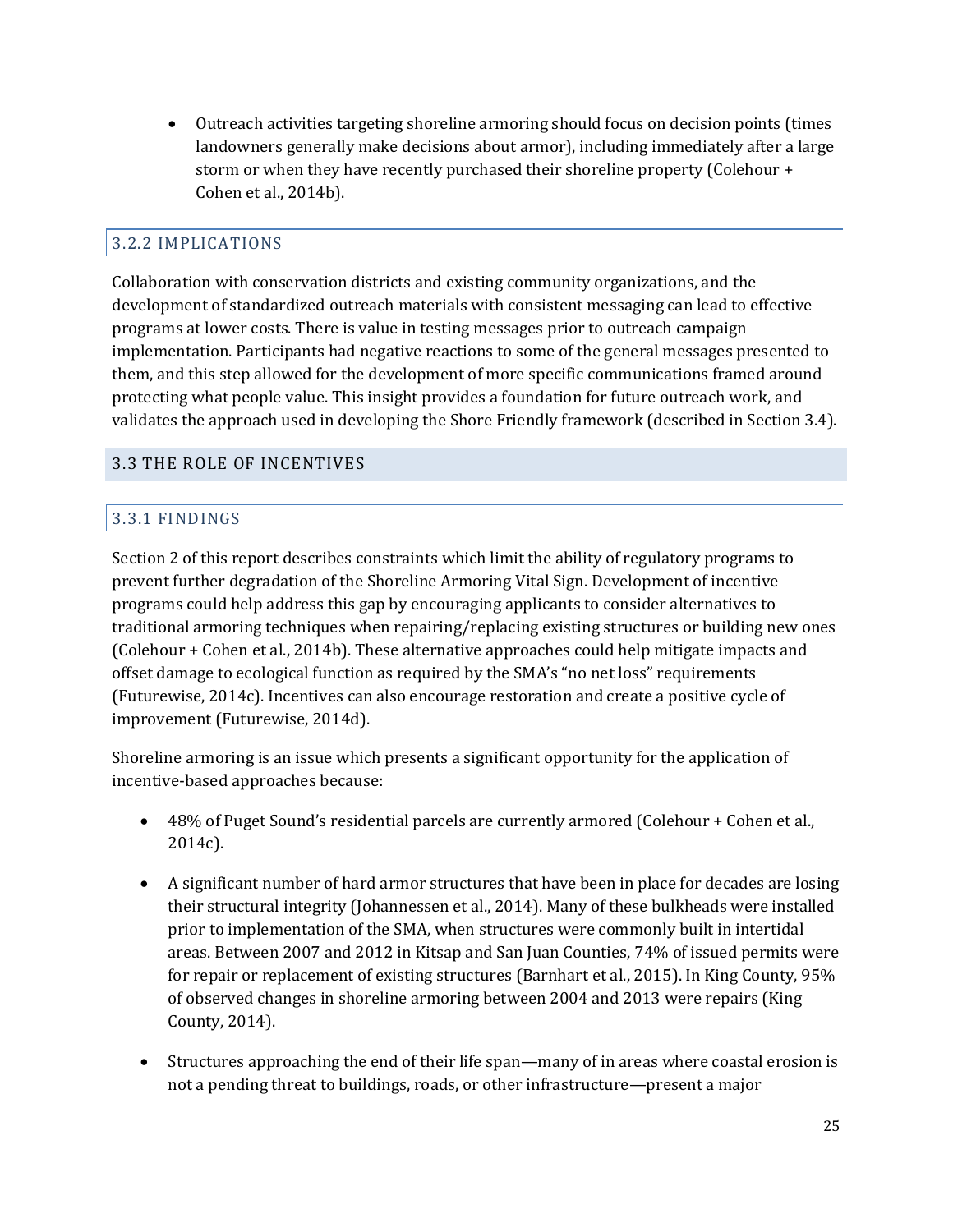restoration opportunity. Bulkhead removal, setbacks, and/or incorporation of soft shore techniques can reverse some of the damage inflicted by erosion control structures in Puget Sound (Johannessen et al., 2014).

 Many alternatives to hard armor exist for managing risk to structures and infrastructure posed by coastal erosion, but people are often hesitant to try new approaches if they are unfamiliar with them (Johannessen et al., 2014).

Incentive programs can encourage desired armoring behaviors by providing education, financial assistance, professional technical advice, design assistance, and streamlining of permit processes. Futurewise (2014c) developed an incentive "toolkit" of approaches and funding mechanisms. The toolkit includes information for local and state implementers about how these incentives work, success factors and challenges, potential applications, typical users, helpful hints, and specific case studies.

## 3.3.2 IMPLICATIONS

Working with landowners on a voluntary basis can address both existing impacts as well as future demand for armoring. In a heavily urbanized setting, the combined impact of a series of small incremental improvements can exceed site-specific project benefits (Simenstad et al., 2005). Investing in incentive programs is an opportunity to generate substantial public benefits from management actions on private property (Flores et al., 2013).

## 3.4 BRINGING IT ALL TOGETHER: SHORE FRIENDLY

## 3.4.1 FINDINGS

The "Shore Friendly" social marketing framework was developed to motivate residential shoreline landowners to voluntarily choose alternatives to hard armor. It provides a coordinated set of audience-tested messages and incentive tools with great potential to change landowner perceptions and behavior regarding the effectiveness and necessity of bulkheads for shore protection.

San Juan, Kitsap, and Island Counties; the Mason Conservation District; and the Northwest Straits Foundation received Round 5 funding from the Grant Program to develop and implement incentive programs and outreach materials. These efforts will test the Shore Friendly strategies described below; results will be available in 2017.

Colehour + Cohen et al. (2014c) developed a Puget Sound parcel database to categorize properties by armor status, erosion potential, and presence/absence of homes. The project partners used this information to identify target behaviors, barriers, and motivations for each of these parcel groups, then developed social marketing incentive tools and messaging strategies to encourage preferred armoring behaviors (see [Table](#page-27-0) 4).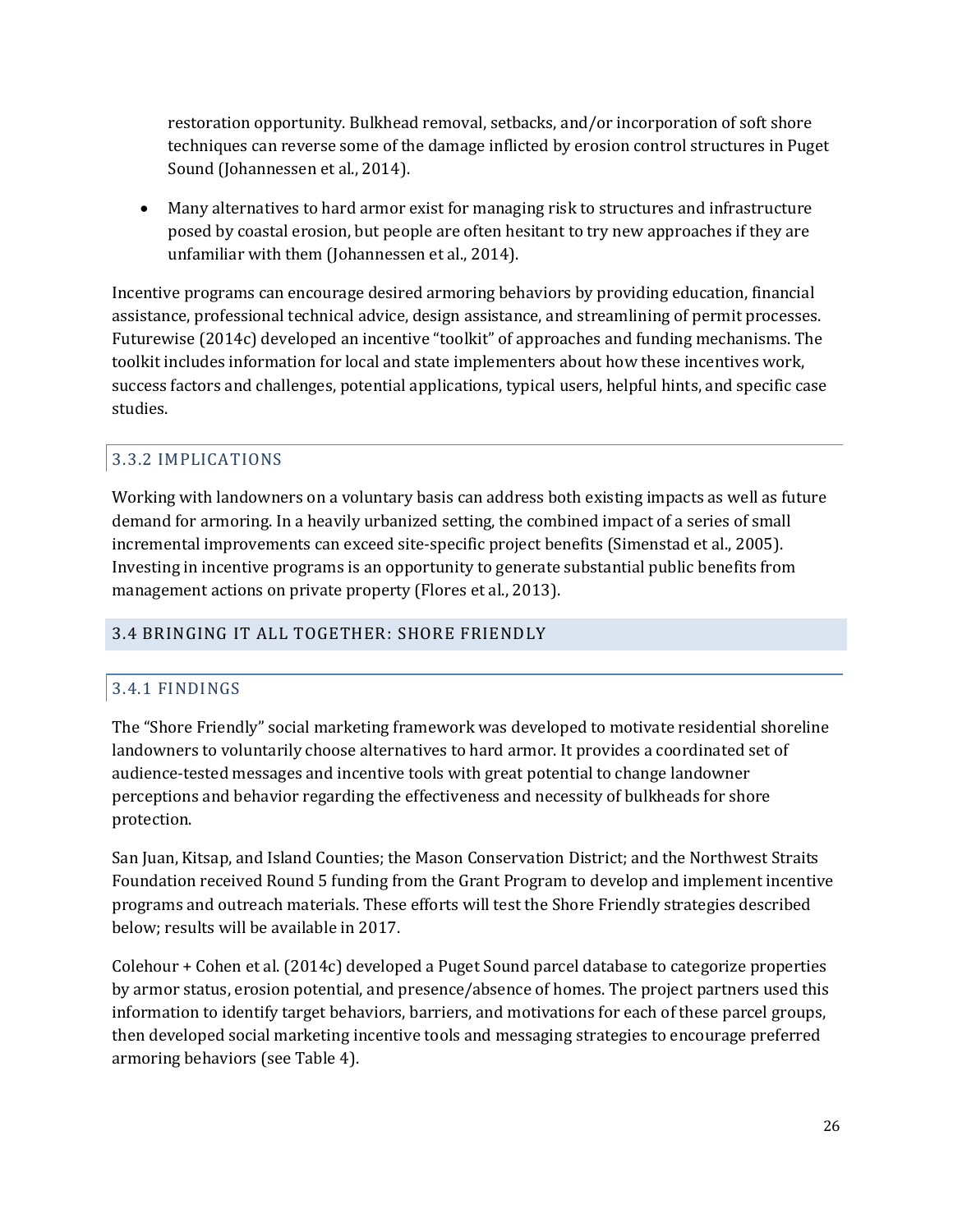<span id="page-27-0"></span>

| Audience                            | <b>Desired</b><br><b>Behavior(s)</b>                                                                | <b>Barriers</b>                                                               | <b>Motivations</b>                                                                           | <b>Incentive Tools</b>                                                                                                                                                                                                                          |
|-------------------------------------|-----------------------------------------------------------------------------------------------------|-------------------------------------------------------------------------------|----------------------------------------------------------------------------------------------|-------------------------------------------------------------------------------------------------------------------------------------------------------------------------------------------------------------------------------------------------|
| <b>Category 1</b><br>52% of parcels | leave shore<br>unarmored                                                                            | concern with erosion                                                          | • being confident their<br>property would be protected<br>or enhanced                        | • free erosion assessment<br>• Shore Friendly ambassador (single point of contact for<br>questions, referrals, assistance)                                                                                                                      |
|                                     |                                                                                                     | and                                                                           | • enjoying the natural look<br>• providing healthy habitat for                               | • certified contractor program                                                                                                                                                                                                                  |
|                                     |                                                                                                     | storms, waves, or tides<br>might change shoreline                             | fish and wildlife                                                                            | • workshops<br>• new homeowner packets and visits<br>• stewardship recognition and awards<br>• communication response after erosion events                                                                                                      |
| Category 2<br>46% of parcels        | remove all or a<br>portion of armor<br>replace armor<br>with soft shore<br>protection, if<br>needed | concern with erosion                                                          | • being confident their<br>property would be protected<br>or enhanced<br>$\bullet$ tax break | • free erosion assessment<br>• free technical assistance<br>• Shore Friendly ambassador<br>• certified contractor program<br>• workshops<br>• new homeowner packets and visits<br>• stewardship recognition and awards<br>• property tax breaks |
|                                     |                                                                                                     | expense of removing armor                                                     | $\bullet$ loan or grant                                                                      | $\bullet$ grants<br>$\bullet$ loans<br>• group rates for neighborhoods<br>• free technical assistance<br>• free or discounted permits                                                                                                           |
|                                     |                                                                                                     | complicated nature of<br>regulatory and permitting<br>process to remove armor | • streamlined permitting<br>process                                                          | • special Shore Friendly permits<br>• free technical assistance<br>• certified contractor program<br>• expedited permitting<br>• free or discounted permits<br>• Shore Friendly ambassador<br>• ShoreFriendly.org                               |

## **Table 4. Shore Friendly Social Marketing Campaign Framework (Colehour + Cohen et al., 2014b)**

Armor removal and soft shore alternatives are generally less feasible for the remaining 1% of parcels due to high erosion potential.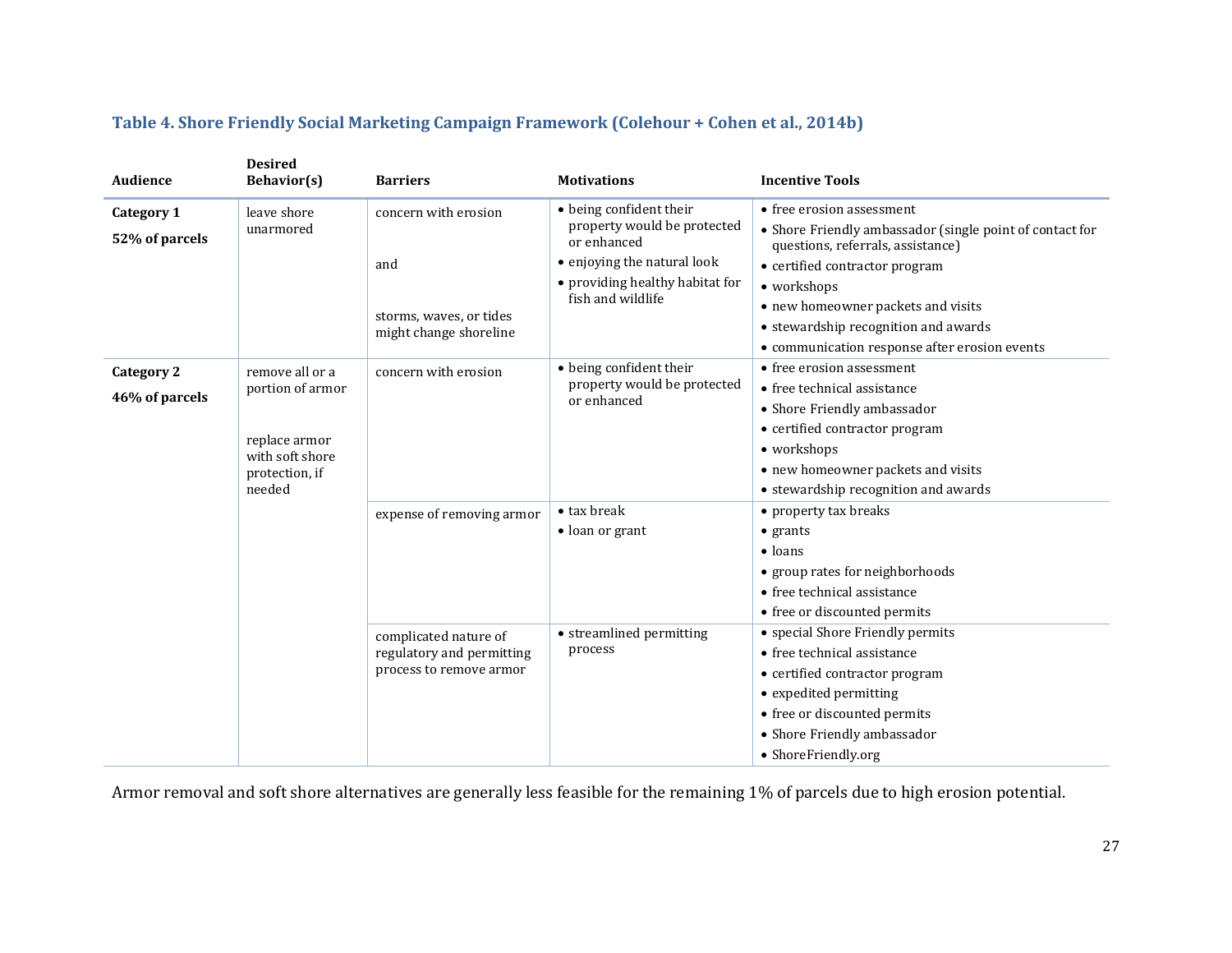The Shore Friendly social marketing framework was designed to:

- Change the perception that armor is always desirable.
- Direct landowners to tools that they need to make smart choices for their property and the environment.
- Be implemented independently at the local level by jurisdictions and other influencer organizations throughout Puget Sound.
- Identify prioritized groups of parcels to focus efforts where they can have the most impact.
- Create a consistent Puget-Sound-wide look and feel for shoreline armor reduction efforts, as well as provide a rallying point for localized efforts.

The Shore Friendly framework identifies several incentive tools that can be developed to help overcome barriers to desired armoring behaviors. Several of the suggested tools could be based upon existing programs piloted by the Grant Program and others. High priority incentive tools are described below.

#### FINANCIAL INCENTIVES

Property tax breaks, grants, cost share programs, and loans could help overcome the significant expense barrier associated with removing or replacing armor. Development of financial incentives was a top priority identified by Colehour + Cohen et al. (2014b). Kitsap County's Watershed Stewardship Program, along with partners WA Sea Grant, Futurewise and WSU Extension, will soon be testing the level of cash incentives needed to motivate participation in an armor reduction program. Mason Conservation District will offer 20% cost reimbursements for two bulkhead removal or softening projects.

Free technical assistance programs being developed with Round 5 funding will provide geotechnical consults, pre-application coaching, design services, and permitting assistance to remove the initial price barrier. Reaching landowners *before* they arrive at the permit counter is also expected to reduce demands on county permitting staff (Johannessen, 2013b).

#### STREAMLINED PERMITTING

Another major barrier for changing armoring behaviors is the complexity of the regulatory process for removal and soft shore projects (Colehour + Cohen et al., 2014b). This process can be just as confusing, expensive, and time-consuming as permitting for traditional bulkhead projects (Johannessen, 2013a). Special review processes, expedited timelines, and reduced permit costs could help overcome this barrier.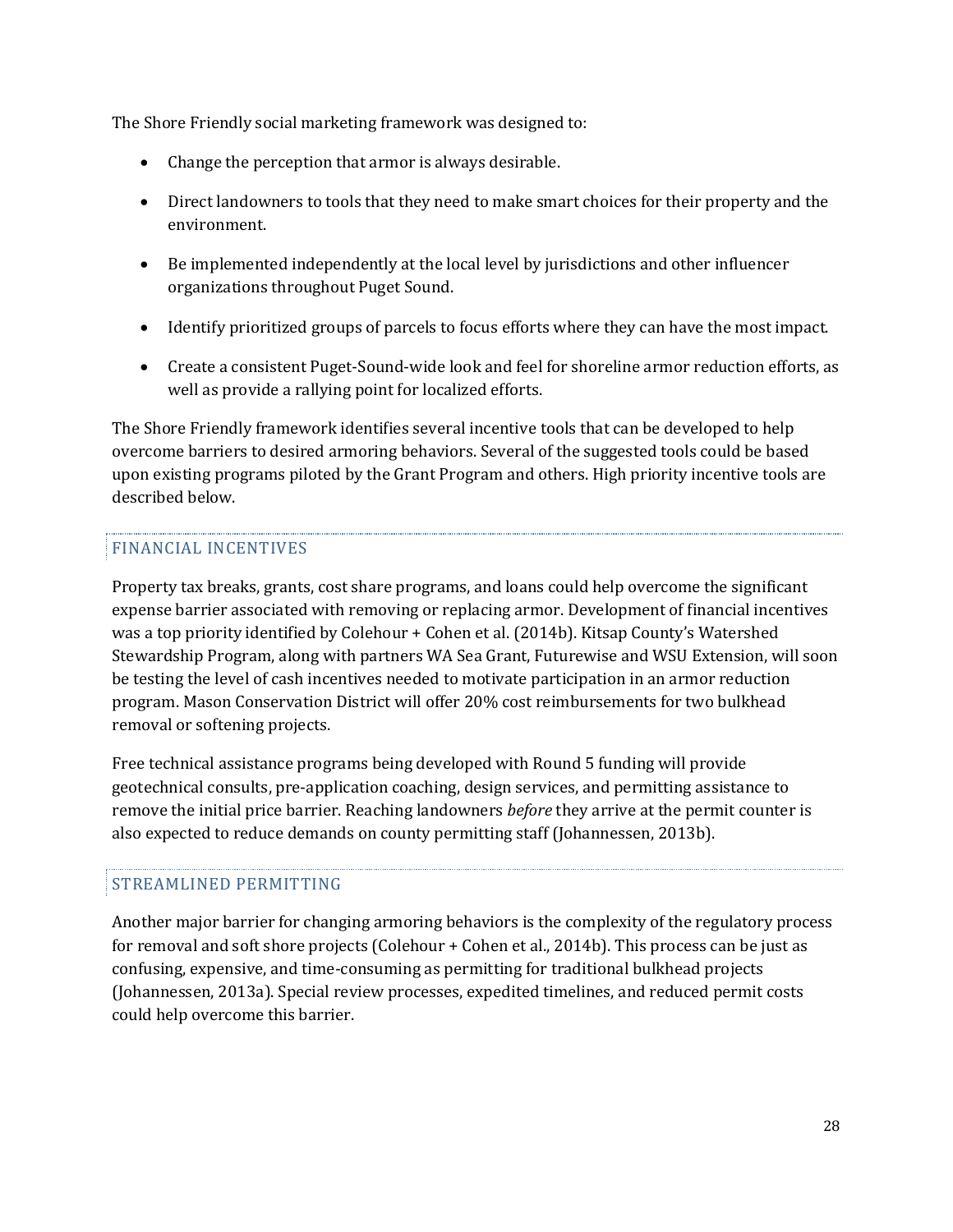San Juan County is testing the Green Shores for Homes<sup>14</sup> rating system as a way to identify "soft shore" projects eligible for expedited permitting (Nicole Faghin, Washington Sea Grant, personal communication, June 2015). Green Shores for Homes (GSH) is a program to assist contractors, homeowners, and shoreline planners in the removal of armoring and the use of soft shore stabilization as an alternative to protect property. Modeled after the LEED™ Green Building program, GSH focuses on positive steps to reduce the impact of residential development on shoreline ecosystems. It uses a checklist system developed by an interdisciplinary team of scientists, regulators and practitioners. The program relies on design guidance in the MSDG and addresses shoreline habitat and processes, vegetation, storm water management, water quality, and stewardship.

#### FREE SITE EROSION ASSESSMENTS

Professional site visits can help landowners understand nearshore processes, assess actual erosion risk, and learn about best management practices for their property.

The Northwest Straits Foundation piloted an outreach program that included free erosion assessments in the Port Susan Marine Stewardship Area. Fifty-one (51) site visits were conducted in Island, Snohomish, and Jefferson Counties to provide landowners with property-specific management recommendations from experienced private consultants (Johannessen, 2013b). Postvisit participant surveys found that 86% were more aware of management alternatives for their property, and 71% planned to implement recommendations they received. Based on the evaluation comments received, the project partners concluded that the unarmored properties visited have a high likelihood of remaining unarmored. This successful project model is being expanded to San Juan, Whatcom, Skagit, and Clallam Counties with a Round 5 Grant.

Mason Conservation District is using Round 5 funding to develop and implement "technical assistance provider" training to build specialized skills and enhance regional capacity for nearshore assistance to landowners within the Puget Sound Conservation Districts (PSCD).

#### PROGRAMS FOR INFLUENCERS

 $\overline{a}$ 

Colehour + Cohen et al. (2014b) emphasize the importance of influencers as secondary targets for social marketing efforts. Several Round 5 projects include training for real estate professionals and/or partnering with realtors to distribute outreach materials to new homeowners. Island County's efforts will include contractors who construct armoring in Island County. Barnhart et al. (2015) found there is demand for workshops for contractors and consultants (permit, excavation, building, landscaping, geo-tech) to train them in emerging alternatives to hard armoring.

<sup>14</sup> This work was funded by EPA in conjunction with PSP (FY10 Puget Sound Watershed Assistance Management Program) and builds upon two existing programs: Seattle's Green Shorelines for Lake Washington and Lake Sammamish and British Columbia's Green Shores Initiative.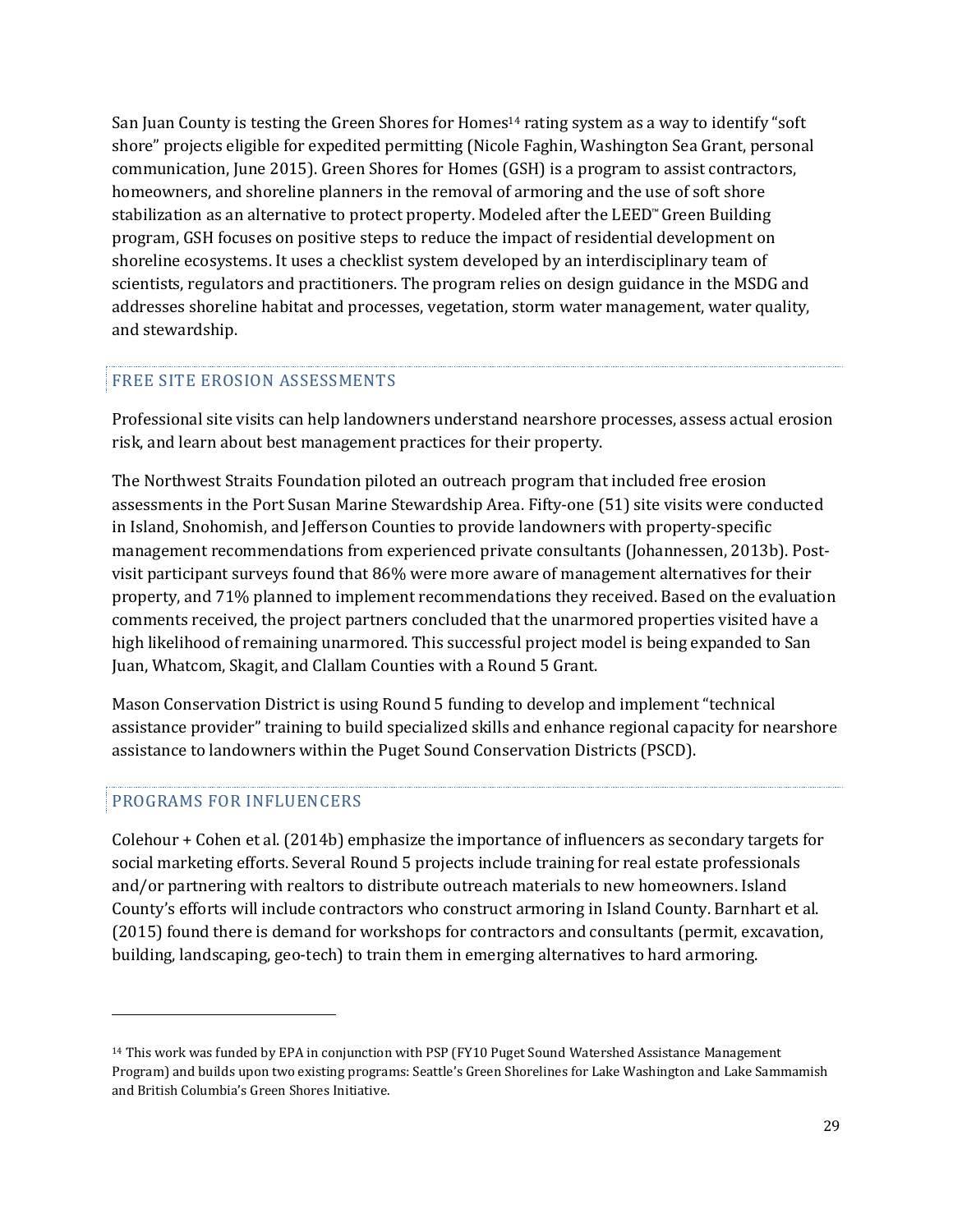#### 3.4.1 IMPLICATIONS

Landowner willingness and community support for alternative shore protection techniques is an identified barrier to progress for a trailing Vital Sign. This can be addressed through development of recommended incentives programs and implementation of social marketing campaigns.

#### 3.5 RECOMMENDATIONS

- Prioritize Sub-Strategy B2.3 in the next Action Agenda update. The degree of degradation continuing to occur for the shoreline armoring indicator, and the building momentum of tools and programs capable of impacting current trends suggests there is opportunity to capitalize on successful projects previously funded by the Marine and Nearshore LO.
- Disseminate the *Shore Friendly How-To Guide* grant product to LIOs.
- Communicate the benefits of using the MSDG in the regulatory arena to support mitigation sequencing, as it provides both applicants and regulators with information on avoiding and minimizing impacts of proposed erosion control projects.
- Communicate information about the case studies evaluated in the MSDG to property owners and influencers to highlight successful application of alternative engineered shore protection techniques. This could include production of videos featuring one or more of the MSDG's authors at project sites demonstrating features and performance of soft shore projects, as well as passive management techniques such as plantings and drainage management.
- Expand current and develop additional incentive programs to encourage armor removal and/or soft shore techniques via near-term actions in the 2016/2017 Action Agenda and/or individual LIO Action Agendas. Financial incentives, streamlined permitting, and technical assistance programs should be prioritized.
	- Develop a training program covering technical application of MSDG site assessment and design selection tools for engineers, consultants, and contractors. Consider developing a certification program and referral list for private-sector professionals, potentially modeled after the University of Washington Professional and Continuing Education Certificate in Wetland Science and Management.
	- Provide continued support for technical assistance programs for homeowners. A recent Washington Sea Grant report evaluates the pros and cons of several potential service delivery models for these types of programs (Faghin and von Reis Crooks, 2015). Its findings should be taken into consideration when further expanding or developing new programs.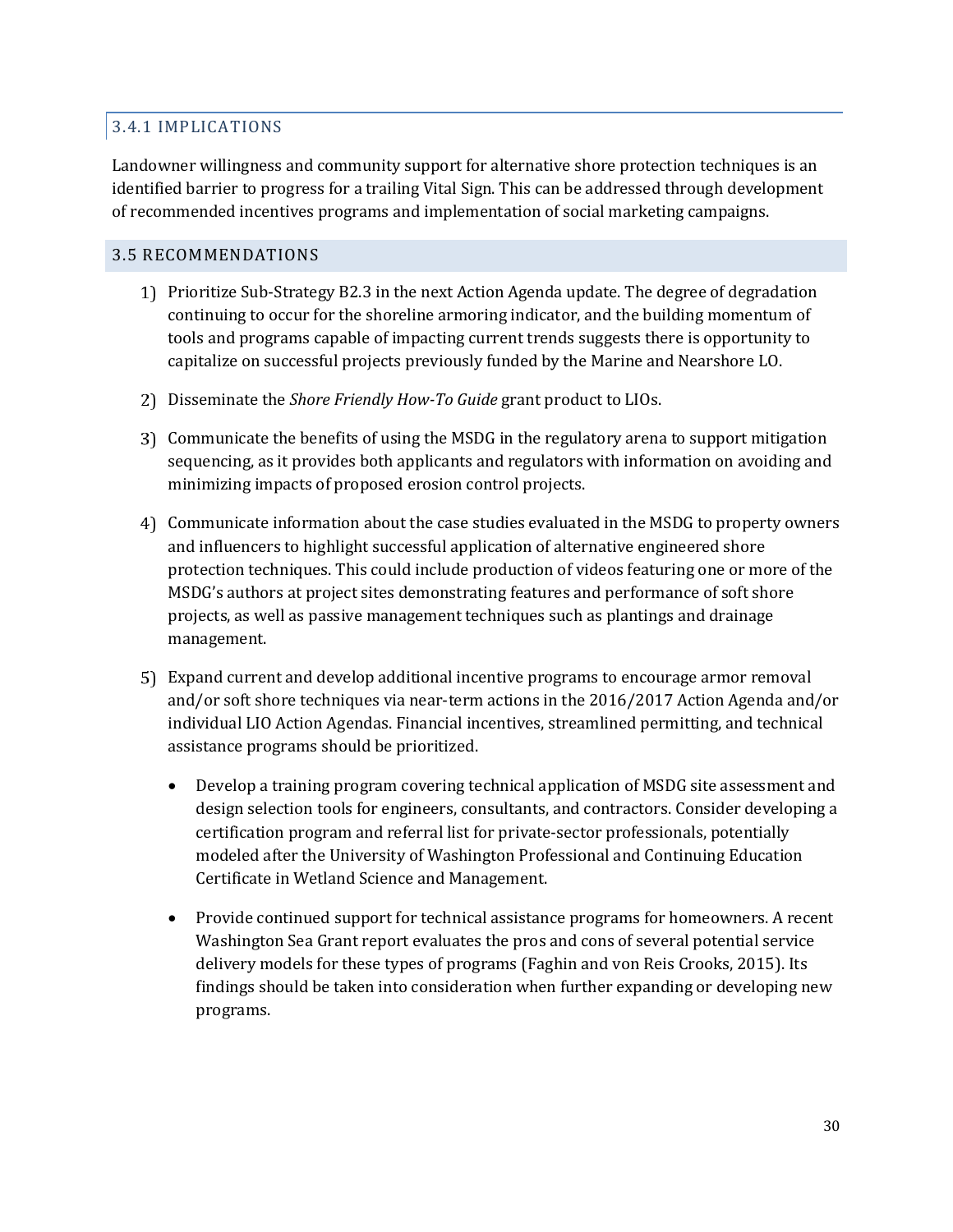- Provide continued support to enhance the Puget Sound Conservation Districts regional capacity for nearshore technical assistance to landowners through training in Shore Friendly and MSDG resources.
- Prioritize incentive programs in locations where shared management of the shore is already in place, such as homeowners associations (Johannessen, 2013b). Conditions of neighboring properties often preclude recommendations for alternatives such as bulkhead removal and/or "soft shore" protection. Collaboration among neighbors could increase feasibility of alternative techniques or bulkhead removal along multiple parcels.
- Once incentive programs are in place, consider implementation of additional social marketing campaigns.
	- Work to integrate Shore Friendly with the Green Shores for Homes program where the two programs provide mutual benefits for homeowners.
	- Consider funding additional work on Shore Friendly campaign messaging that addresses shoreline changes expected as a result of sea level rise and potential increased erosion due to climate change.
- 7) Build on the MSDG case study analysis to compile existing information and monitoring reports—both physical and biological—for large and small alternative shore protection and beach restoration projects in Puget Sound.
	- Obtaining permission to enter private property for monitoring can be difficult and timeconsuming (Barnhart et al., 2015). Adding a provision to HPAs that would allow WDFW biologist(s) site access for monitoring after the typical 5-year HPA window was suggested by the authors as a way to address this concern.
	- Conduct controlled studies on ecological response to specific soft shore designs to ensure management actions are delivering desired outcomes.
	- Consider developing tools to aggregate physical and biological monitoring data. Analysis of this information is crucial for the performance evaluations necessary to improve design of future projects. Johannessen et al. (2014) provide suggestions for useful information to include. Existing portals such as the [Nearshore](http://maps.nwifc.org/nearshore/) Data Exchange, [Puget](http://www.psnerp.ekosystem.us/) Sound [Nearshore](http://www.psnerp.ekosystem.us/) Projects, or SoundIQ sites<sup>15</sup> could serve as a model or potentially be modified for this purpose.

 $\overline{a}$ 

<sup>15</sup><http://maps.nwifc.org/nearshore/>

<http://www.psnerp.ekosystem.us/>

Ī <http://www.iqmap.org/gc/Html5Viewer/?viewer=soundiq>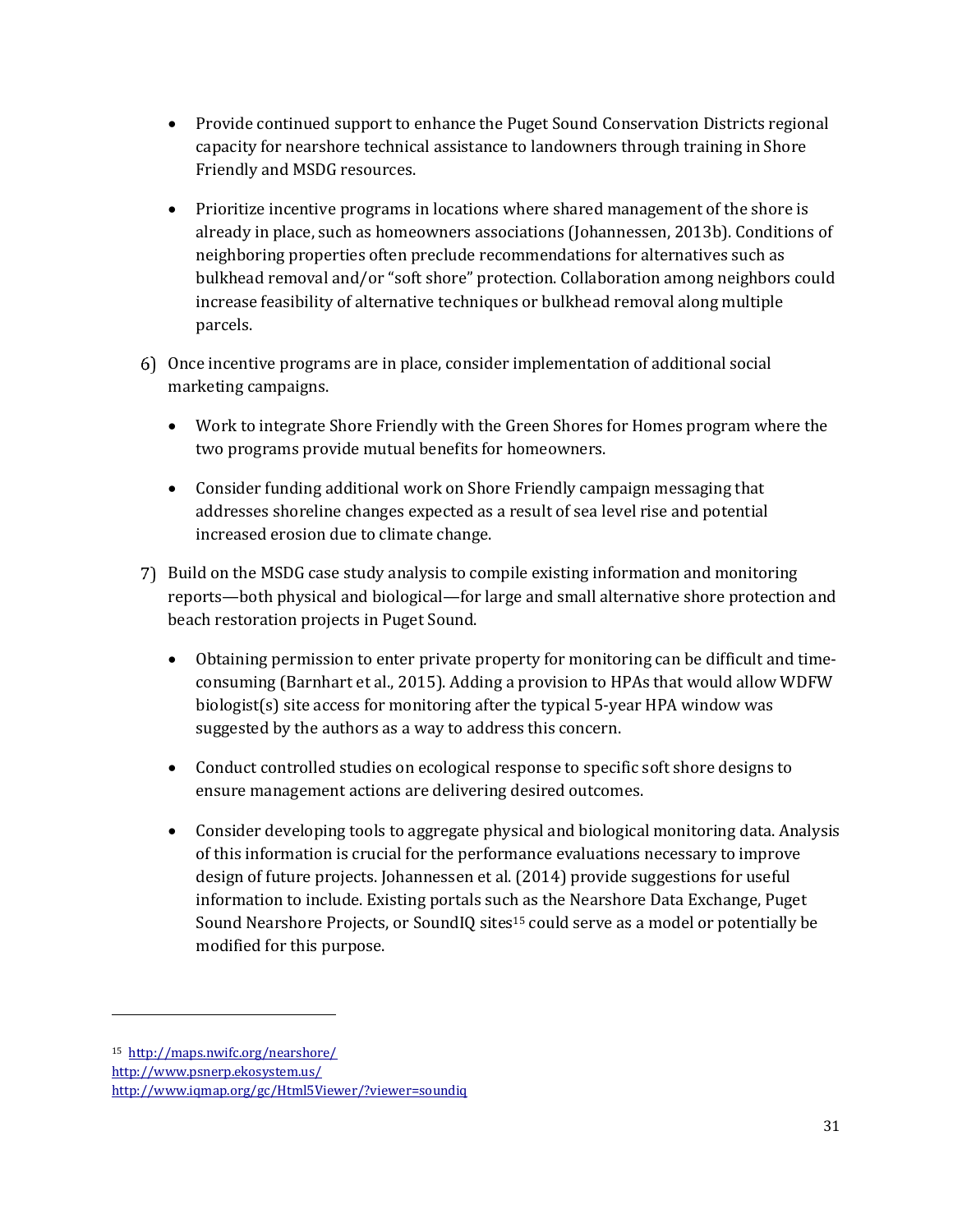Encourage the use of standardized protocols for monitoring of beach response to enhancement and restoration projects. The Shoreline Monitoring Toolbox provides a Decision Tree<sup>16</sup> organized by type of shoreline project as described in the MSDG to guide decisions on what to monitor and which protocols to prioritize.

#### **4. SUPPORTING LOCAL GOVERNMENTS**

This section analyses Grant Program results related to Action Agenda Sub-strategy B1.2 (*Support local governments to adopt and implement plans, regulations, and policies that protect the marine nearshore and estuaries, and incorporate climate change forecasts*). Grant Program projects directly supported SMP programs through staff training; collection of new biological and physical data; climate change forecasting; economic analyses; and development of GIS management tools. Interviews and/or surveys of local government SMP implementers were a component of several of these projects, and allowed for identification of staff needs. Findings and recommendations provided in this section are based upon results of the following grants:

- Compliance Assessment (Talebi and Tyson, 2014)
- Puget Sound Shoreline Master Program Improvement (Futurewise, 2014 a-d)
- Sea Level Rise and Cumulative Effects Management Tools (MacLennan et al., 2013; Friends of the San Juans, 2014)
- Protecting the Strait of Juan de Fuca Nearshore (Flores et al., 2013; Shaffer et al., 2014; Kaminsky et al., 2014)
- Targeted Outreach to Reduce Impacts from Shore Hardening in the PSMA (Johannessen, 2013a)
- Nearshore Permitting Effectiveness through T.A.C.T. (Barnhart et al., 2015)

#### 4.1 IDENTIFYING STAFF NEEDS

#### 4.1.1 FINDINGS

 $\overline{a}$ 

Needs identified through interviews and surveys of local government SMP implementers are summarized below:

 SMP programs have experienced staff reductions of 50-60% since 2007 (Talebi and Tyson, 2014), with enforcement personnel disproportionally affected (Futurewise, 2014a). Planning and natural resources staff assigned to take on more responsibilities for

<sup>16</sup> https://sites.google.com/a/uw.edu/toolbox/decision-tree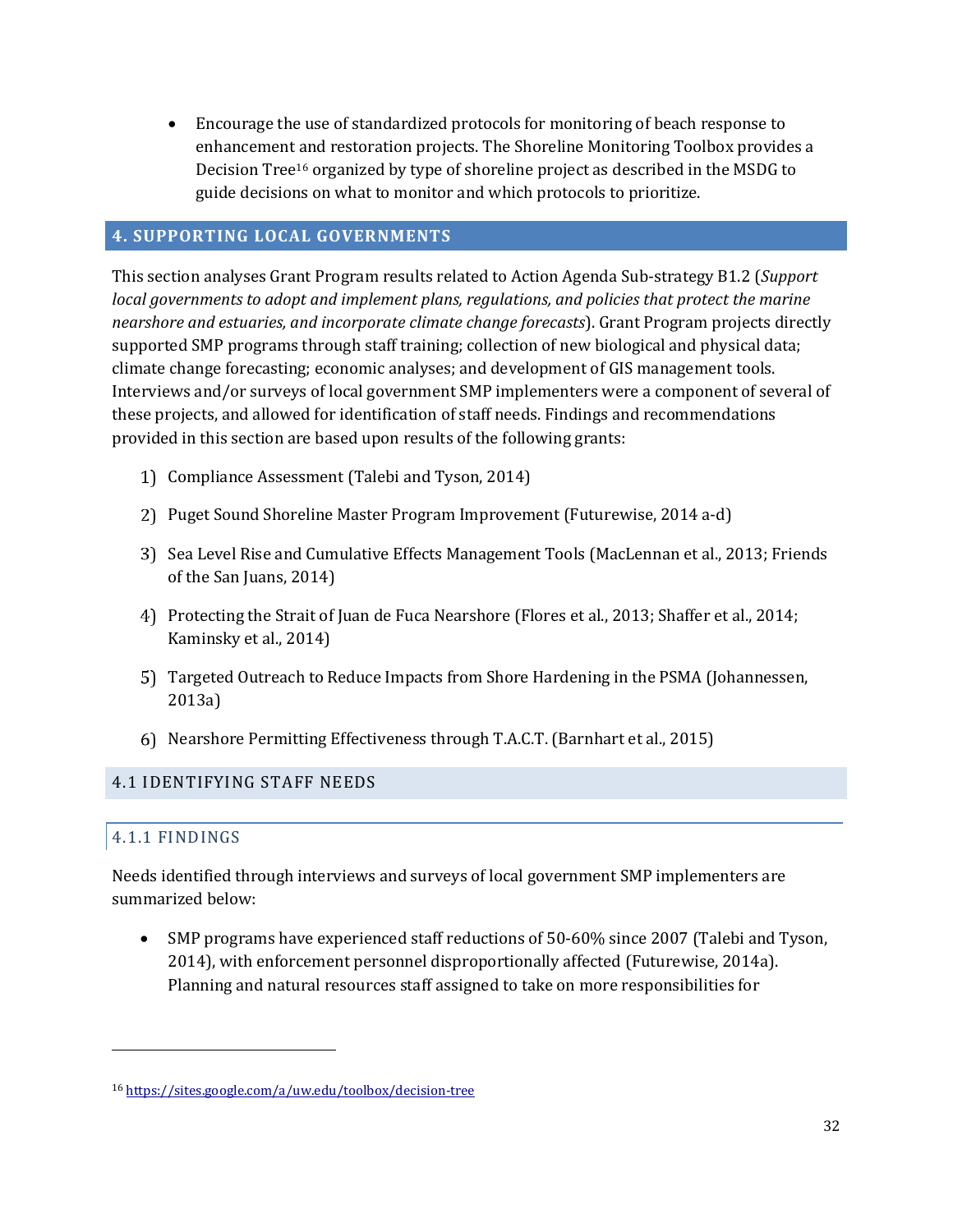enforcement often do not have the training and skills needed to address the complicated process and investigative requirements associated with violations (Futurewise, 2014a).

- Planning staff generally do not have the background or experience needed to evaluate the need for armor installation, degree of "softness" of a proposed design, or when soft-shore techniques are an option (Johannessen, 2013a; Barnhart et al., 2015). Permit reviewers tend to be generalists seeking "quick-and-dirty" rules and guidelines they can easily apply to a variety of situations. Reviewers need to know enough to determine when to bring in a specialist (Johannessen, 2013a).
- Staff surveyed had concerns about their programs' capacity to process permits quickly and with adequate conditions and provisions, as well as with their access to technical expertise (Talebi and Tyson, 2014).
- Review staff are allotted a fixed amount of time for processing permits (Johannessen, 2013a; Barnhart et al., 2015). They do not have enough time to educate applicants and are seeking resources to provide to their customers (Futurewise, 2014a).
- State help was specifically requested for public messaging and education about shoreline permitting requirements and providing third-party experts to testify during legal proceedings (Futurewise, 2014a).
- SMP implementers benefit from collaboration with WDFW Area Habitat Biologists during project review, but coordination is limited by staffing levels and workload demands (Barnhart et al., 2015).
- SMP implementers benefit from peer-to-peer communication, and have a desire for facilitated networking on a consistent and ongoing basis (Johannessen, 2013a; Barnhart et al., 2015). The Salish Sea Shoreline Forums <sup>17</sup> were specifically mentioned as useful method for information sharing among implementers.
- There was a high staff level of participation in training workshops when grant funds were used to reimburse jurisdictions for cost of staff time and travel time was minimized (Johannessen, 2013a).

## 4.1.2 IMPLICATIONS

 $\overline{a}$ 

Local governments need additional assistance from the state to effectively implement and enforce their shoreline regulatory programs. Providing professional training opportunities, increasing access to technical experts in state agencies, and supporting pre-application phase educational efforts should be top priorities to improve program capacity.

<sup>17</sup> http://futurewise.org/action/Salish-Sea-Shoreline-Forum/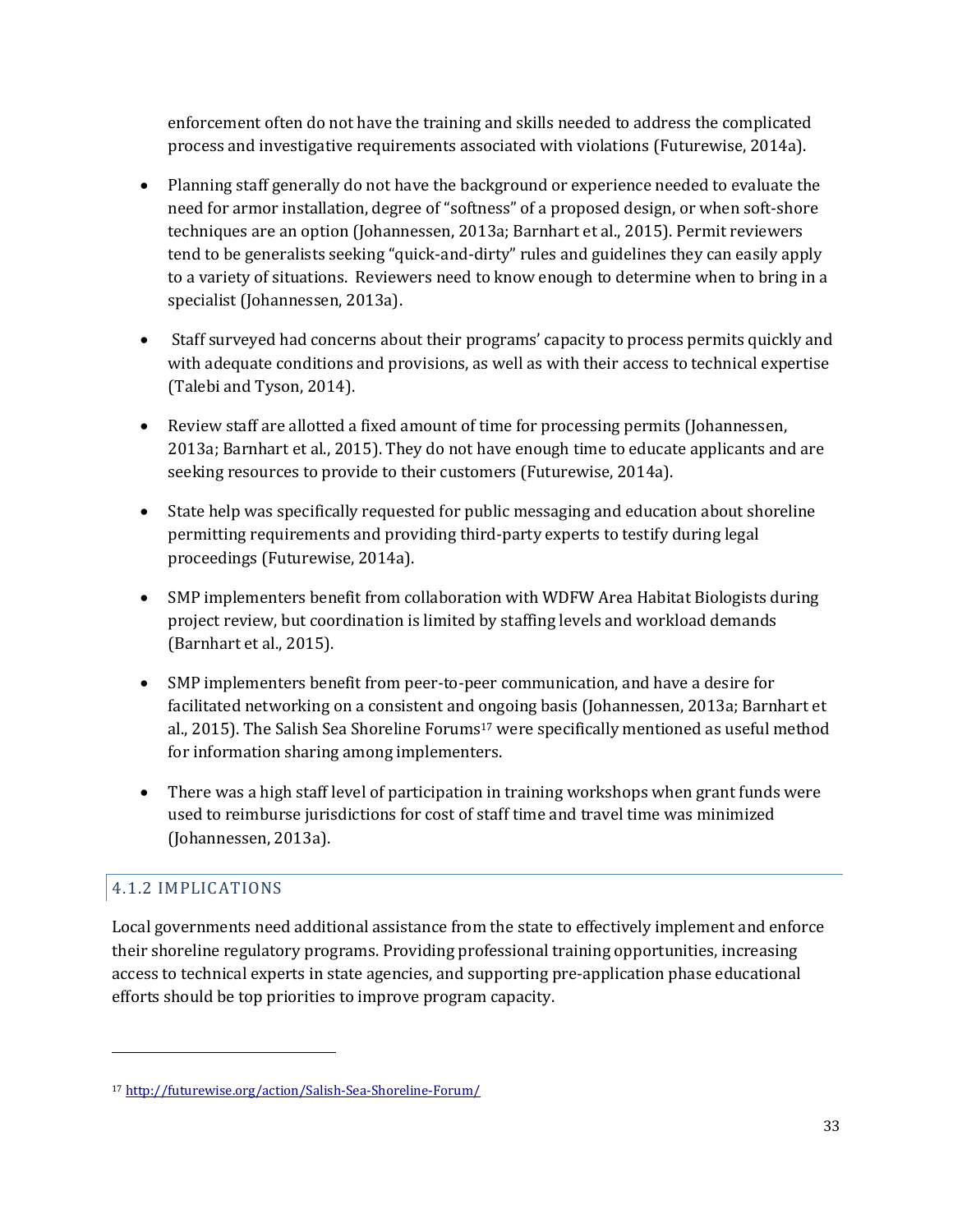#### 4.2 SEA LEVEL RISE VULNERABILITY ASSESSMENT

## 4.2.1 FINDINGS

MacLennan et al. (2013) developed modeling and GIS tools to identify areas within San Juan County vulnerable to sea level rise. Their model produced projections for future shoreline positions based on moderate and high sea level rise scenarios, along with expected increases in erosion rates for some geomorphic shoretypes. Spatial queries were then applied to identify buildings and infrastructure vulnerable to inundation and erosion hazards. Their results show:

- Almost 20 miles of public and private roads and 1,200 shoreline structures (primarily residential) are vulnerable to future inundation and erosion hazards.
- The feeder bluff shoretype is expected to have the largest shore recession distance: 43-75 feet of retreat by 2050, and 75-115 feet of retreat by 2100. The higher recession distances are expected in areas with maximum measure fetch above 5 miles.
- Other shoretypes, like pocket beaches and transport zones, were predicted to experience 8- 35 feet of retreat by 2050, and 24-102 feet of retreat by 2100. Pocket beaches had the lower average change rates.
- Certain shoretypes are likely to be more vulnerable to erosion, others to inundation, and some will be vulnerable to both. Inundation hazards are generally higher between now and 2050, while infrastructure vulnerability to increased erosion is more of a concern for the 2050 and 2100 time frame.

A technical advisory team then developed management recommendations based on the MacLennan et al. (2013) assessment results (Friends of the San Juans, 2014). High priority recommendations include:

- Limit new development in areas vulnerable to rising sea levels.
- Require larger setbacks on marine shorelines.
- Conduct a cost/benefit analysis of a variety of management approaches.
- Use easements and acquisitions as a tool to increase resiliency to rising sea levels.
- Decrease public infrastructure along the shoreline. Relocation and/or redesign of public shoreline road infrastructure is a significant opportunity for habitat restoration and enhancement, as well as change adaptation.
- Remove armor from forage fish spawning beaches and feeder bluffs.
- Target restoration to enhance resiliency.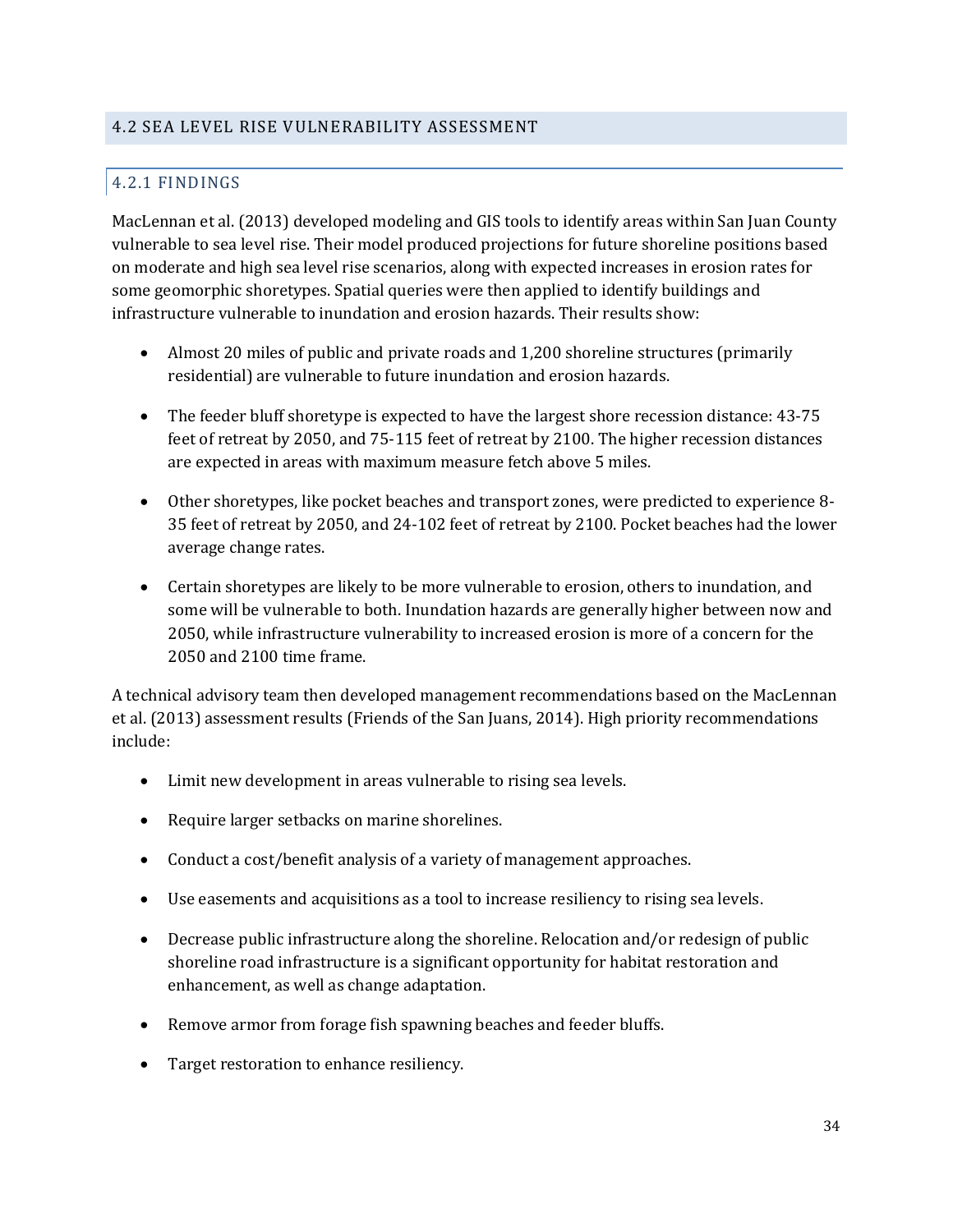Kaminsky et al. (2014) calculated potential changes in bluff erosion rates related to rising sea levels along the Strait of Juan de Fuca. They expect bluff recession could increase by as much as 0.33 feet/year by 2050—a 20% increase over the mean rate for the period 1939-2001.

## 4.2.2 IMPLICATIONS

Tools developed by MacLennan et al. (2013) can be applied in other Puget Sound communities to facilitate planning and development of climate change adaptation strategies based on projected changes in shoreline position and identification of vulnerable structures and habitats. Understanding future inundation and erosion hazards associated with sea level rise and increased storm severity/ frequency is a crucial first step for developing potential policy responses to climate change. Results of these types of analyses can also be used to identify long-term restoration and conservation targets for increased resiliency.

#### 4.3 ECOSYSTEM SERVICES VALUATION

## 4.3.1 FINDINGS

 $\overline{a}$ 

Flores et al. (2013) calculated the economic value of ecosystem goods and services in Clallam County, including a first of its kind economic valuation of feeder bluffs. Their analysis indicates:

- Clallam County's 27,800 acres of nearshore habitats contribute more than \$35 million<sup>18</sup> annually to local and regional economies.
- The value of services provided by feeder bluffs varies depending on the presence or absence of shoreline armoring. An avoided cost analysis of projects needed to sustain bluffs and counteract erosion showed unarmored sections of feeder bluff at the Port Angeles landfill site generate more than three times the economic benefits provided by sections with a seawall—up to \$18.90 per foot compared with \$5.94 per foot.
- The annual flow of value to the local and regional economy from Clallam County's combined nearshore and upland ecosystem services is \$18 billion every year. A similar calculation for all of Puget Sound resulted in an annual flow of value of at least \$305 billion (Batker et al., 2010).
- Applying a 4% discount rate over 100 years, the net present asset value of Clallam County's natural capital is between \$451 billion to \$1.2 trillion dollars, depending on the health of the ecosystem.

<sup>&</sup>lt;sup>18</sup> In comparison, calculated value per acre was even higher in two coastal Washington counties with very large, highly productive estuaries. The 120,000 acres of nearshore habitats in Grays Harbor County provide at least \$313 million per year in value (Flores and Schundler, 2014), while the 214,300 acres of nearshore habitats in Pacific County provide at least \$985 million in value (Flores and Batker, 2014).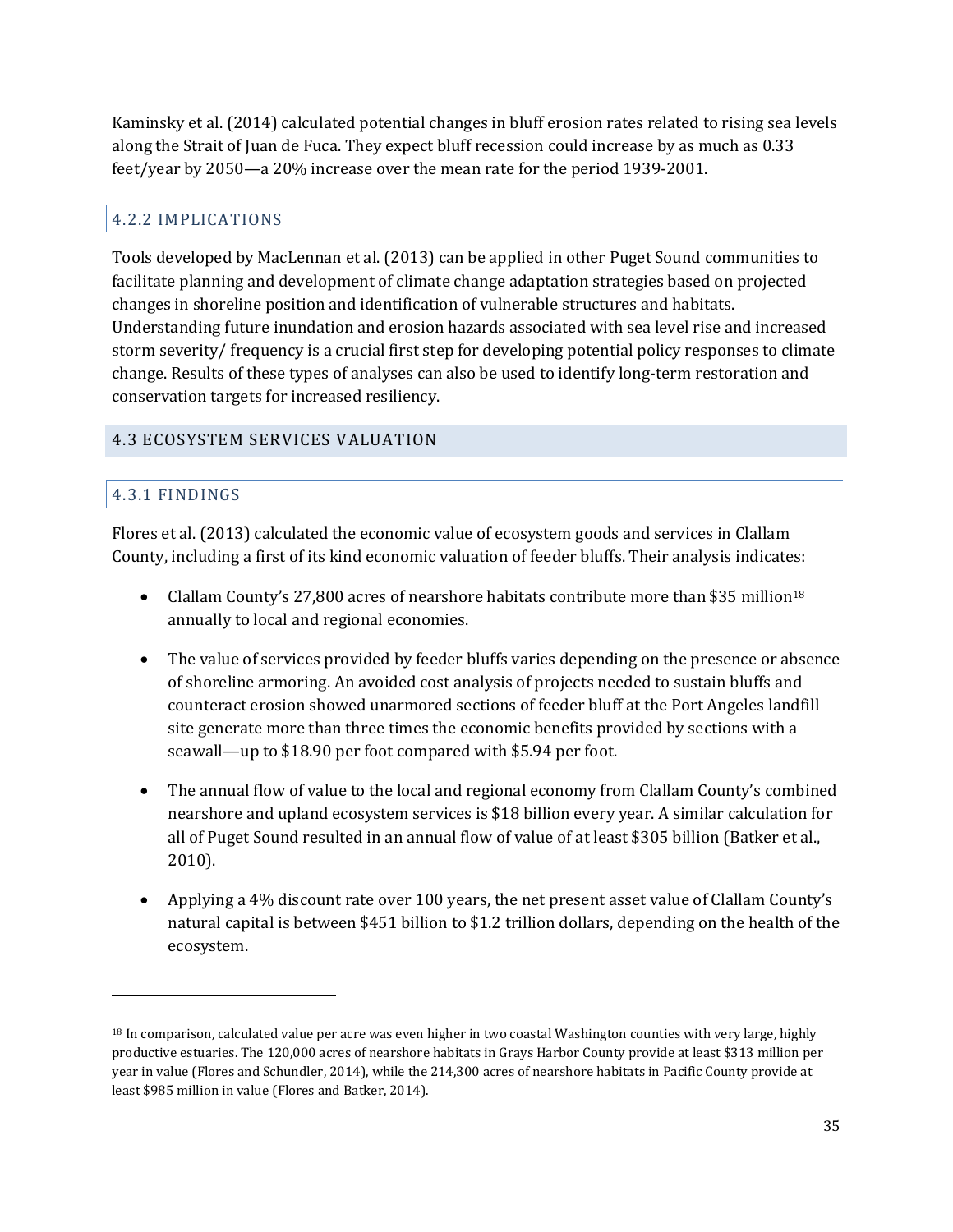- Economic data can be applied to inform SMP decision-making, as demonstrated by an analysis of proposed changes to Clallam County setback policies. The 2012 draft SMP would increase marine riparian buffer width requirements for shoreline residential areas. This change would increase the economic contributions of existing buffers by between \$112 million and \$314 million.
- Restoration projects have a high return on investment. Major marine wetland restoration projects that cost up to \$9,000 per acre were expected to generate economic benefits up to \$122,100 per acre per year (Harrison-Cox et al., 2012).
- Investing in the conservation of working and natural landscapes can diminish the risk posed by future erosion and climate instability, avoiding expensive mitigation expenses for cities, the county, and ultimately taxpayers.

## 4.3.2 IMPLICATIONS

Natural resource protection is a low-cost alternative to restoration of a damaged ecosystem. The Flores et al. (2013) estimates enable the economic costs of damaged natural systems to be incorporated into management policies and decisions. These results were used in the context of Clallam County's SMP updates to reframe discussions about difficult issues like buffer distances by emphasizing the societal costs of habitat degradation. Ecosystem service valuation can be used as a tool to increase political support for regulatory and incentive-based approaches for nearshore resource protection (Shaffer et al., 2014).

#### 4.4 RECOMMENDATIONS

- 1) Investigate ways to expand participation in existing training opportunities for SMP implementers.
	- Consider expanding class offerings through Ecology's Coastal Training Program. Their current course catalog includes classes designed specifically for shoreline management professionals on several of the topics identified as planner needs. Building Coastal Training Program capacity could result in more frequent class offerings at multiple training sites, and development of new curricula.
	- Encourage peer-to-peer communication through existing networks like Sea Grant and Ecology's Shoreline and Coastal Planners Group<sup>19</sup> and American Planning Association's Washington Chapter. Consider funding additional meetings modeled after the Salish Sea Shoreline Forum.

 $\overline{a}$ 

<sup>19</sup> <http://wsg.washington.edu/wacoast/>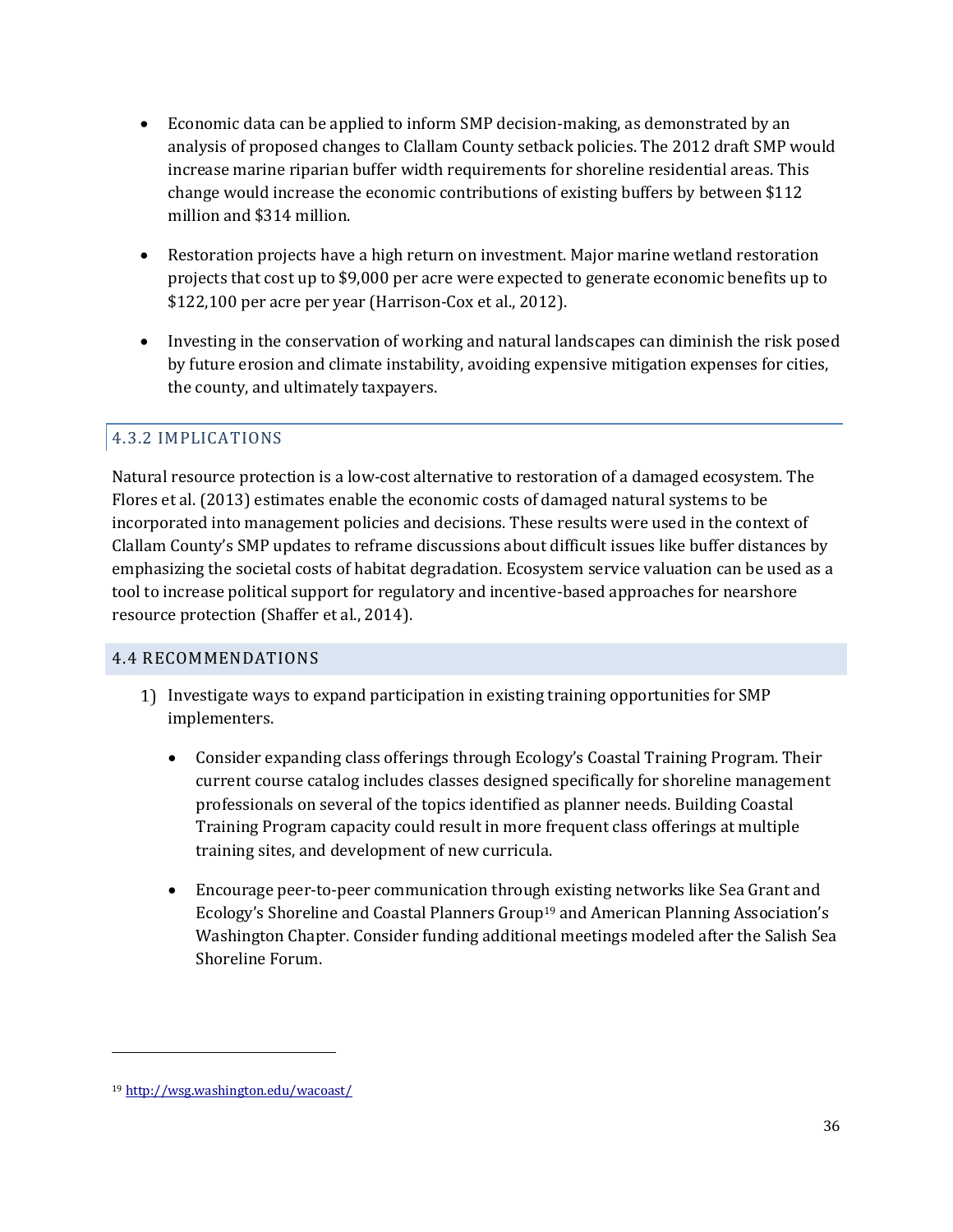- Consider increasing participation in these programs by using grant or program funds to reimburse jurisdictions for staff time.
- Develop additional training resources for SMP implementers, with classes and materials covering the MSDG and alternative shoreline stabilization techniques as a top priority.
	- A planned chapter in Ecology's SMP Handbook on "Administration and Enforcement Provisions" has not been completed. This presents an opportunity to incorporate Grant Program findings on improving regulatory effectiveness and the Futurewise (2014a) toolkit on methods to improve compliance and violation enforcement.
	- Disseminate other training resources pulled from grant products through Ecology's SMP Handbook and/or Shoreline Planners Toolbox<sup>20</sup> web sites. Resources include the Futurewise (2014a-d) toolkits on strategies for effective mitigation sequencing; shoreline ecology basics and general impacts of common development activities; and law and regulations summary, as well as the reference notebook developed for the Johannessen (2013a) planner's workshop.
	- Consider developing alternative training methods to reduce costs and increase participation. Webinars could reduce costs associated with travel and lodging. Producing Webcasts would support recurring training needs associated with high levels of staff turnover.
- Develop educational materials that local jurisdictions can distribute to potential applicants, and provide pre-application phase support.
	- The MSDG booklet under development through a Round 5 grant and Green Shores for Homes materials could be supplemented with general information about why various shoreline regulations exist and a guide to how they are implemented.
	- A focus on the pre-application phase represents early opportunity to educate applicants, communicate requirements, influence designs to make permit review easier, and encourage alternatives that would avoid and/or minimize adverse impacts (Talebi and Tyson, 2014). Incentive tools associated with the Shore Friendly and Green Homes for Shores programs support the pre-application phase and can help reduce demands on permit reviewers.
- Consider including sea level rise vulnerability evaluations in the 2016/2017 Action Agenda to support local government efforts to incorporate climate change forecasts into local plans, regulations, and policies.

 $\overline{a}$ 

<sup>20</sup> <http://www.ecy.wa.gov/programs/sea/shorelines/smp/toolbox.html>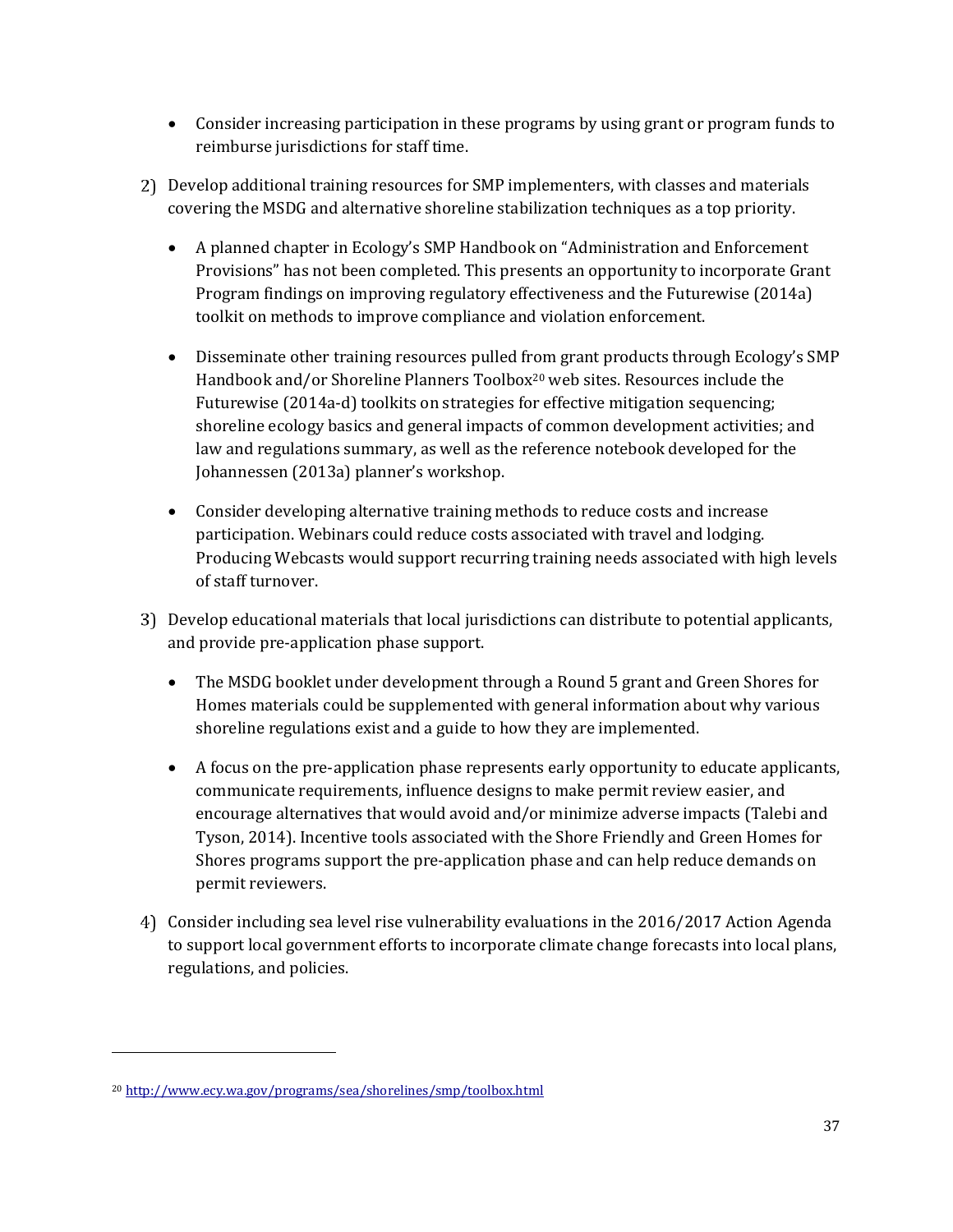- Communicate results of the San Juan County sea level rise vulnerability assessment to other jurisdictions.
- The Coastal Training Program offers a three-course Climate Adaptation Series. This existing program could support jurisdictions in developing management strategies focused on improving ecosystem and human community resiliency.
- Prioritize restoration projects to enhance resiliency of both communities (e.g., decrease public infrastructure like roads along the shoreline) and vulnerable habitats like forage fish spawning beaches (Friends of the San Juans, 2014).
- Consider funding return on investment analyses for one or more Grant Program funded restoration projects. See the Christin (2014) evaluation of the North Wind's Weir project on the Duwamish River as an example.

## **5. PROTECTING PRIORITY HABITATS AND PROCESSES**

This section analyses Grant Program results related to Action Agenda Sub-strategy B2.1 (Permanently protect priority nearshore physical and ecological processes and habitat, including shorelines, migratory corridors, and vegetation particularly in sensitive areas such as eelgrass beds and bluff backed beaches). Data collection and development of tools to assist planners in managing feeder bluffs and beach-spawning forage fish habitat were a focus of several grants. This information can assist with prioritization of protection efforts. Findings and recommendations provided in this section are based upon results of the following grants:

- 1) Puget Sound Feeder Bluffs Mapping (MacLennan et al., 2013)
- Protecting the Strait of Juan de Fuca Nearshore (Flores et al., 2013; Kaminsky et al., 2014; Shaffer et al., 2014)
- Sea Level Rise and Cumulative Effects Management Tools (MacLennan et al., 2013; Whitman et al., 2014; Whitman and Hawkins, 2014; Friends of the San Juans, 2014)
- Nearshore Permitting Effectiveness through T.A.C.T. (Barnhart et al., 2015)
- 5) Social Marketing Strategy to Reduce Shoreline Armoring (Colehour + Cohen et al., 2014c)
- Ensuring Regulatory Effectiveness in Puget Sound's Most Special Places (Washington Environmental Council, 2013)

#### 5.1 FEEDER BLUFFS

#### 5.1.1 FINDINGS

 MacLennan et al. (2013) mapped 436 miles of feeder bluffs. They were most abundant in Jefferson, Island, Clallam, Kitsap, Mason, and Pierce Counties. Pierce, Kitsap, King, and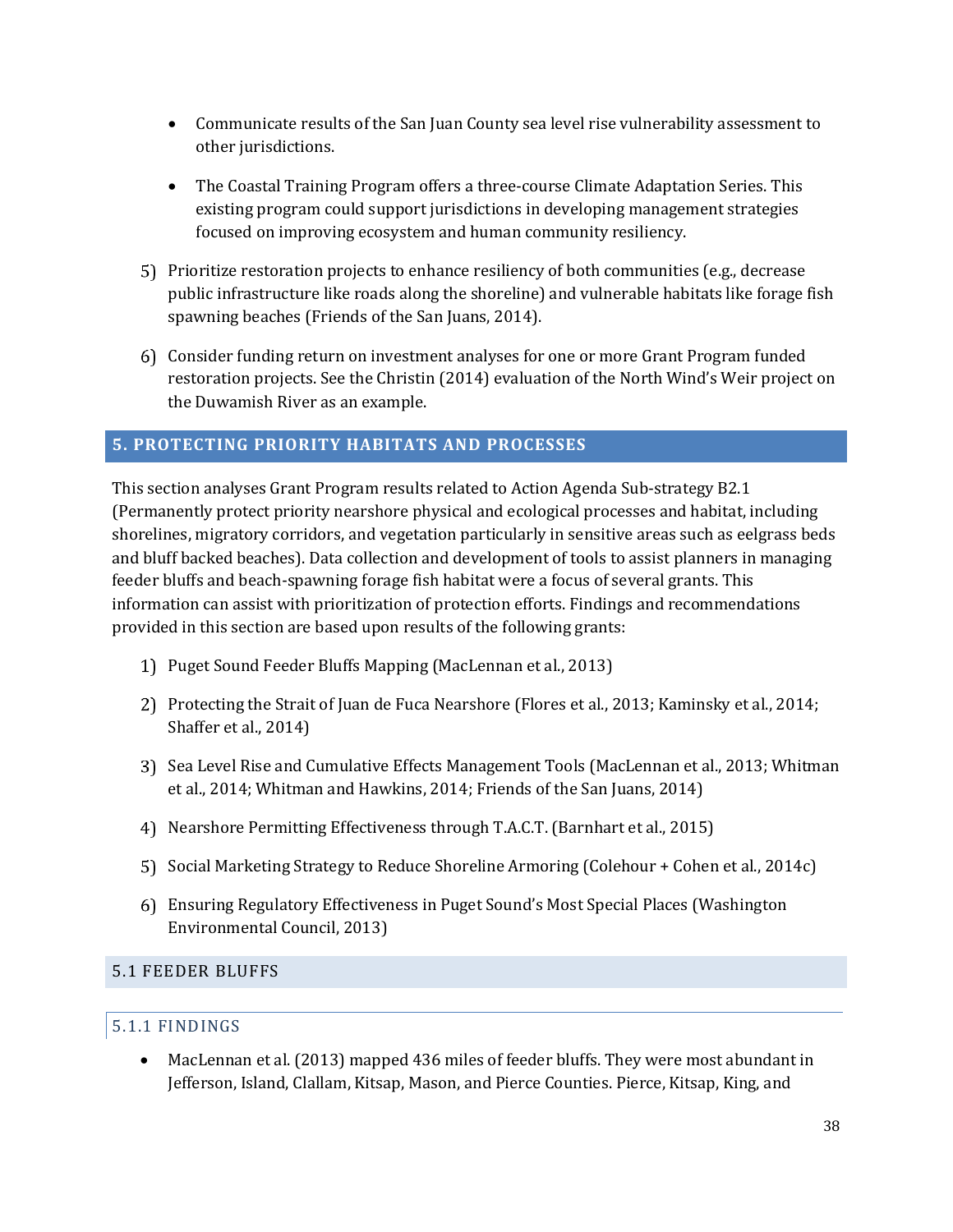Mason Counties had the longest lengths of shoreline clearly identified as historic feeder bluffs

- Armoring can slow but not stop erosion of feeder bluffs (Kaminsky et al., 2014). Analysis of long-term bluff recession rates along the Strait of Juan de Fuca indicates armored sections of bluff continue to recede, although at a lower rate than unarmored section—50% lower in the Elwha drift cell and 80% lower in the Dungeness drift cell (Kaminsky et al., 2014).
- Boat-based LiDAR surveys of bluffs in Clallam County produced compelling visualizations of erosion in the upper third of the bluff profile (Kaminsky et al., 2104). This type of erosion is driven by precipitation and local groundwater discharge, and would continue with or without armoring. Such images could be a useful tool when educating bluff property owners about best management practices.
- Unarmored feeder bluffs can provide three times the economic benefits generated by sections with a seawall—up to \$18.90 per foot compared to \$5.94 per foot along armored portions (Flores et al., 2013).
- The disruption of sediment recruitment from bluffs caused by armoring has a negative effect on highly functioning beach habitat. Shaffer et al. (2014) shows that surf smelt consistently spawn in areas of active sediment input. Continuous sediment inputs from feeder bluffs are critical in maintaining grain-size distributions suitable for forage fish.
- Public outreach efforts emphasizing long-term recession rates and the economic value of intact nearshore processes can be utilized to develop and enhance political support for SMP setback policies protective of feeder bluffs (Shaffer et al., 2014).
- Climate change is likely to accelerate bluff erosion because of expected increases in storm intensity and frequency, as well as acceleration of sea-level rise (Kaminsky et al., 2014; MacLennan et al., 2013).
- Intact sediment supply is a critical element of beach resilience to sea level rise (Johannessen et al., 2014).

## 5.1.2 IMPLICATIONS

- Many local jurisdictions have policies that discourage shoreline armoring on feeder bluffs, but effective implementation may have been limited by a lack of detailed feeder bluff mapping prior to MacLennan et al. (2013).
- Detailed sediment budget analyses at a reach scale can support SMP updates by informing appropriate buffer widths. Areas with particularly active feeder bluffs may require setbacks reflective of more dynamic bluff processes.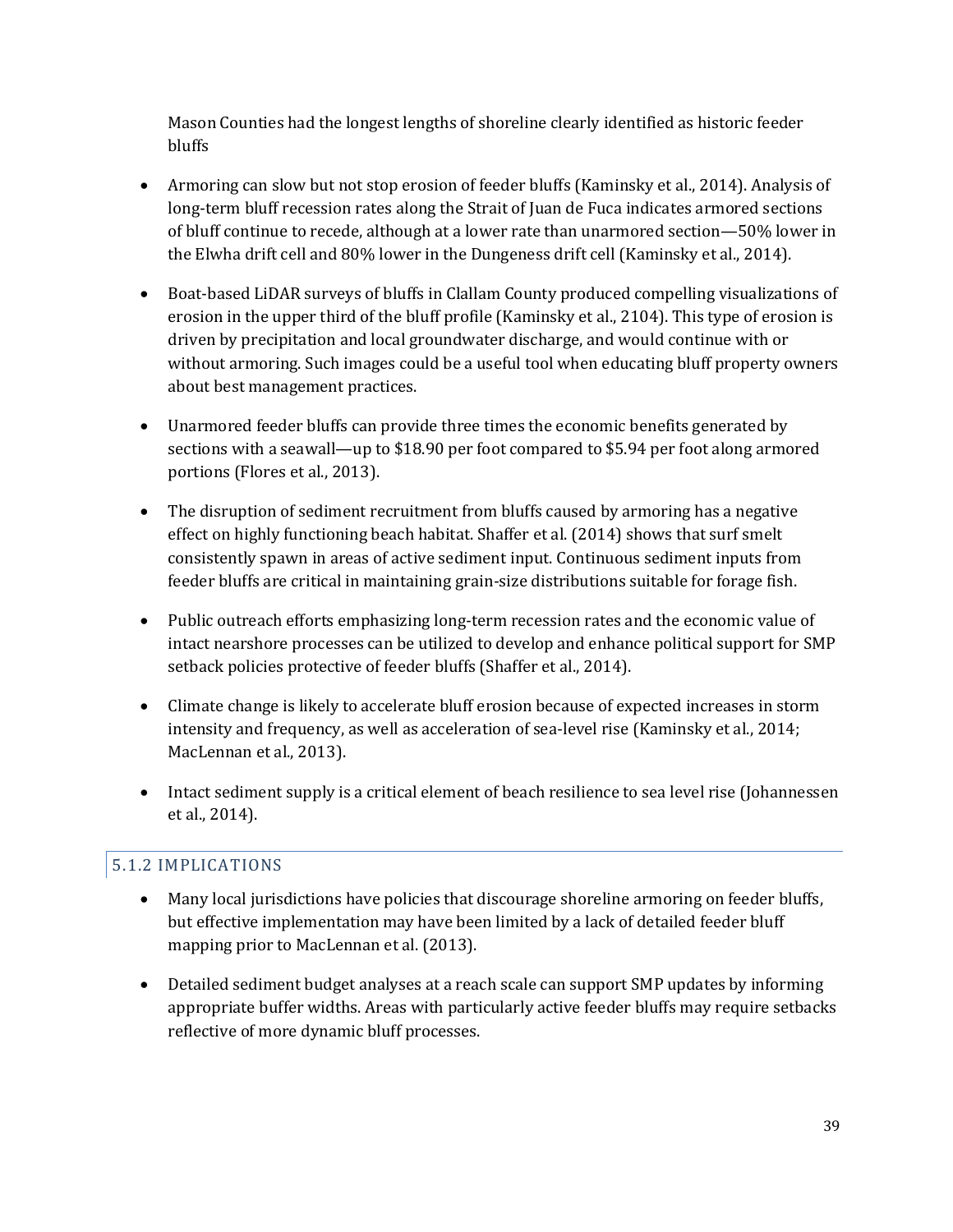Maintaining feeder bluffs in an unbulkheaded condition results in less erosion in down-drift shoreforms, maintains highly functioning habitats, and offers heightened resilience to rising sea levels.

#### 5.2 FORAGE FISH SPAWNING BEACHES

#### 5.2.1 FINDINGS

- Documented forage fish spawning areas are present along 26% (11,772) of residential shoreline parcels in Puget Sound, and 58% (6,828) of these are armored (Colehour + Cohen et al., 2014c).
- 35% of forage fish eggs were observed at or above mean higher high water (MHHW) and eggs were present up to the ordinary high water mark (OHWM) in San Juan County (Whitman et al., 2014).
- Trained citizen volunteers can conduct beach spawning presence/absence surveys (Washington Environmental Council, 2013).
- Inclusion of forage fish spawning habitat protection policies and language in San Juan County's SMP and Critical Areas Ordinance in 1992 did not result in a reduction in the number or rate of shoreline armoring permits (Whitman and Hawkins, 2014). Between 1992 and 2009, code violation rates associated with armoring doubled.
- The Barnhart et al. (2015) review of issued shoreline armoring permits in Kitsap and San Juan Counties between 2006 and 2013 indicates that 16% of permitted armoring projects were located along surf smelt spawning beaches and 8% were along sand lance beaches. Most of these permits were processed as exemptions.
- Hydraulic Code and SMA regulations generally require bulkheads to be built above the OHWM because alignments below this elevation could result in direct burial of beach spawning habitat. Results of Dionne et al. (2015) permit compliance monitoring indicated that 21% of the armoring projects reviewed were constructed water-ward of the approved project area.
- Forage fish spawning beaches are vulnerable to armoring of up-drift feeder bluffs but could benefit from new sediment disposition resulting from major river delta restoration (Shaffer et al., 2014).
- Forage fish spawning beaches are vulnerable to rising sea levels. Based on vertical egg distribution data from San Juan County, a rise in sea level of 1 foot would inundate 33% of surf smelt eggs, and a 2-foot rise would inundate 79% of eggs (Whitman et al., 2014).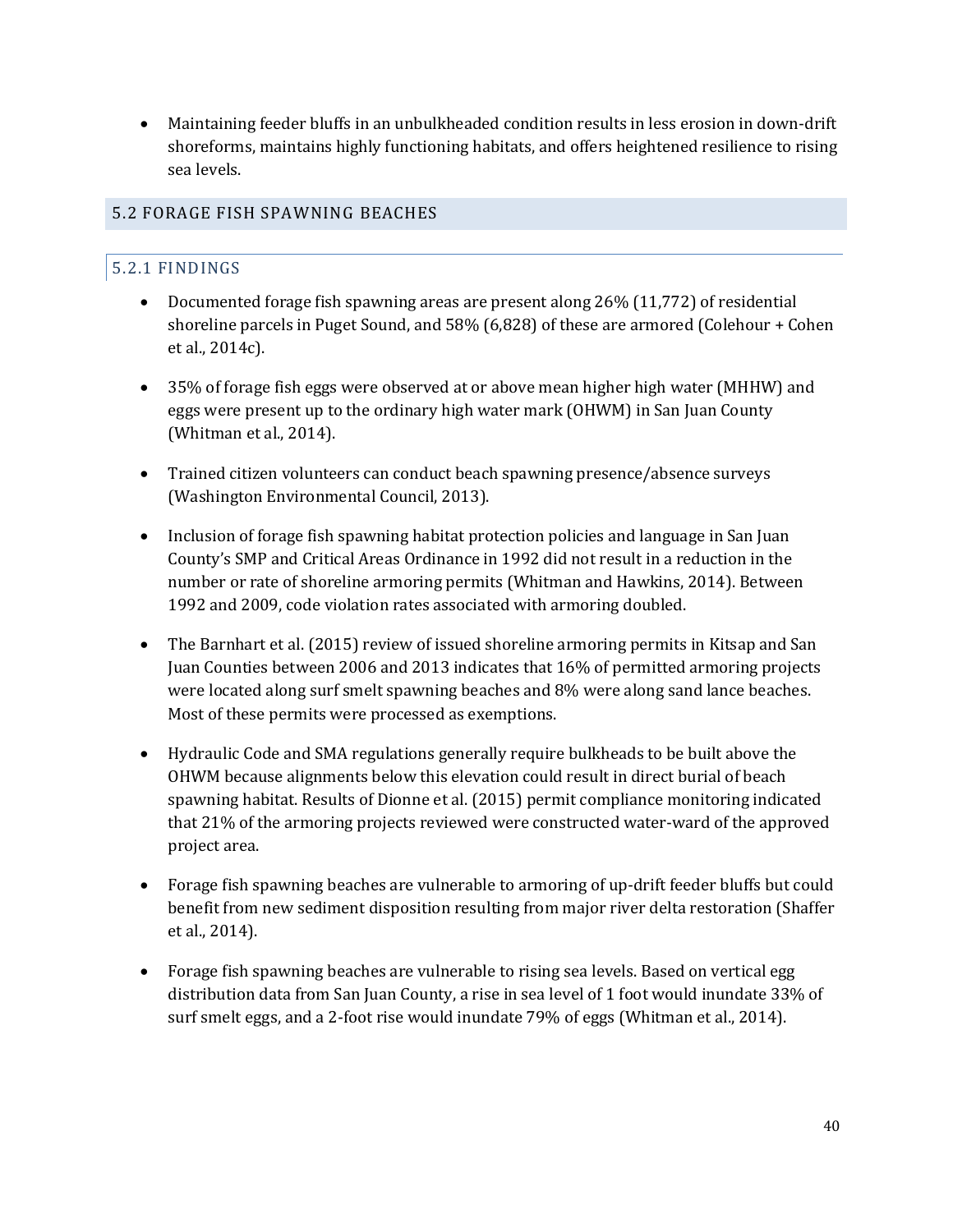- Approximately 11 acres of spawning habitat in San Juan County has experienced direct burial due to armoring in the upper extent of the spawning zone (Friends of the San Juans, 2014).
- Sea level rise is expected to exacerbate the impacts of shoreline armoring on forage fish spawning habitat. Landward translation of beach habitat due to rising sea levels will be limited at armored sites (the "coastal squeeze"), resulting in a predicted loss of an additional 3 acres of the 85 acres of known beach spawning habitat (Friends of the San Juans, 2014).
- In other areas of Puget Sound, a larger proportion of higher-elevation beach spawning habitat may be lost because of the coastal squeeze. The percentage of San Juan County residential parcels with armored spawning beaches is much lower than the Puget Sound average: 15% (Whitman and Hawkins, 2014) versus 58% (Colehour + Cohen et al., 2014c).

## 5.2.2 IMPLICATIONS

- Repair and replacement of private bulkheads is a potential threat to beach spawning habitat, as well as a significant opportunity for enhancement and/or restoration.
- Potential loss of forage fish spawning habitat should be considered in sea level rise vulnerability assessments.
- Grant program investments in this area were limited to an assessment of the impacts of armoring for beach-spawning forage fish. The impacts of shoreline armoring on other forage fish populations in Puget Sound are unknown, and consideration should be given to extending similar evaluations to those critically important species, as well.

#### 5.3 RECOMMENDATIONS

- Communicate the availability of the new feeder bluff maps to regulators at the local, state, and federal levels, as well as to restoration practitioners.
- Prioritize parcels with feeder bluffs and/or spawning beaches for technical assistance and other incentive programs.
- Armored feeder bluffs landward of spawning beaches should be priority candidates for beach restoration/enhancement and armor removal. The Puget Sound shoreline parcel database identified 2,006 of these properties and jurisdictions in which they are clustered (Colehour + Cohen et al., 2014c).
- Consider developing explicit criteria for prioritizing incentive investments based on the Shore Friendly parcel segmentation report (Colehour + Cohen et al., 2014c), but also considering larger-scale decision support tools like the Puget Sound Nearshore Ecosystem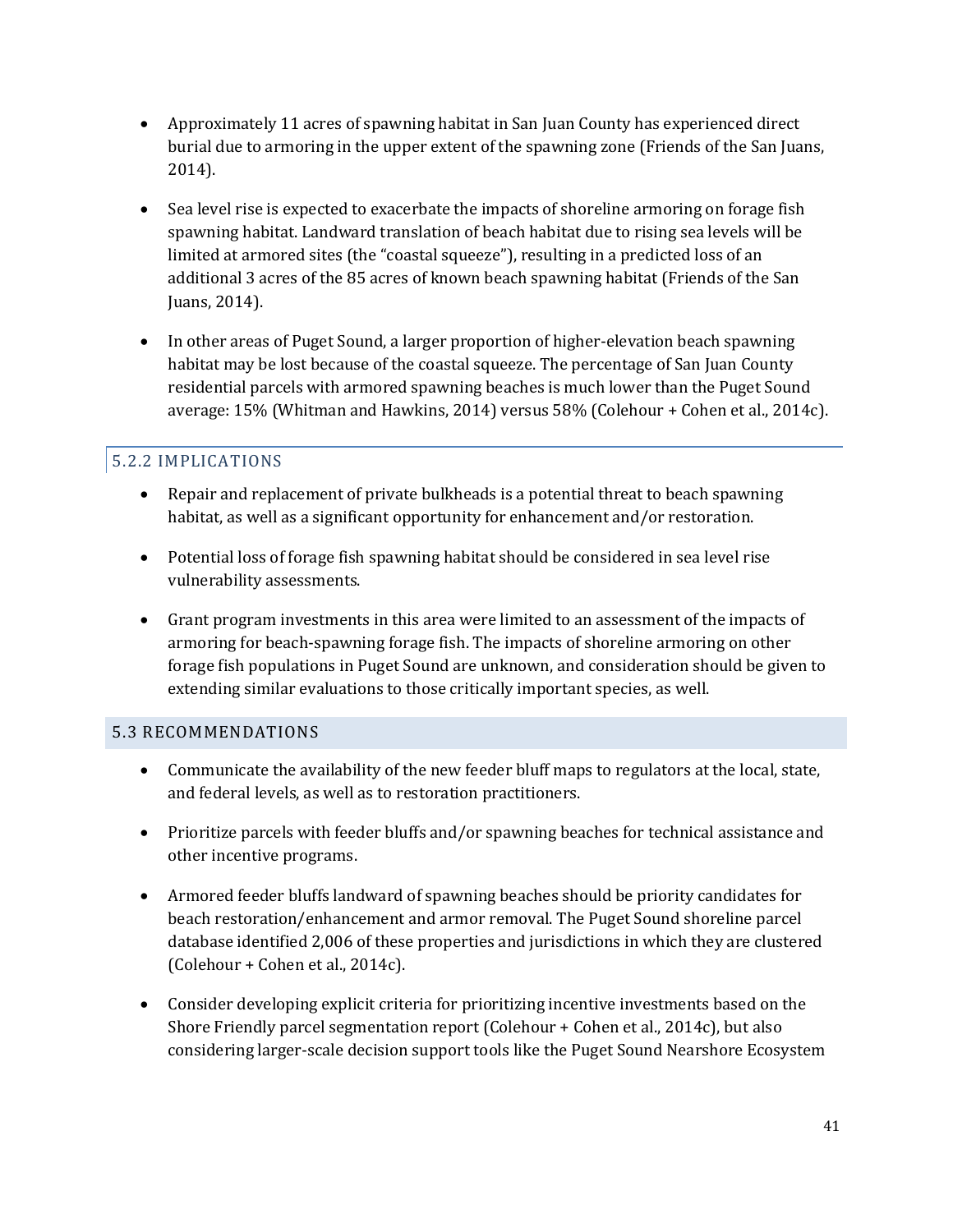Restoration Project (PSNERP) Beach Strategy and the USGS Puget Sound Ecosystem Portfolio Model. 21

- Implement procedural improvements for permit review to ensure that SMP exemptions for shoreline protection projects are conditioned in a manner protective of these priority habitats. Barnhart et al. (2015) identified several considerations for improving consistency in applying permit conditions. Development and implementation of an interagency mitigation manual for shoreline armoring projects could result in more avoidance, minimization, and compensatory measures incorporated into regulatory approvals.
- Require pre-construction, pre-installation, and post-construction inspections for *all* (including exempt) armoring projects adjacent to spawning beaches. Marking project alignments in the field prior to construction can prevent structures built further waterward and/or larger than authorized. This can prevent direct burial of spawning areas. It is crucial that inspectors are knowledgeable in locating OHWM.
- Incorporate additional information and datasets into the feeder bluff data product. MacLennan et al. (2013) recommended several potential enhancements. Classification of subtypes within the no appreciable drift (NAD) shoretype, particularly within embayments (e.g., pocket beaches, pocket estuaries, lagoons), would be useful for prioritizing restoration efforts because of their high habitat value. We recommend coordinating with users of this product, such as local planners and the PSEMP nearshore work group, <sup>22</sup> to ensure broadest applicability of results.
- Evaluate impacts of shoreline armoring on non-beach spawning forage fish species, and additional life stages of beach spawning forage fish.
- Expand the San Juan County sea level rise assessment across Puget Sound to identify total forage fish spawning beach area vulnerable to sea level rise. This type of analysis would address a Biennial Science Work Plan priority (*Implement studies to identify stressors on forage fish*).

## **6. IMPLEMENTING PRIORITY RESTORATION**

This section analyses Grant Program results related to Action Agenda Sub-strategy B2.4 (*Implement a coordinated strategy to achieve the eelgrass recovery target*).

 $\overline{a}$ 

<sup>21</sup> [http://www.pugetsoundnearshore.org/technical\\_papers/PSNERP\\_Strategies\\_wMaps.pdf](http://www.pugetsoundnearshore.org/technical_papers/PSNERP_Strategies_wMaps.pdf) <http://geography.wr.usgs.gov/pugetSound/>

<sup>22</sup> <https://sites.google.com/a/psemp.org/psemp/nearshore>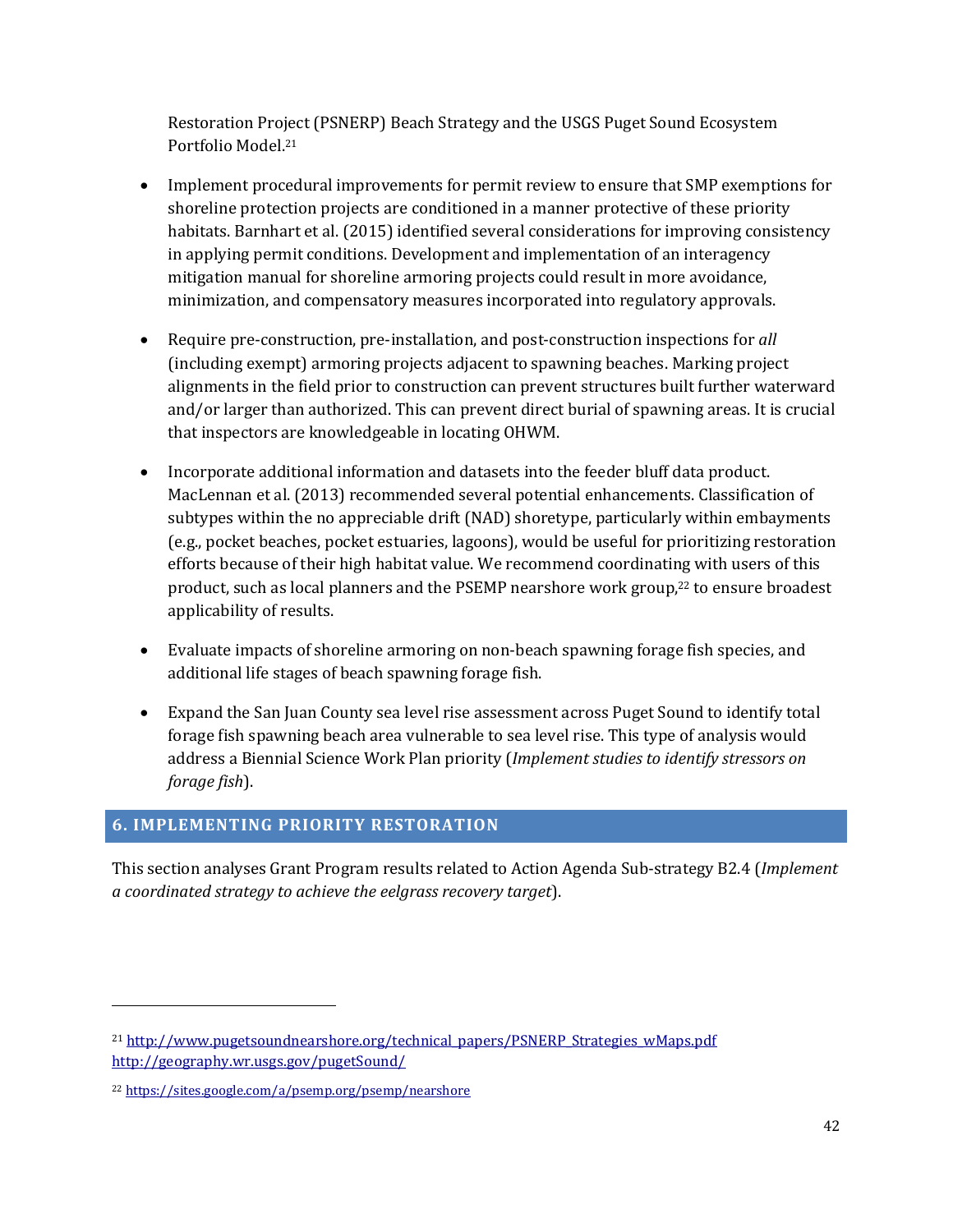For the 2016/2017 Action Agenda, B2.4 may be consolidated with Sub-strategy B2.2 (*Implement prioritized nearshore and estuary restoration projects and accelerate projects on public lands*). 23 Findings and recommendations provided in this section are based upon results of the "20% More Eelgrass by 2020" grant (Thom et al., 2014).

#### 6.1 EELGRASS

#### 6.1.1 FINDINGS

 $\overline{a}$ 

Thom et al. (2014) established a process for identifying potential eelgrass restoration sites, and described stressors and limitations affecting eelgrass survival and recovery. Their approach combined modeling, site evaluations, local expertise/stakeholder surveys, and test plantings at 9 sites. The work funded by this grant has already been incorporated into the Puget Sound Eelgrass Recovery Strategy (March 2015).

- Numerical biomass and habitat suitability models developed as part of this grant identified 7380 ha of promising sites for eelgrass restoration were identified and mapped. PSP's recovery target for the Eelgrass Vital Sign seeks an increase eelgrass cover by 4,000 ha by 2020.
- The project team then conducted a rigorous site evaluation process considering model outputs and potential stressors such as harbors, mooring areas, overwater structures, shoreline armoring, known sources of pollution or eutrophication, significant seasonal freshwater inputs, and macroalgal blooms. They identified 24 sites for further evaluation as potential restoration candidates.
- Plantings occurred at 9 test plots in 5 locations. Post-planting monitoring found high mortality at 5 of the 9 test plots. Two plots had excellent survival rates and were determined to be good candidates for larger plantings, while 2 others did well enough to warrant further investigation for future restoration actions. These results indicate successful use of the habitat suitability model requires both site evaluations of areas with higher scores, as well as test planting prior to implementation of larger projects.
- The project team solicited input from shoreline managers and regulators, tribal members, research scientists, and citizen groups with interest/expertise in nearshore marine vegetation to facilitate understanding of barriers to eelgrass protection, conservation, and restoration. Survey respondents identified dredging and filling, shoreline development, and water quality as having large impacts on eelgrass in Puget Sound. Areas where respondents identified absence of eelgrass that existed previously were mapped. When asked what type of policy changes would enhance eelgrass in Puget Sound, the top response was

<sup>&</sup>lt;sup>23</sup> See PSP's 2016/2017 Action Agenda Strategic Initiative Update Workgroup Recommendations (dated June 11, 2015).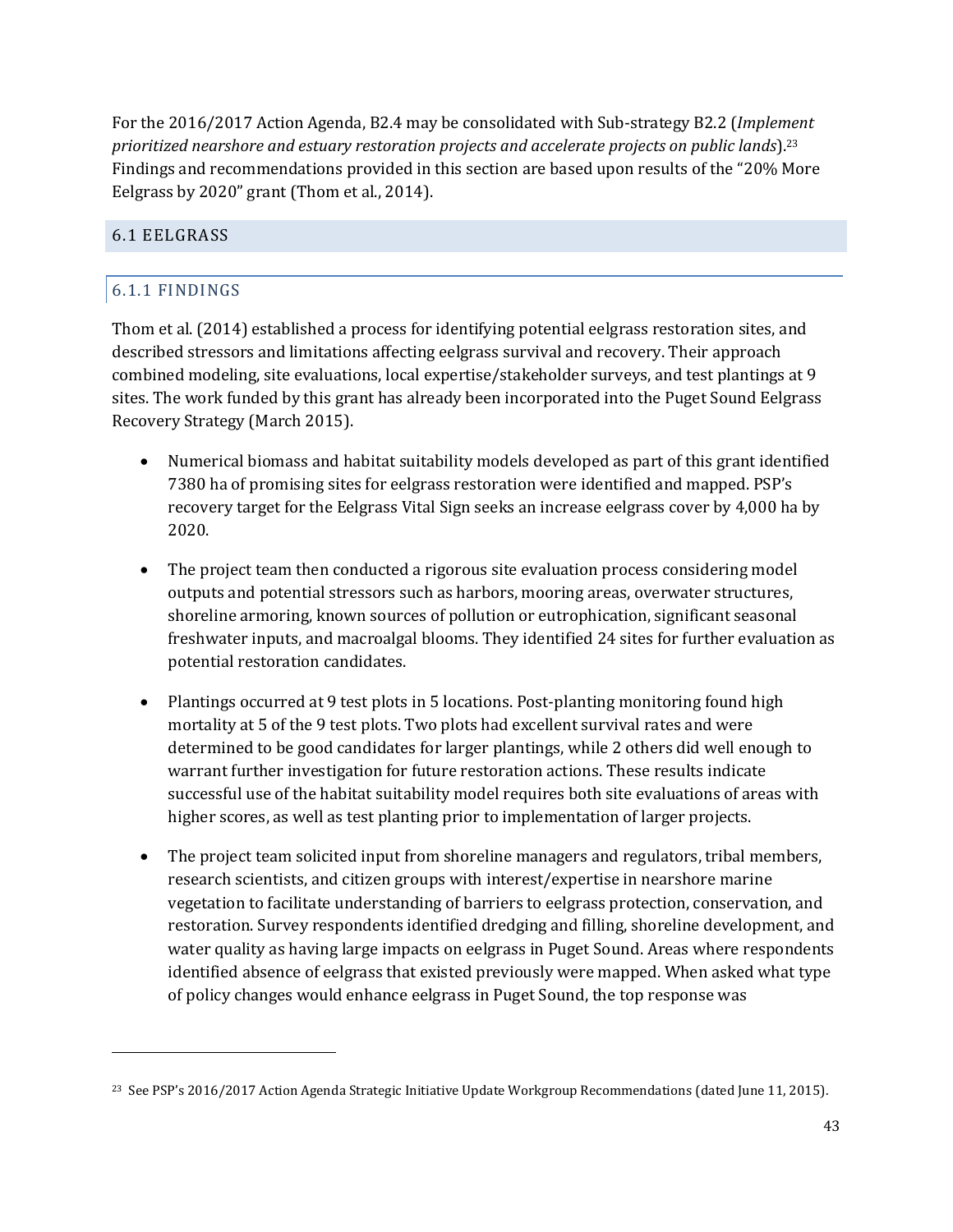improvement to degraded environmental conditions (e.g., poor water quality and nutrient loading). Protection from direct impacts (e.g., dredging, overwater structures, and mooring buoys) and requirements for greater project compliance (e.g., larger mitigation ratios and higher transplant criteria) were also selected frequently.

The authors conclude their model results suggest there is ample area available in Puget Sound to increase eelgrass cover by 4,000 ha. However, they stress that protection and enhancement measures are needed in addition to restoration to reach the 2020 recovery target. Avoiding damage to eelgrass beds and enhancing existing areas through stressor abatement will likely be required. A site evaluation process combining modeling, local expertise, and test plantings can increase the chances of large-scale eelgrass restoration success. However, restoration may be inefficient or ineffective if stressors are not addressed.

#### 6.1.2 IMPLICATIONS

Locals can play a key role in managing stressors because of the site-specific nature of direct impacts like mooring buoys and overwater structures.

#### 6.3 RECOMMENDATIONS

- Communicate the locations of potential restoration areas to LIOs and local jurisdictions. Emphasize the need to identify site-specific stressors and limit activities that disturb eelgrass (e.g., boat groundings, boat anchors, recreational shellfish harvest). Encourage measures to address algal blooms and high levels of suspended sediment.
- Educate harbor masters, waterfront homeowners associations, park managers, homeowners with mooring buoys, Shore Stewards, and others about boating impacts to eelgrass and ways to minimize them (e.g., establishing anchor-out zones).
- Evaluate areas that modeling outputs show are suitable for eelgrass to understand the reasons it is absent or sparse.
- Recognize the link between eelgrass colonization of recently accreted sediment and restoration of large deltas in the Implementation Strategy for the Estuaries Vital Sign (currently under development).
- Conduct field investigations to elucidate empirical relationships between stressors and eelgrass responses. This types of study would address a Biennial Science Work Plan priority (*Identify key stressors on eelgrass*).
- Build upon the regional knowledge about eelgrass restoration and recovery prospects by supporting an evaluation of the potential impacts of sea level rise on eelgrass in Puget Sound, and long-term prospects for achieving the eelgrass Vital Sign target.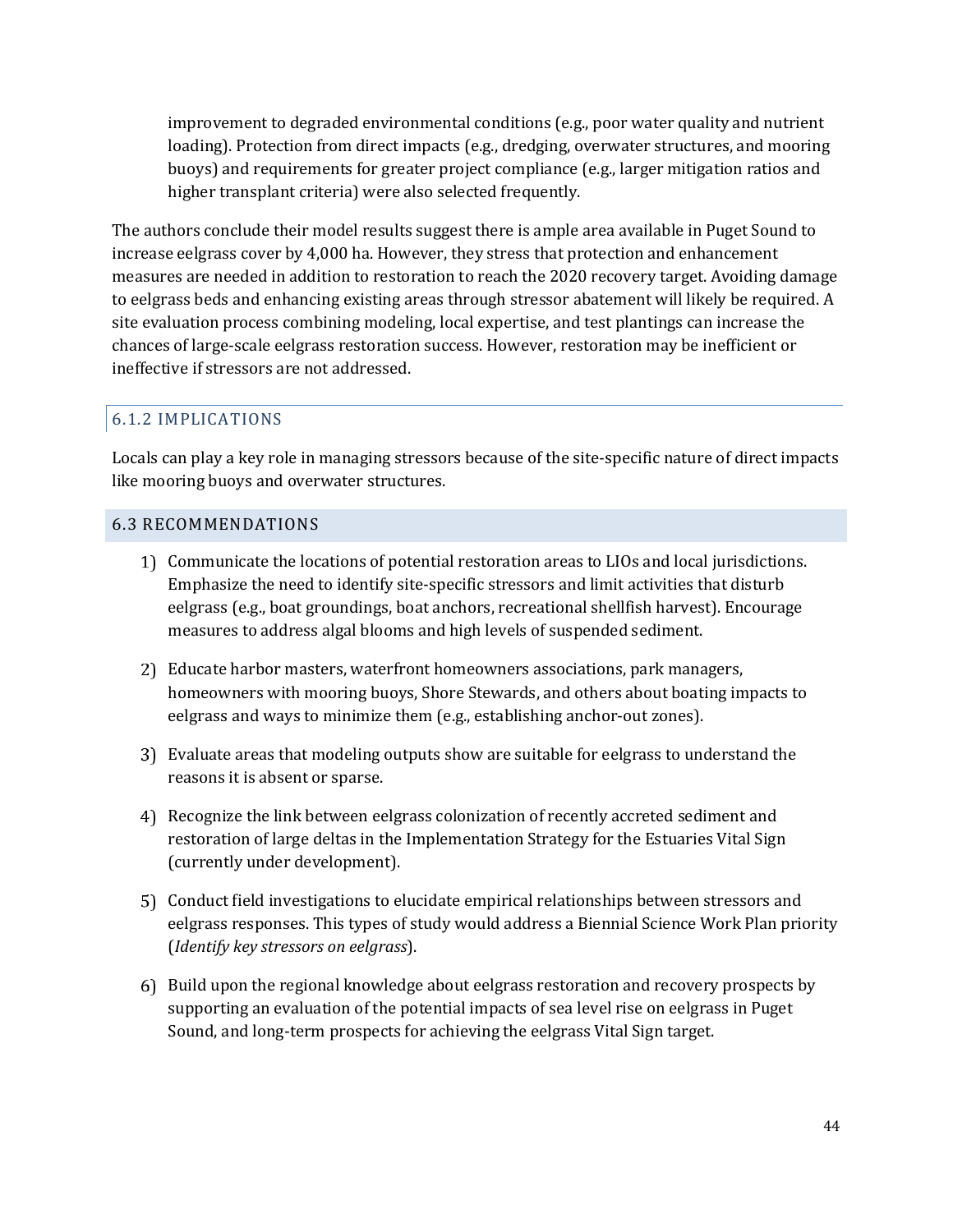#### **7. SUMMARY**

#### 7.1 RECOMMENDATIONS FOR THE GRANT PROGRAM

- Continue to encourage collaboration between WDFW, Ecology, and local jurisdictions regarding implementation, compliance monitoring, and enforcement for Hydraulic Code and SMA regulatory programs.
	- Development and communication of compliance monitoring guidelines for implementation by local governments would be a logical extension of the "Compliance Assessment" grant.
	- Fostering partnerships between WDFW and local jurisdictions through efforts like the "Nearshore Permitting Effectiveness through T.A.C.T." grant could identify more mechanisms to improve Area Habitat Biologist/planner coordination during project review and increase planner access to technical experts in state agencies.
	- Compile and evaluate information about the range of ways local jurisdictions process exemptions.
- Consider providing financial resources and/or technical support to local jurisdictions. Training for SMP implementers, assistance creating/updating electronic SMP data management systems, and providing educational materials for distribution to SMP applicants were high-priority items identified in grant products.
- Facilitate development of an interagency mitigation manual for shoreline armoring projects. The MSDG provides a framework encouraging impact avoidance and minimization. Combining it with sets of predetermined requirements could help ensure impacts of shore protection projects—particularly those processed as exemptions—are fully mitigated.
- Continue to provide support for MSDG training and outreach, as well as technical assistance programs for homeowners and Shore Friendly campaign implementation.
- Continue to provide support for HPA effectiveness monitoring field surveys to evaluate the extent to which mitigation provisions result in desired outcomes, and differences in ecological response of soft shore projects compared to traditional armoring.
	- Consider adding sampling of benthic invertebrates.
	- Toft et al. (2010) advise paying attention to statistical power, developing of testable hypotheses, including multiple reference sites, and recognizing the importance of longterm data sets.
- Consider developing tools to aggregate project information and monitoring reports for alternative shore protection and beach restoration efforts in Puget Sound. Support analysis of project effectiveness to inform design and assist in permit review of future projects.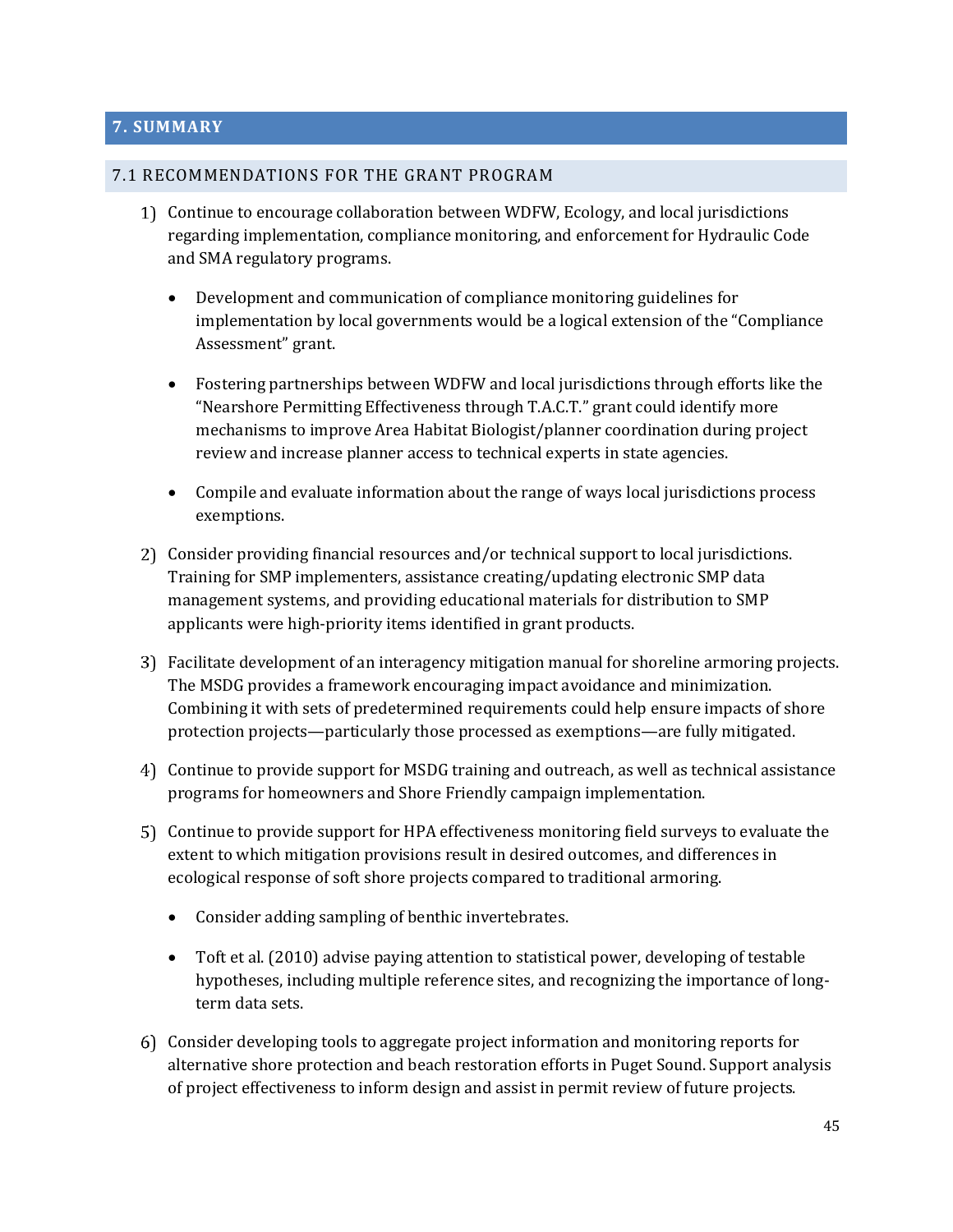- Consider funding return on investment analyses for Grant Program funded shoreline restoration projects and/or incentive programs. Such analyses would address a Biennial Science Work Plan priority (*Develop assessments of ecosystem services to help decision makers make informed decisions about restoration and protection*).
- Expand on new knowledge about impacts of shoreline armoring on forage fish spawning beaches by funding work to assess the impacts of armoring on other forage fish species and other life stages of forage fish, which are equally dependent upon natural shoreline features and likely put at risk by shoreline armoring.
- Consider funding enhancements to the feeder bluff mapping data product.
- To maximize potential success of future funding efforts, coordinate with other state agencies and departments about existing programs prior to funding grants within their purview. This will ensure that grant projects meet an identified need and there is capacity for follow-through with grant-funded programs. For example, WDNR's Aquatic Reserve Program was not able to support the "Ensuring Regulatory Effectiveness in Puget Sound's Most Special Places" grant to the extent expected by the Washington Environmental Council/People for Puget Sound.

#### 7.2 RECOMMENDATIONS FOR THE 2016/2017 ACTION AGENDA FOR PUGET SOUND

This report identifies several institutional challenges that limit the ability of regulatory programs to prevent further degradation of the shoreline armoring indicator. The degree of degradation continuing to occur, and the building momentum of tools and programs capable of impacting current trends suggests there is opportunity to capitalize on successful projects previously funded by the Marine and Nearshore Lead Organization. We recommend prioritizing Sub-Strategy B2.3 in the next Action Agenda update, and selecting this indicator for preparation of the next group of Implementation Strategies.

The findings summarized in this report support inclusion of the following as potential near-term actions in the 2016/2017 Action Agenda for Puget Sound:

- Conduct baseline inventories of shoreline structures to inform compliance monitoring and enforcement efforts. Prioritize rapidly urbanizing jurisdictions.
- 2) Support for local governments to improve implementation and enforcement of SMP regulations.
- Expand and/or develop additional outreach and incentive programs to encourage armor removal and/or soft shore techniques. Financial incentives, streamlined permitting, and technical assistance to homeowners should be prioritized.
- Conduct sea level rise vulnerability assessments at the local level to identify infrastructure and habitats vulnerable to inundation and/or erosion hazards.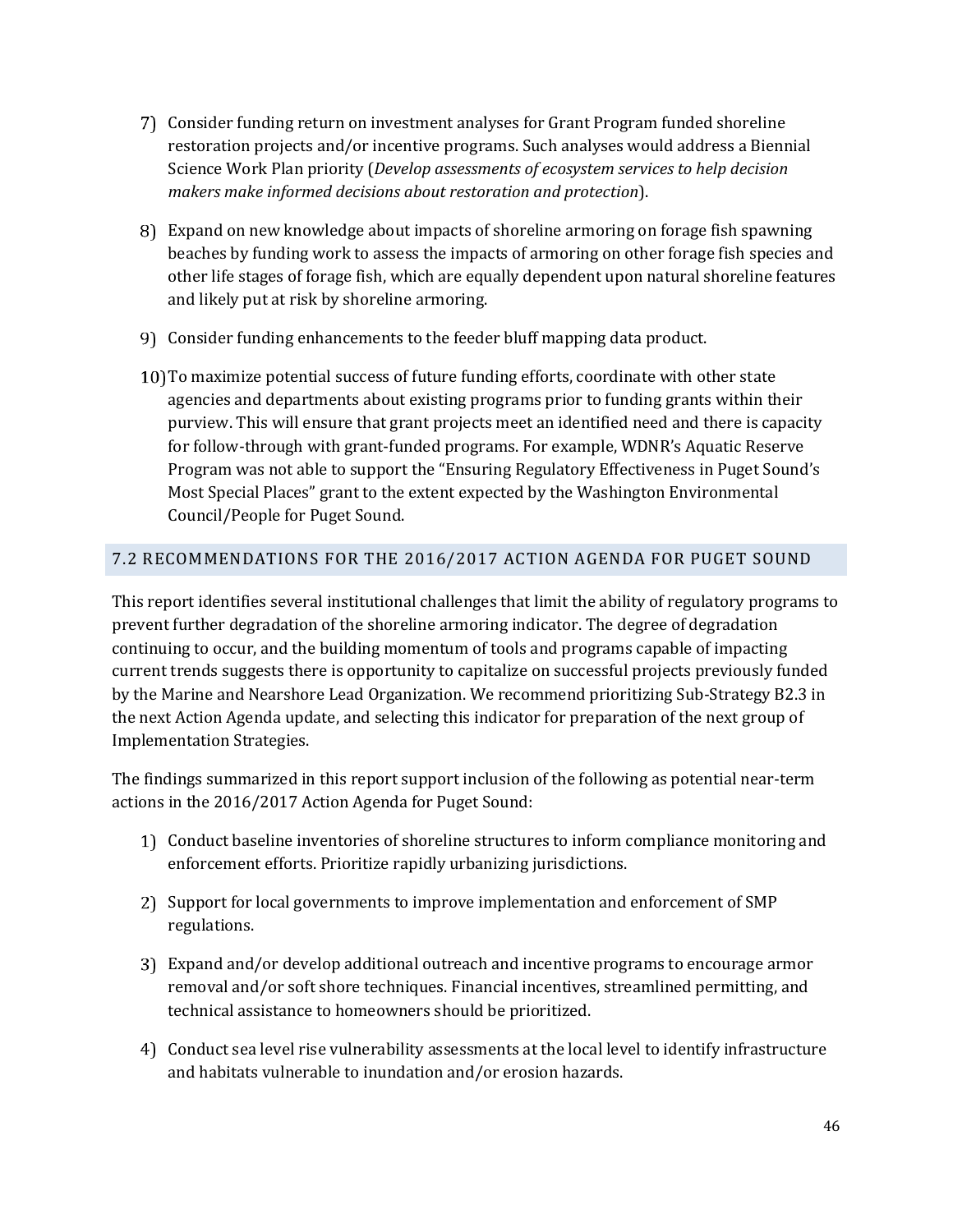## **8. ACRONYMS AND ABBREVIATIONS**

| EcologyWashington Department of Ecology                   |
|-----------------------------------------------------------|
| EPA U.S. Environmental Protection Agency                  |
| GISGeographic Information Systems                         |
| GSH Green Shores for Homes                                |
| HPAHydraulic Project Approval                             |
| HRCDHigh Resolution Change Detection                      |
| JARPAJoint Aquatic Resources Permit Application           |
| LIOLocal Integrating Organization                         |
| LO Lead Organization                                      |
| MHHW Mean Higher High Water                               |
| MRC Marine Resources Committee                            |
| MSDG Marine Shoreline Design Guidelines                   |
| NEP National Estuary Program                              |
| NEPA National Environmental Policy Act                    |
| OHWM Ordinary High Water Mark                             |
| PSEMP Puget Sound Ecosystem Monitoring Program            |
| PSI  Puget Sound Institute                                |
| PSNERPPuget Sound Nearshore Ecosystem Restoration Project |
| PSP  Puget Sound Partnership                              |
| SEPAState Environmental Policy Act                        |
| SMAWashington Shoreline Management Act                    |
| SMPShoreline Master Program                               |
| WDFW Washington Department of Fish and Wildlife           |
| WDNRWashington Department of Natural Resources            |
| WECWashington Environmental Council                       |
| WRIAWater Resource Inventory Area                         |
| WSU Washington State University                           |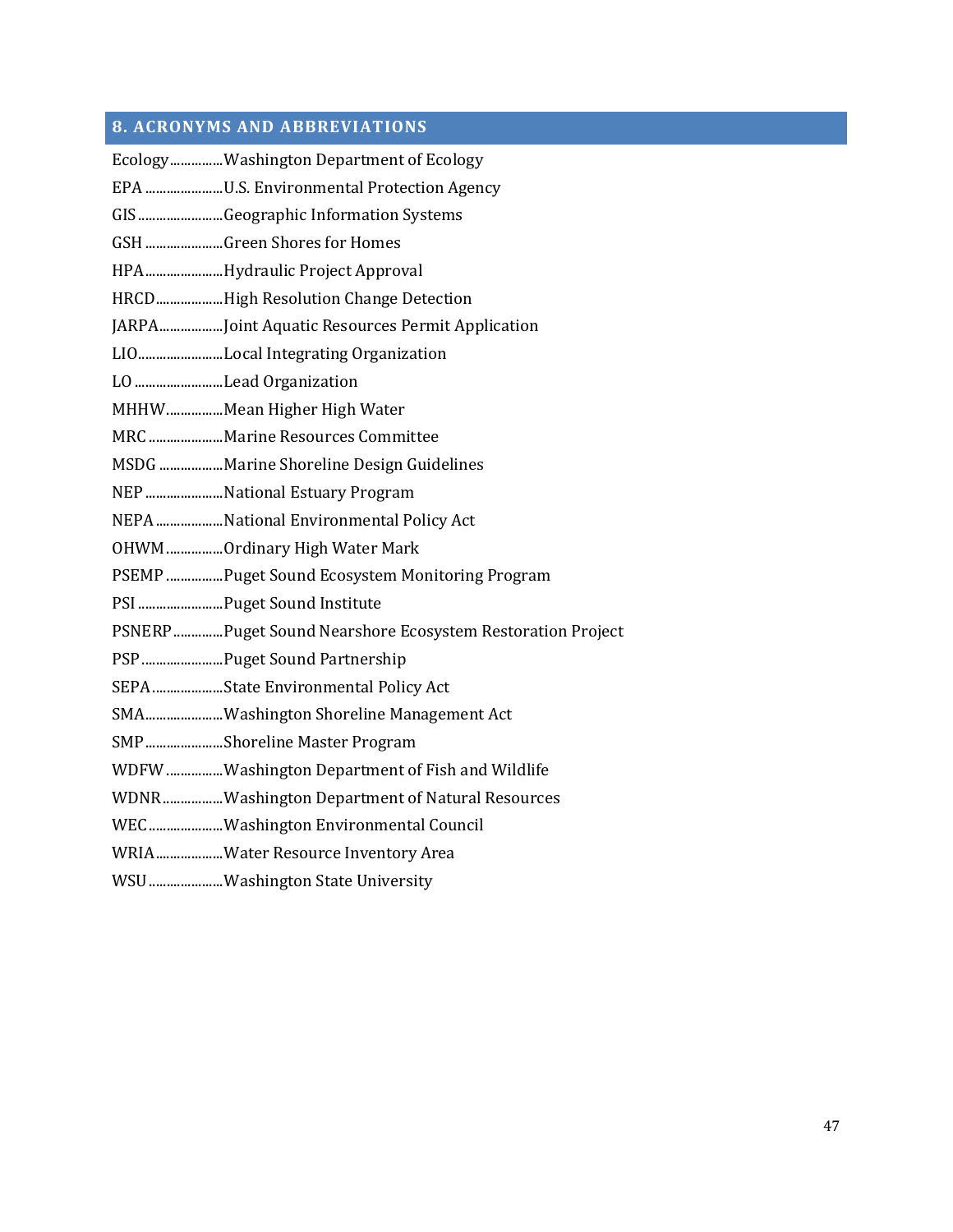#### **9. REFERENCES**

#### 9.1 MAJOR GRANT PROGRAM PRODUCTS

- Adkins, B. 2013. Final Report for Grant 10-1744 (Protecting Nearshore and Marine Habitat in Mason County). Deliverable to the Marine and Nearshore Grant Program.
- Barnhart, K., S. Key, and P.E. Dionne. 2015. *Shoreline Permitting Effectiveness through T.A.C.T. Final Report*. Kitsap County, San Juan County, and Washington Department of Fish and Wildlife.
- Colehour + Cohen, Applied Research Northwest, Social Marketing Services, Futurewise, and Coastal Geologic Services. 2014a. *[Shore Friendly Final Report](http://wdfw.wa.gov/grants/ps_marine_nearshore/files/final_report.pdf)*. Prepared for the Washington Department of Fish and Wildlife and the Washington Department of Natural Resources.
- Colehour + Cohen, Applied Research Northwest, Social Marketing Services, Futurewise, and Coastal Geologic Services. 2014b. *[Social Marketing Approach and Campaign Tools for the Reduction of](http://wdfw.wa.gov/grants/ps_marine_nearshore/files/approach_campaign.pdf)  [Puget Sound Shoreline Armor.](http://wdfw.wa.gov/grants/ps_marine_nearshore/files/approach_campaign.pdf)* Prepared for the Washington Department of Fish and Wildlife and the Washington Department of Natural Resources.
- Colehour + Cohen, Applied Research Northwest, Social Marketing Services, Futurewise, and Coastal Geologic Services. 2014c Coastal Geologic Services. 2014. *[Puget Sound Shoreline Parcel](http://wdfw.wa.gov/grants/ps_marine_nearshore/files/approach_campaign.pdf)  [Segmentation Report.](http://wdfw.wa.gov/grants/ps_marine_nearshore/files/approach_campaign.pdf)* Prepared by Coastal Geologic Services for Colehour + Cohen, the Washington Department of Fish and Wildlife and the Washington Department of Natural Resources.
- Colehour + Cohen, Applied Research Northwest, Social Marketing Services, Futurewise, and Coastal Geologic Services. 2014d. *[Survey of Shoreline Property Owners Report](http://wdfw.wa.gov/grants/ps_marine_nearshore/files/survey.pdf)*. Prepared by Applied Research Northwest for Colehour + Cohen, the Washington Department of Fish and Wildlife and the Washington Department of Natural Resources.
- Colehour + Cohen, Applied Research Northwest, Social Marketing Services, Futurewise, and Coastal Geologic Services. 2014e. *Shoreline Armor Focus Group Findings*. Prepared by Applied Research Northwest for Colehour + Cohen, the Washington Department of Fish and Wildlife and the Washington Department of Natural Resources.
- Dionne, P.E., H. Faulkner, W. Dezan, K. Barnhart, S. Key, and T. Quinn. 2015. *Tracking and Monitoring of Marine Shoreline Stabilization Permits Final Report.* Habitat Program, Washington Department of Fish and Wildlife, Olympia, WA.
- Flores, L., J. Harrison-Cox, S. Wilson, and D. Batker. 2013. [Nature's Value in Clallam C](http://wdfw.wa.gov/grants/ps_marine_nearshore/files/ee_clallam_county_report_2013.pdf)ounty: The [Economic Benefits of Feeder Bluffs and 12 Other Ecosystems.](http://wdfw.wa.gov/grants/ps_marine_nearshore/files/ee_clallam_county_report_2013.pdf) Earth Economics. Tacoma, WA.
- Friends of the San Juans. 2014. *Healthy Beaches for People and Fish: Protecting Shorelines from the Impacts of Armoring Today and Rising Seas Tomorrow*. Final Report to WDFW and the U.S. EPA. Friday Harbor, Washington.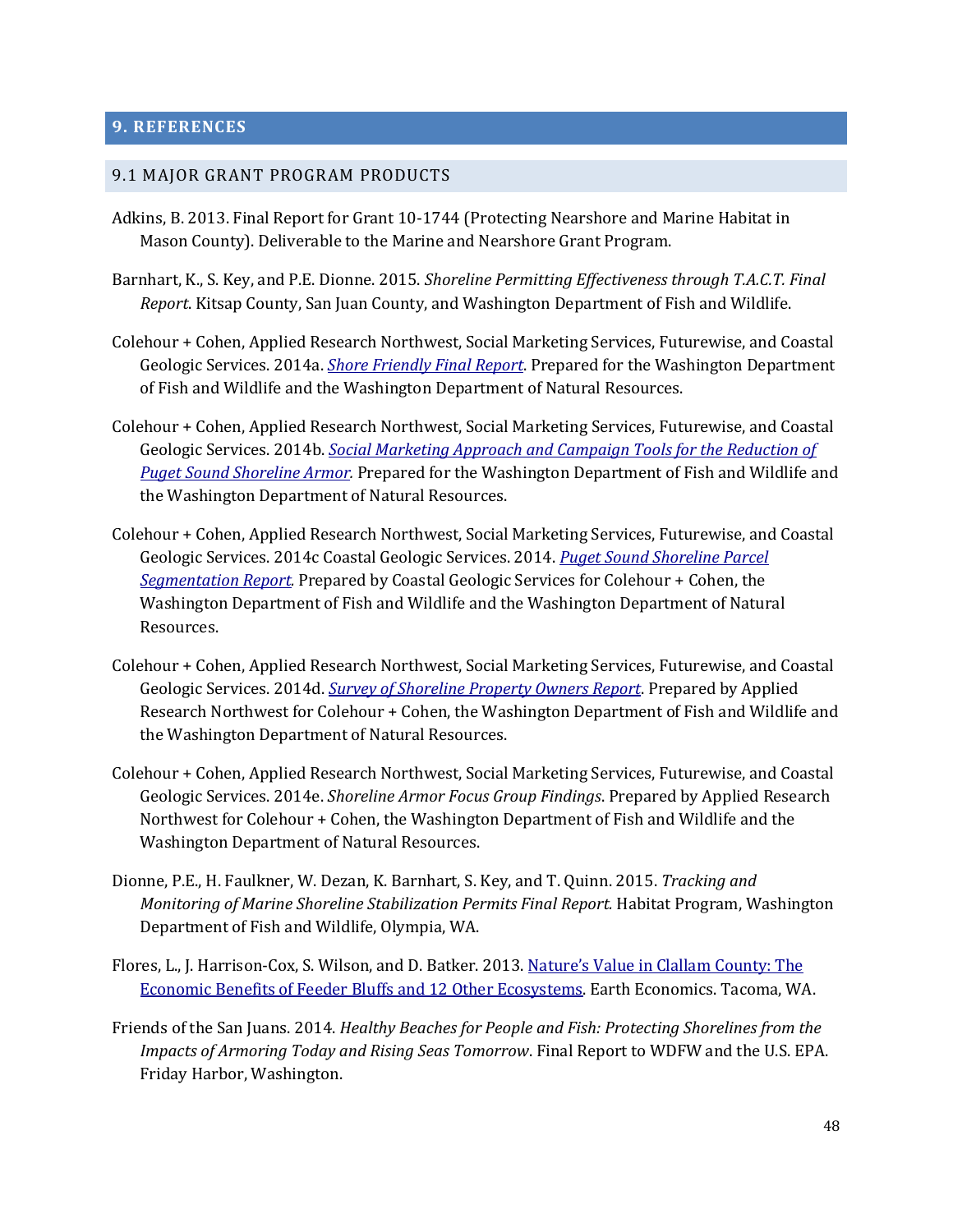- Futurewise. 2014a. *Practical Guide: Cost-Effective Compliance with Shoreline Regulations*. Futurewise. Prepared by D. Patterson, H. Trim, and T. Trohimovich.
- Futurewise. 2014b. *Practical Guide: Interagency Coordination in Implementing Shoreline Regulations*. Prepared by D. Patterson, H. Trim, and T. Trohimovich.
- Futurewise. 2014c. *Practical Guide: Shoreline Permitting and Mitigation to Achieve No Net Loss*. Prepared by D. Patterson, H. Trim, and T. Trohimovich.
- Futurewise. 2014d. *Practical Guide: Incentives to Help Meet Priority Shoreline Restoration and Protection Objectives*. Prepared by Dean Patterson, Heather Trim, and Tim Trohimovich.
- Johannessen, J., A. MacLennan, A. Blue, J. Waggoner, S. Williams, W. Gerstel, R. Barnard, R. Carman, and H. Shipman. 2014. *Marine Shoreline Design Guidelines*. Washington Department of Fish and Wildlife, Olympia, Washington.
- Johannessen, T. 2013a. *Targeted Outreach to Reduce Impacts from Shore Armor in the Port Susan Marine Stewardship Area: County Planner Needs Assessment and Workshop Summary Report*. Prepared for the Northwest Straits Foundation by EE Outcomes Consulting.
- Johannessen, T. 2013b. *Targeted Outreach to Reduce Impacts from Shore Armor in the Port Susan Marine Stewardship Area: Program Assessment Summary Report*. Prepared for the Northwest Straits Foundation by EE Outcomes Consulting.
- Kaminsky, G.M., H.M. Baron, A. Hacking, D. McCandless, and D.S. Parks. 2014. *Mapping and Monitoring Bluff Erosion with Boat-based LIDAR and the Development of a Sediment Budget and Erosion Model for the Elwha and Dungeness Littoral Cells, Clallam County, Washington*. Washington State Department of Ecology Coastal Monitoring and Analysis Program, and Washington State Department of Natural Resources
- Keller, H. 2012. *Exploration of Shoreline Property Owner Knowledge and Awareness of Shoreline Management and Habitat Issues*. Report to WSU Mason County Extension.
- Key, S. 2013. *T.A.C.T. Troubleshooting Report, Attachment A*: *Results of an Analysis of the San Juan Initiative's Measures of Success.* San Juan County Department of Community Development, Friday Harbor, WA. Deliverable to the Marine and Nearshore Grant Program.
- King County. 2014. *The WRIA 9 Marine Shoreline Monitoring and Compliance Pilot Project*. Prepared by Kollin Higgins, Water and Land Resources Division.
- Loring, K. 2013. Addressing Sea Level Rise and Cumulative Ecological Impacts in San Juan County Washington Through Improved Implementation and Effective Amendment of Local, State, and Federal Laws. Friends of the San Juans. Friday Harbor, Washington.
- MacLennan, A.J., J.W. Johannessen, S.A. Williams, W.J. Gerstel, J.F. Waggoner, and A. Bailey. 2013. *Feeder Bluff Mapping of Puget Sound*. Prepared by Coastal Geologic Services for the Washington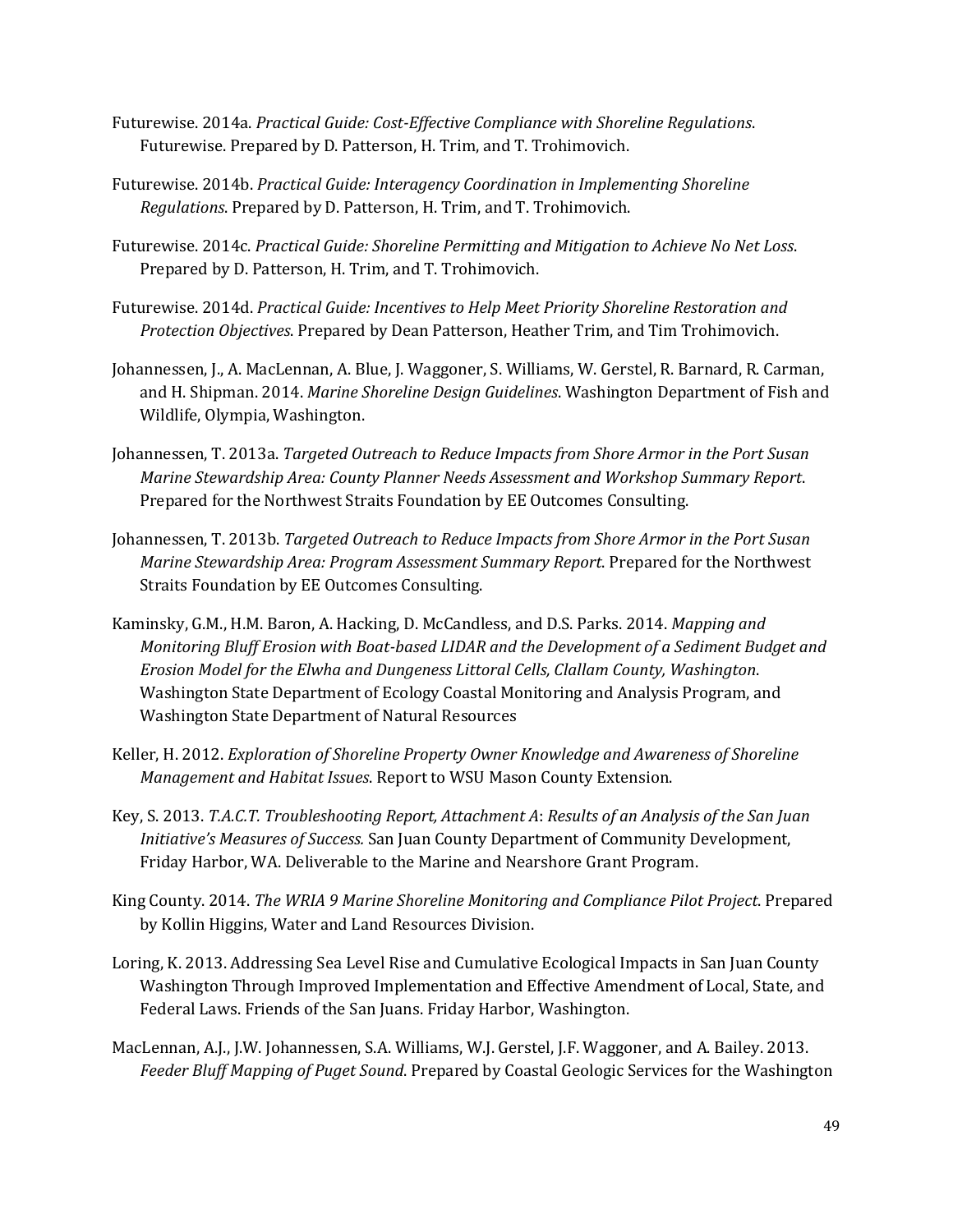Department of Ecology and the Washington Department of Fish and Wildlife. Bellingham, Washington.

- MacLennan, A., J. Waggoner, and J. Johannessen. 2013. *Sea Level Rise Vulnerability Assessment for San Juan County, Washington*. Prepared by Coastal Geologic Services for the Friends of the San Juans
- Parks, D. S. (2015). Bluff recession in the Elwha and Dungeness littoral cells, Washington, USA. *Environmental & Engineering Geoscience*. 21(2): 129-146.
- Shaffer, A., N. Harris, and D. Parks. 2014. *Protecting the Strait of Juan de Fuca Nearshore through Shoreline Master Program Improvements, Bluff Development Buffers and Building Setbacks, Ecosystem Services Valuation, and Community Stewardship: Field Metrics Final Report*. Coastal Watershed Institute and Washington Department of Natural Resources
- Talebi, B. and J. Tyson. 2014. *Puget Sound Marine and Nearshore Grant Program Compliance Assessment Project*. Washington Department of Ecology and Washington Department of Fish and Wildlife.
- Thom, R.M., J.L. Gecko, K.E. Buenau, A.B. Borde, J. Vavrinec, L. Aston, and D.L. Woodruff. 2014. *Eelgrass (Zostera marina L.) Restoration in Puget Sound: Development and Testing of Tools for Optimizing Site Selection*. Pacific Northwest National Laboratory.
- Washington Environmental Council. 2013. Final Narrative Report for Grant 12-1103 (Ensuring Regulatory Effectiveness in Puget Sound's Most Special Places). Deliverable to the Marine and Nearshore Grant Program.
- Whitman, T. and S. Hawkins. 2014. *The Impacts of Shoreline Armoring on Beach Spawning Forage Fish Habitat in San Juan County.* Friends of the San Juans. Friday Harbor, WA.
- Whitman, T., D. Penttila, K. Krueger, P. Dionne, K. Pierce, Jr. and T. Quinn. 2014. *Tidal Elevation of Surf Smelt Spawn Habitat Study for San Juan County, Washington*. Friends of the San Juans, Salish Sea Biological, and WDFW. Friday Harbor, WA.
- WSU Mason County Extension. 2013. *Shoreline Master Plan Targeted Awareness Grant Final Report*. Deliverable to the Marine and Nearshore Grant Program.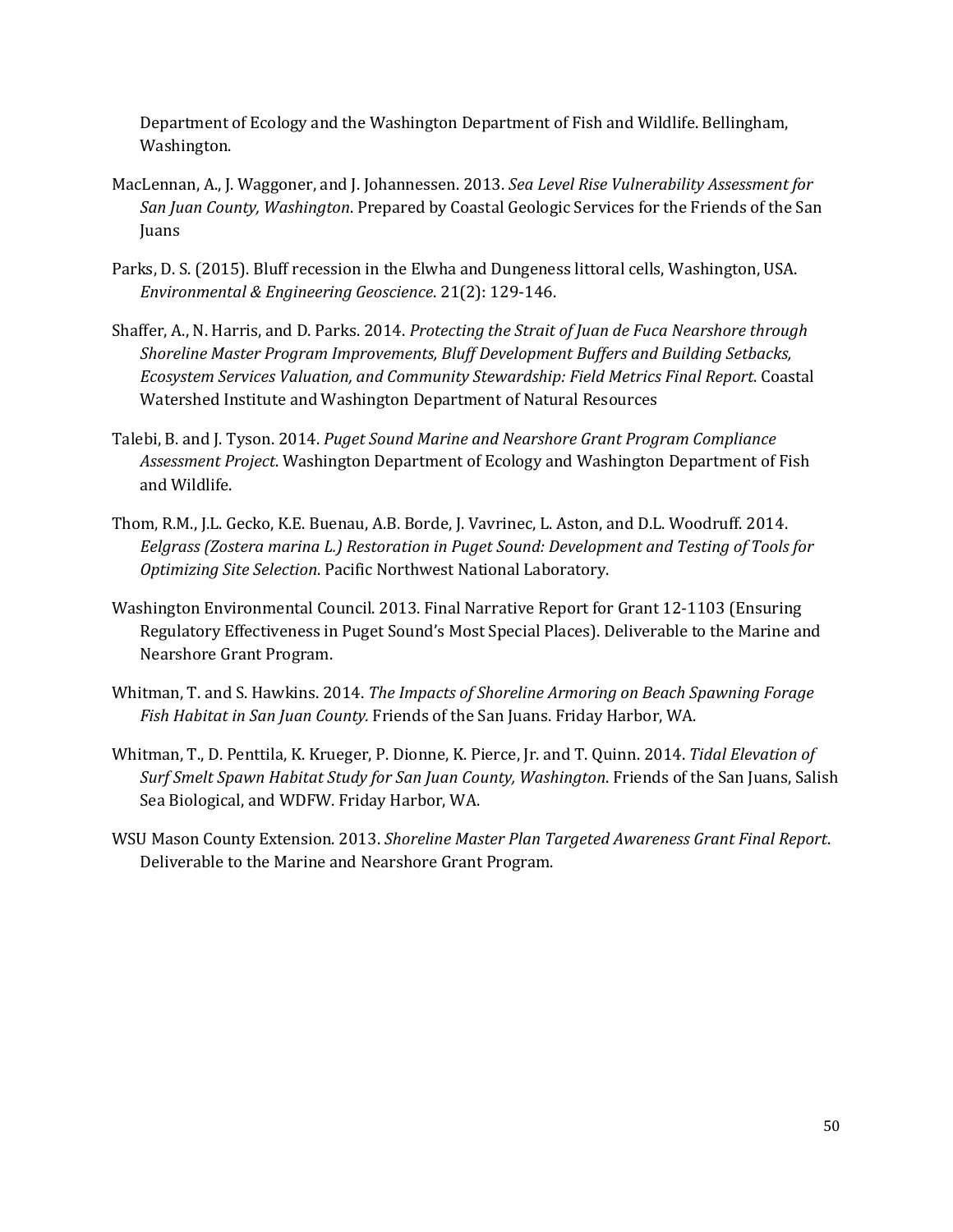#### 9.2 OTHER LITERATURE CITED

- Anchor Environmental, L.L.C. 2004. Marine Shoreline Inventory Report WRIA 9. Prepared for Seattle Public utilities and WRIA 9. Seattle, WA
- Batker, D., M. Kocian, J. McFadden and R. Schmidt. 2010. *Valuing the Puget Sound Basin: Revealing our Best Investments*. Earth Economics. Tacoma, WA.
- Christin, Z., 2014. Return on Investment of North Wind's Weir. Earth Economics, Tacoma, WA.
- Coyle, J.M., and M.N. Dethier. 2010. Review of Shoreline Armoring Literature (Appendix C). *in* Shipman, H., M.N. Dethier, G. Gelfenbaum, K.L. Fresh, and R.S. Dinicola, eds. 2010. *Puget Sound Shorelines and the Impacts of Armoring—Proceedings of a State of the Science Workshop*. U.S. Geological Survey Scientific Investigations Report 2010-5254.
- Faghin, N. and S. von Reis Crooks. 2015. *Shoreline Technical Assistance for Homeowners in the Puget Sound Region: Potential Service Delivery Models and Lessons Learned from Existing Programs*. Washington Sea Grant Technical Report WSG-TR 15-01.
- Flores, L., and D. Batker. 2014. An Assessment of the Value of Pacific County's Nearshore Ecosystems: Economic data for the Shoreline Master Program Planning Process. Earth Economics, Tacoma, WA.
- Flores, L., and G. Schundler. 2014. Valuing Nearshore Ecosystems in Grays Harbor County: A Natural Capital Assessment to inform the Shoreline Master Program Planning Process. Earth Economics, Tacoma, WA.
- Friends of the San Juans. 2010. *Shoreline Modification Inventory for San Juan County, Washington*. Friday Harbor, WA
- Harrison-Cox, J., D. Batker, Z. Christin, J., Rapp. 2012. Puget Sound: Washington State's Best Investment. Earth Economics, Tacoma, WA.
- MacLennan, A. and J. Johannessen. 2008. *San Juan Initiative Protection Assessment Nearshore Case Study Area Characterization*. Prepared for the San Juan Initiative and Puget Sound Partnership through the Surfrider Foundation. Coastal Geologic Services, Bellingham, WA.
- Munsch, S.H., J.R. Cordell, and J.D. Toft. 2015. Effects of Shoreline Engineering on Shallow Subtidal Fish and Crab Communities in an Urban Estuary: A Comparison of Armored Shorelines and Nourished Beaches. *Ecological Engineering*. 81: 312-320.
- Munsch, S.H., J.R. Cordell, and J.D. Toft. 2015. Effects of Seawall Armoring on Juvenile Pacific Salmon Diets in an Urban Estuarine Embayment. *Marine Ecology Progress Series*. 535: 213-229.

San Juan Initiative. 2008. *Protecting Our Places for Nature and People.* Publication No. PSP08-17.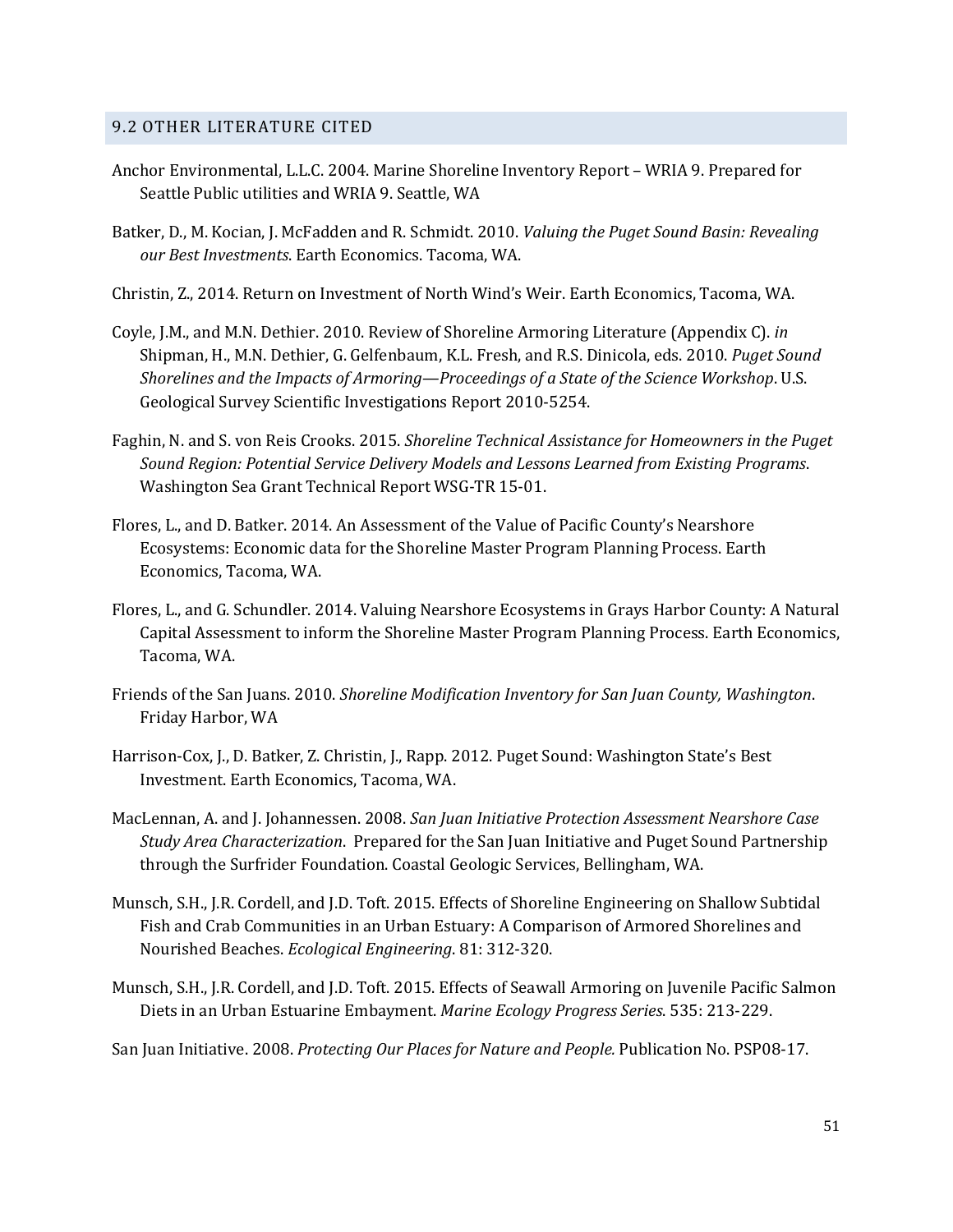- Simenstad, C.A., C. Tanner, J. Cordell, C. Crandell, J. White, and J. Cordell. 2005. Challenges of Habitat Restoration in a Heavily Urbanized Estuary—Evaluating the Investment. *Journal of Coastal Research.* 40: 6–23.
- Toft, J.D., J.R. Cordell, and E.A. Armbrust. 2014. Shoreline Armoring Impacts and Beach Restoration Effectiveness Vary with Elevation. *Northwest Science*. 88(4): 367-375.
- Toft, J.D., A.S. Ogston, S.M. Heerhartz, J.R. Cordell, and E.E. Flemer. 2013. Ecological Response and Physical Stability of Habitat Enhancements Along and Urban Armored Shoreline. *Ecological Engineering.* 57: 97-108.
- Toft, J.D., J.R. Cordell, S.M. Heerhartz, E.A. Armbrust, and C.A. Simenstad. 2010. Fish and Invertebrate Response to Shoreline Armoring and Restoration in Puget Sound, *in* Shipman, H., M.N. Dethier, G. Gelfenbaum, K.L. Fresh, and R.S. Dinicola, eds. 2010. *Puget Sound Shorelines and the Impacts of Armoring—Proceedings of a State of the Science Workshop*. U.S. Geological Survey Scientific Investigations Report 2010-5254.
- Quinn, T., S. Kalinowski, R. Bicknell, C. Olds, M. Schirato, D. Price, C. Byrnes, D. Kloempkin, and R. Barnard. 2007. *A Pilot Study of Hydraulic Permit Compliance, Implementation, and Effectiveness in Region 6*. Washington Department of Fish and Wildlife. Olympia, WA.
- Quinn, T. 2012. *A Pilot Study to Estimate Levels of Unpermitted Construction Along Marine Shorelines in Puget Sound.* Washington Department of Fish and Wildlife. Olympia, WA.
- Washington Department of Fish and Wildlife. 2012. *Hydraulic Project Approval Compliance Monitoring Progress Report*. Habitat Program, Protection Division.
- Whitman, T. 2007. *Analysis of Shoreline Permit Activity in San Juan County, Washington 1972-2005.* Friends of the San Juans. Friday Harbor, WA.
- Williams, G.D., and R.M. Thom. 2001. Marine and Estuarine Shoreline Modification Issues. Olympia, WA. Washington State Departments of Transportation, Fish and Wildlife, and Ecology.
- WRIA 9 Implementation Technical Committee. 2012. WRIA 9 Status and Trends Monitoring Report 2005-2010. Prepared for the WRIA 9 Watershed Ecosystem Forum, Seattle, WA.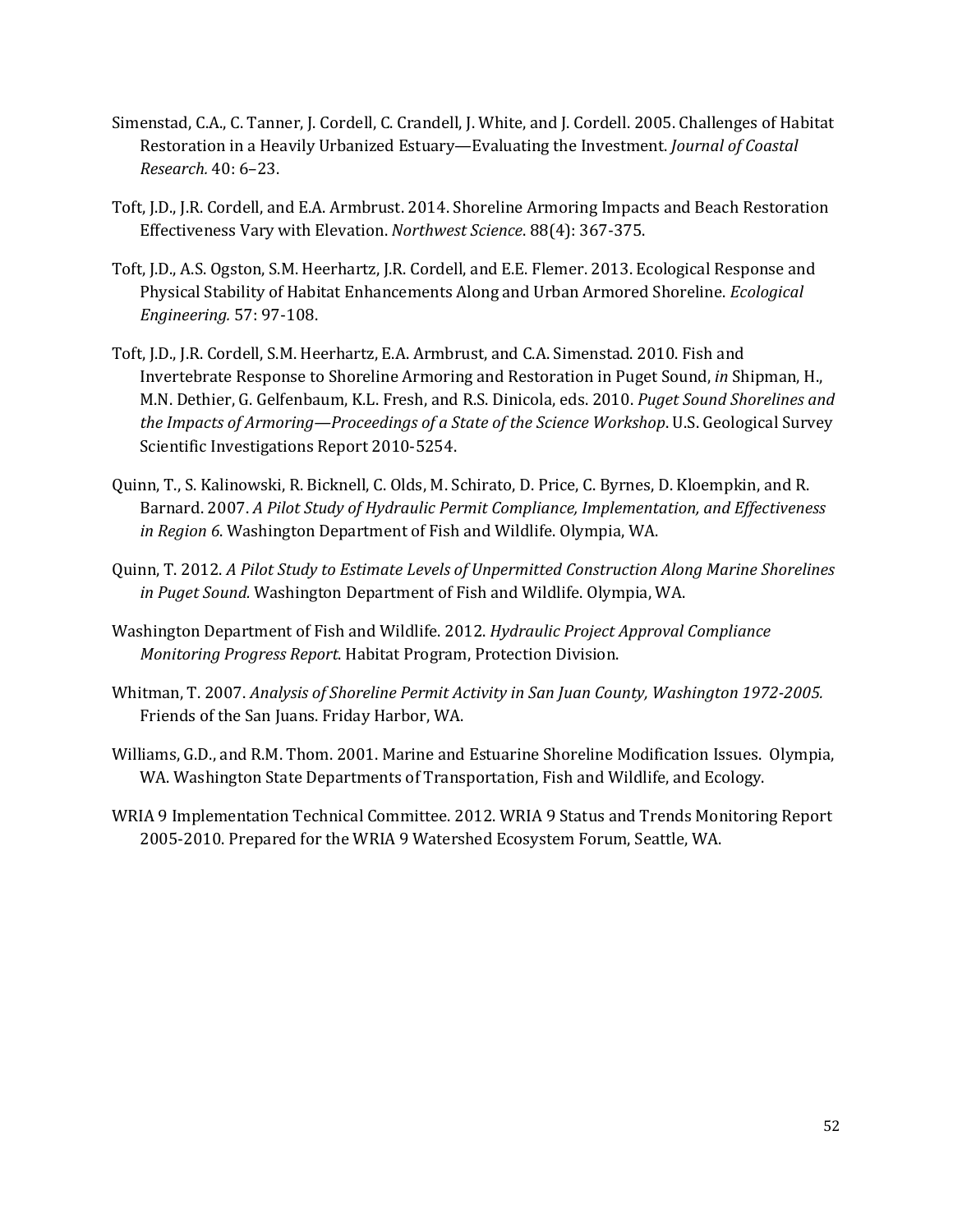## **APPENDIX A. EFFECTIVE REGULATION AND STEWARDSHIP INVESTMENT AREA GRANTS**

| <b>Grant Title</b>                                                                         | <b>Partners</b>                                                                | <b>Major Product(s)</b>                                                                                                                                                                                                                             | Related 2014/15 Action Agenda<br><b>Recovery Sub-Strategy</b>                                                                                                                                                                                                                                                                                                                                        |
|--------------------------------------------------------------------------------------------|--------------------------------------------------------------------------------|-----------------------------------------------------------------------------------------------------------------------------------------------------------------------------------------------------------------------------------------------------|------------------------------------------------------------------------------------------------------------------------------------------------------------------------------------------------------------------------------------------------------------------------------------------------------------------------------------------------------------------------------------------------------|
| Compliance<br><b>Assessment</b>                                                            | Department of Ecology<br>(Ecology) and WDFW                                    | Talebi and Tyson (2014) - Puget Sound Marine and<br>Nearshore Grant Program Compliance Assessment                                                                                                                                                   | B1.3 Improve, strengthen, and streamline<br>implementation and enforcement of laws,<br>regulations, and permits that to protect marine<br>and nearshore ecosystems and estuaries.                                                                                                                                                                                                                    |
| <b>Marine Shoreline</b><br><b>Monitoring and</b><br><b>Compliance Project in</b><br>WRIA 9 | King County Water and<br><b>Land Resources</b>                                 | King County (2014) - The WRIA 9 Marine Shoreline<br>Monitoring and Compliance Pilot Project                                                                                                                                                         | B1.3 Improve, strengthen, and streamline<br>implementation and enforcement of laws,<br>regulations, and permits that to protect marine<br>and nearshore ecosystems and estuaries.                                                                                                                                                                                                                    |
| <b>Puget Sound Shoreline</b><br><b>Master Program</b><br>Improvement                       | Futurewise                                                                     | Futurewise (2014) - (a) Compliance Practical Guide;<br>(b) Interagency Coordination Practical Guide; (c)<br>Permitting and Mitigation for "No Net Loss" Practical<br>Guide; (d) Incentives for Restoration and Protection<br><b>Practical Guide</b> | B1.2 Support local governments to adopt and<br>implement plans, regulations, and policies that<br>protect the marine nearshore and estuaries,<br>and incorporate climate change forecasts.<br>B1.3 Improve, strengthen, and streamline<br>implementation and enforcement of laws,<br>regulations, and permits that to protect marine<br>and nearshore ecosystems and estuaries.                      |
| <b>Marine Shoreline</b><br><b>Design Guidelines</b><br>(MSDG)                              | WDFW, Ecology, Coastal<br>Geologic Services, and Qwg<br><b>Applied Geology</b> | Johannessen et al. (2014) - Marine Shoreline Design<br>Guidelines                                                                                                                                                                                   | B2.3 Remove armoring, and use soft armoring<br>replacement or landward setbacks when<br>armoring fails, needs repair, is non-protective,<br>and during redevelopment.                                                                                                                                                                                                                                |
| <b>Puget Sound Feeder</b><br><b>Bluff Mapping</b>                                          | <b>Ecology and Coastal</b><br>Geologic Services                                | MacLennan et al. (2013) - Feeder Bluff Mapping of<br>Puget Sound (data layers are available on Ecology's<br>feeder bluff mapping site)                                                                                                              | B1.1 Use complete, accurate, and recent<br>information in shoreline planning and<br>decision-making at the site-specific and<br>regional levels.<br>B2.1 Permanently protect priority nearshore<br>physical and ecological processes and habitat,<br>including shorelines, migratory corridors, and<br>vegetation particularly in sensitive areas such<br>as eelgrass beds and bluff backed beaches. |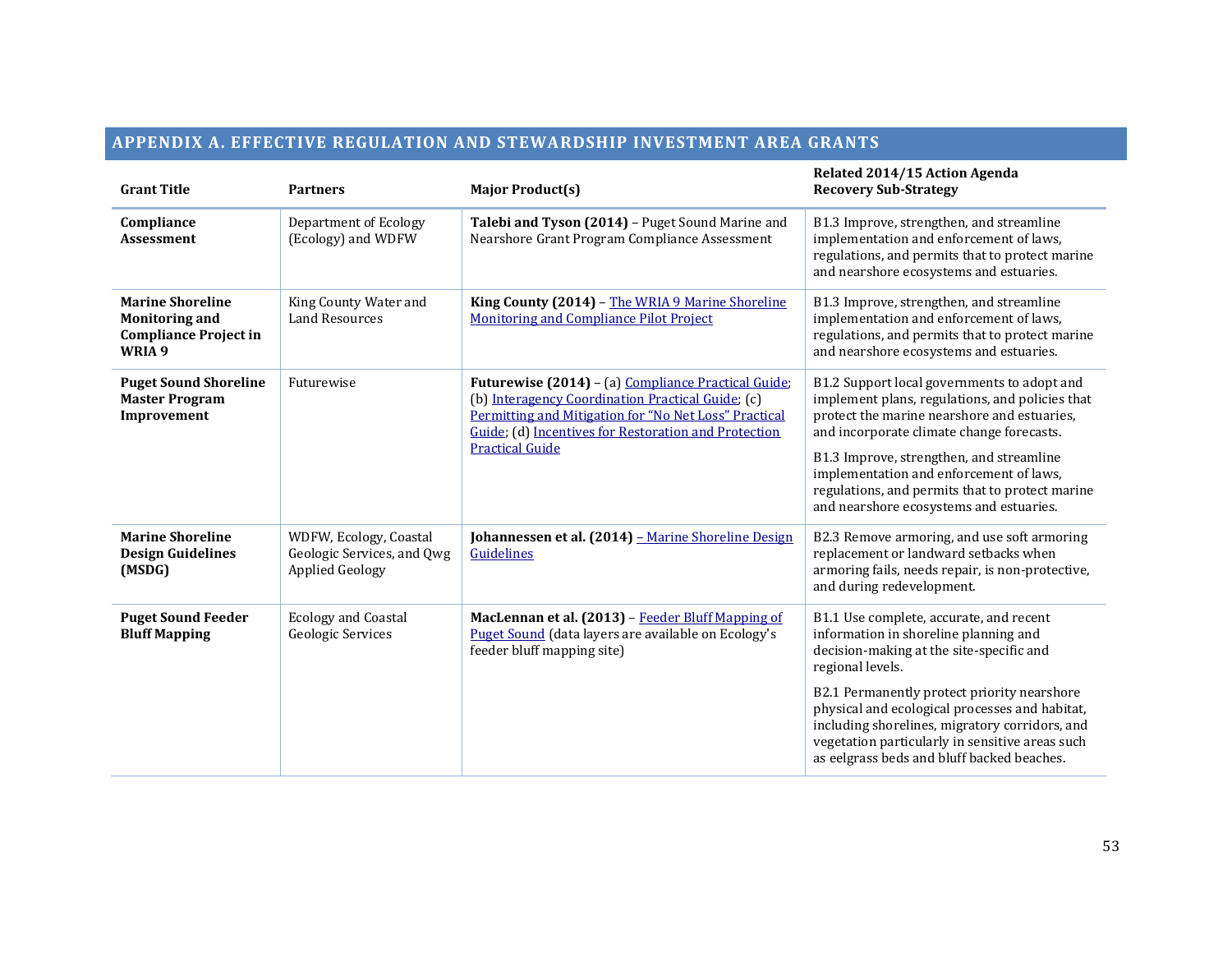| <b>Grant Title</b>                                                                                                    | <b>Partners</b>                                                                                                                                                       | <b>Major Product(s)</b>                                                                                                                                                                                                                                                                                                                                                                                                                                                                                                                                                                                                                                                                              | Related 2014/15 Action Agenda<br><b>Recovery Sub-Strategy</b>                                                                                                                                                                                                                                                                                                                   |
|-----------------------------------------------------------------------------------------------------------------------|-----------------------------------------------------------------------------------------------------------------------------------------------------------------------|------------------------------------------------------------------------------------------------------------------------------------------------------------------------------------------------------------------------------------------------------------------------------------------------------------------------------------------------------------------------------------------------------------------------------------------------------------------------------------------------------------------------------------------------------------------------------------------------------------------------------------------------------------------------------------------------------|---------------------------------------------------------------------------------------------------------------------------------------------------------------------------------------------------------------------------------------------------------------------------------------------------------------------------------------------------------------------------------|
| <b>Nearshore Permitting</b><br><b>Effectiveness through</b><br>T.A.C.T.                                               | WDFW, Kitsap County, and<br>San Juan County                                                                                                                           | Dionne et al. (2015) - Tracking and Monitoring of<br>Marine Shoreline Stabilization Permits Final Report<br>Barnhart et al. (2015) - Shoreline Permitting<br>Effectiveness Through T.A.C.T. Final Report<br>Key (2013) - Results of an Analysis of the San Juan<br>Initiative's Measures of Success                                                                                                                                                                                                                                                                                                                                                                                                  | B1.3 Improve, strengthen, and streamline<br>implementation and enforcement of laws,<br>regulations, and permits that to protect marine<br>and nearshore ecosystems and estuaries.                                                                                                                                                                                               |
| 20% More Eelgrass by<br>2020: Restoration Site<br>Identification, and<br>Investigating<br><b>Restoration Barriers</b> | <b>WDNR</b> and Pacific<br>Northwest National<br>Laboratory (PNNL)                                                                                                    | Thom et al. (2014) - Eelgrass (Zostera marina L.)<br><b>Restoration in Puget Sound: Development and Testing</b><br>of Tools for Optimizing Site Selection                                                                                                                                                                                                                                                                                                                                                                                                                                                                                                                                            | B2.4 Implement a coordinated strategy to<br>achieve the eelgrass recovery target                                                                                                                                                                                                                                                                                                |
| Protecting the Strait of<br>Juan de Fuca<br><b>Nearshore</b>                                                          | <b>Coastal Watershed</b><br>Institute, Clallam County,<br>WDNR, Ecology, and Earth<br>Economics                                                                       | Flores et al. (2013) - Nature's Value in Clallam<br><b>County: The Economic Benefits of Feeder Bluffs and</b><br>12 Other Ecosystems<br>Kaminsky et al. (2014) - Mapping and Monitoring<br>Bluff Erosion with Boat-based LIDAR and the<br>Development of a Sediment Budget and Erosion Model<br>for the Elwha and Dungeness Littoral Cells<br>Shaffer et al. (2014) - Protecting the Strait of Juan de<br>Fuca Nearshore through Shoreline Master Program<br>Improvements, Bluff Development Buffers and<br>Building Setbacks, Ecosystem Services Valuation, and<br>Community Stewardship: Field Metrics Final Report<br>Parks (2015) - Bluff recession in the Elwha and<br>Dungeness littoral cells | B1.2 Support local governments to adopt and<br>implement plans, regulations, and policies that<br>protect the marine nearshore and estuaries,<br>and incorporate climate change forecasts.<br>B1.3 Improve, strengthen, and streamline<br>implementation and enforcement of laws,<br>regulations, and permits that to protect marine<br>and nearshore ecosystems and estuaries. |
| <b>Targeted Outreach to</b><br><b>Reduce Impacts from</b><br>Shore Hardening in the<br><b>PSMA</b>                    | <b>Northwest Straits</b><br>Foundation, Coastal<br>Geologic Services, EE<br>Outcomes Consulting,<br>Island and Snohomish<br>County Planning Depts. and<br><b>MRCs</b> | Johannessen (2013) - (a) County Planner Needs<br>Assessment and Workshop Summary Report; (b)<br><b>Targeted Outreach to Reduce Impacts from Shore</b><br>Armor in the Port Susan Marine Stewardship Area:<br><b>Program Assessment Summary Report</b>                                                                                                                                                                                                                                                                                                                                                                                                                                                | B2.3 Remove armoring, and use soft armoring<br>replacement or landward setbacks when<br>armoring fails, needs repair, is non-protective,<br>and during redevelopment.                                                                                                                                                                                                           |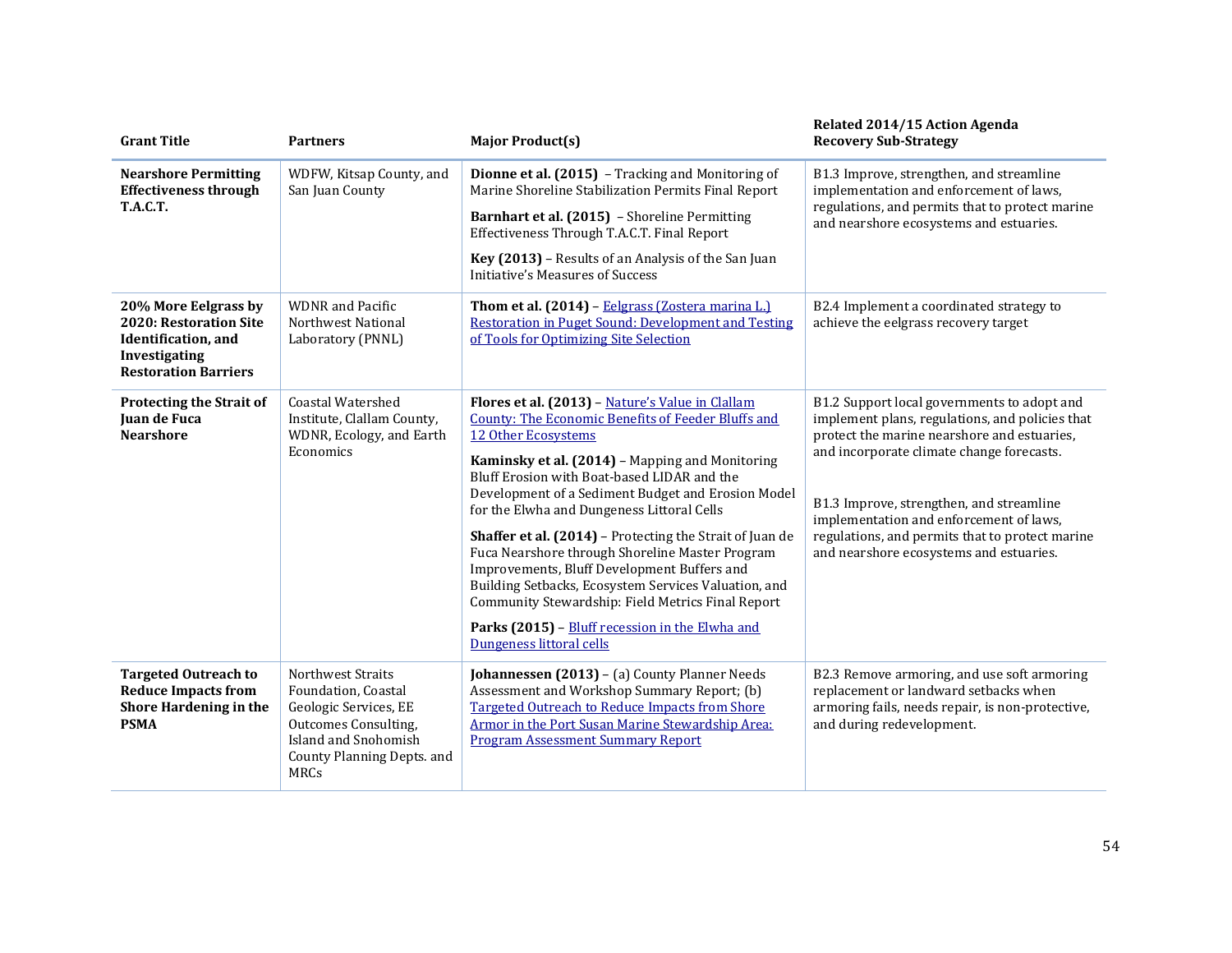| <b>Grant Title</b>                                                                                                                   | <b>Partners</b>                                                                                                                   | <b>Major Product(s)</b>                                                                                                                                                                                                                                                                                                                                                                                                                                                                                                                                                | Related 2014/15 Action Agenda<br><b>Recovery Sub-Strategy</b>                                                                                                                              |
|--------------------------------------------------------------------------------------------------------------------------------------|-----------------------------------------------------------------------------------------------------------------------------------|------------------------------------------------------------------------------------------------------------------------------------------------------------------------------------------------------------------------------------------------------------------------------------------------------------------------------------------------------------------------------------------------------------------------------------------------------------------------------------------------------------------------------------------------------------------------|--------------------------------------------------------------------------------------------------------------------------------------------------------------------------------------------|
| <b>Support Public</b><br><b>Awareness, Outreach</b><br>and Engagement on<br><b>SMP Updates (Targeted</b><br><b>Awareness Grants)</b> | Puget Sound Partnership,<br><b>WSU Mason County</b><br>Extension, Heidi Keller<br>Consulting, and Friends of<br>the San Juans     | Keller (2012) - Exploration of Shoreline Property<br>Owner Knowledge and Awareness of Shoreline<br>Management and Habitat Issues<br>WSU Mason County Extension (2013) - Shoreline<br>Master Pan Targeted Awareness Grant Final Report                                                                                                                                                                                                                                                                                                                                  | B1.2 Support local governments to adopt and<br>implement plans, regulations, and policies that<br>protect the marine nearshore and estuaries,<br>and incorporate climate change forecasts. |
| Sea Level Rise and<br><b>Cumulative Effects</b><br><b>Management Tools</b>                                                           | Friends of the San Juans,<br>Coastal Geologic Services,<br>and Salish Sea Biological                                              | MacLennan et al. (2013) - Sea Level Rise<br>Vulnerability Assessment for San Juan County.<br>Washington<br>Whitman et al. (2014) - Tidal Elevation of Surf Smelt<br>Spawn Habitat Study for San Juan County, Washington<br>Whitman and Hawkins (2014) - The Impacts of<br><b>Shoreline Armoring on Beach Spawning Forage Fish</b><br><b>Habitat in San Juan County</b><br>Friends of the San Juans (2014) - Healthy Beaches<br>for People and Fish: Protecting Shorelines from the<br><b>Impacts of Armoring Today and Rising Seas</b><br><b>Tomorrow Final Report</b> | B1.2 Support local governments to adopt and<br>implement plans, regulations, and policies that<br>protect the marine nearshore and estuaries,<br>and incorporate climate change forecasts. |
| <b>Ensuring Regulatory</b><br><b>Effectiveness in Puget</b><br><b>Sound's Most Special</b><br><b>Places</b>                          | Washington Environmental<br>Council                                                                                               | WEC (2013) - Final Report for Grant 12-1103<br>http://www.aquaticreserves.org/                                                                                                                                                                                                                                                                                                                                                                                                                                                                                         | B3.1 Protect intact marine ecosystems<br>particularly in sensitive areas and for sensitive<br>species.                                                                                     |
| <b>Protecting Nearshore</b><br>and Marine Habitat in<br><b>Mason County</b>                                                          | <b>Mason County Department</b><br>of Community<br>Development                                                                     | Adkins (2013) - Final Report for Grant 10-1744                                                                                                                                                                                                                                                                                                                                                                                                                                                                                                                         | B1.2 Support local governments to adopt and<br>implement plans, regulations, and policies that<br>protect the marine nearshore and estuaries,<br>and incorporate climate change forecasts. |
| <b>Social Marketing</b><br><b>Strategy to Reduce</b><br><b>Shoreline Armoring</b>                                                    | Colehour + Cohen, Social<br>Marketing Services,<br>Futurewise, Coastal<br>Geologic Services, and<br>Applied Research<br>Northwest | Colehour + Cohen et al. (2014) - (a) Shore Friendly<br>Final Report; (b) Social Marketing Approach and<br>Campaign Implementation Tools for the Reduction of<br>Puget Sound Shoreline Armor; (c) Puget Sound<br>Shoreline Parcel Segmentation Report; (d) Survey of<br>Shoreline Property Owners Report; (e) Shoreline<br><b>Armor Focus Group Findings</b>                                                                                                                                                                                                            | B2.3 Remove armoring, and use soft armoring<br>replacement or landward setbacks when<br>armoring fails, needs repair, is non-protective,<br>and during redevelopment.                      |